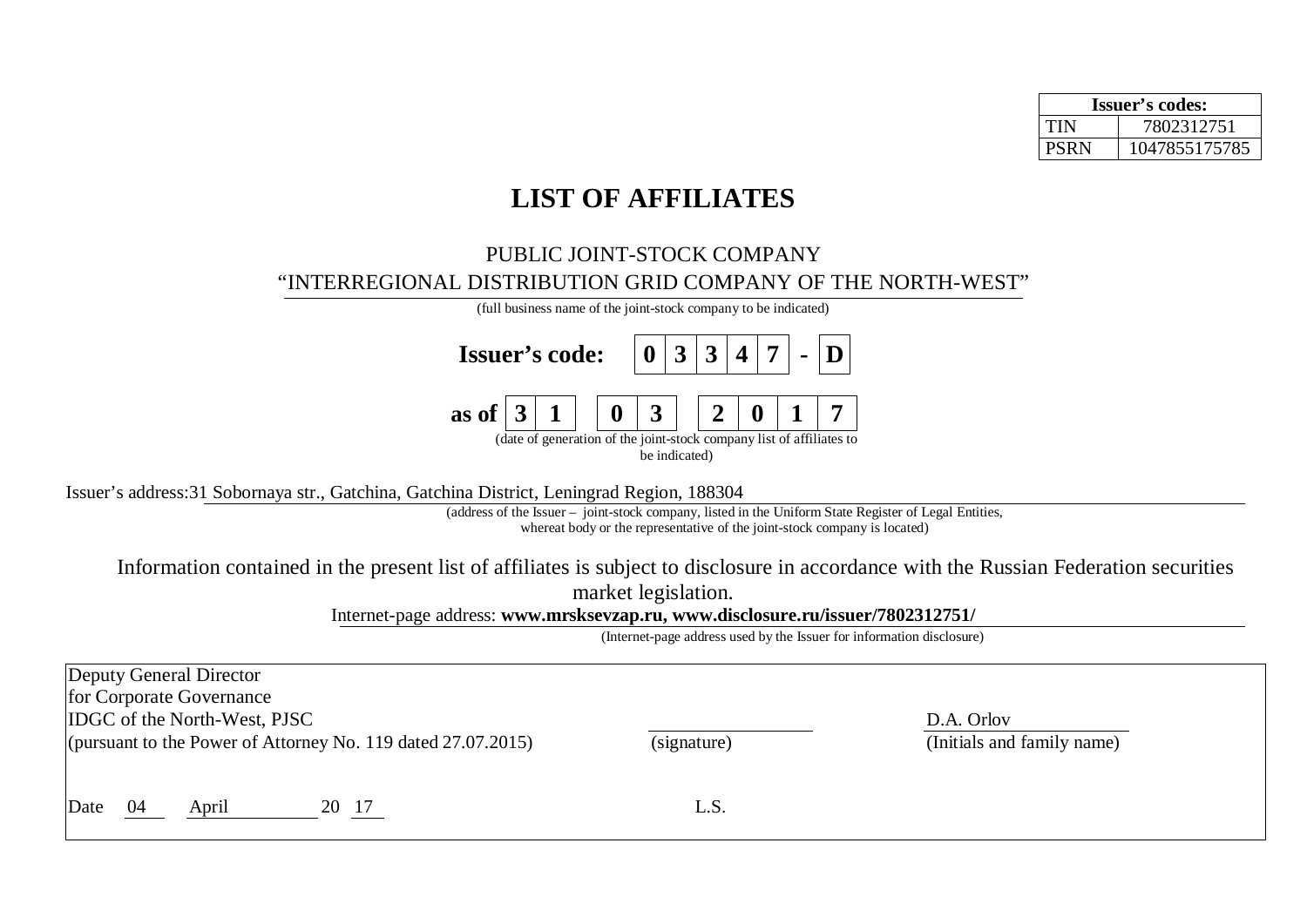| Issuer's codes: |               |  |  |  |
|-----------------|---------------|--|--|--|
| <b>TIN</b>      | 7802312751    |  |  |  |
| I PSRN          | 1047855175785 |  |  |  |

|              | I. Composition of affiliates as of:                                                                                             | $\mathbf{3}$<br>$\mathbf{3}$<br>$\mathbf{0}$<br>1                                                                                 | $\overline{2}$<br>$\bf{0}$<br>$\mathbf{1}$                                                                                               | $\overline{7}$                         |                                                                                                       |                                                                                     |
|--------------|---------------------------------------------------------------------------------------------------------------------------------|-----------------------------------------------------------------------------------------------------------------------------------|------------------------------------------------------------------------------------------------------------------------------------------|----------------------------------------|-------------------------------------------------------------------------------------------------------|-------------------------------------------------------------------------------------|
| No.          | Full business name (registered<br>name of non-profit organization) or<br>given name, patronymic and family<br>name of affiliate | Location of legal entity or<br>place of residence of<br>individual (indicated only<br>upon the concerned<br>individual's consent) | Reason(s) for person to<br>be qualified as affiliate                                                                                     | Date of the<br>reason(s)<br>occurrence | Fraction of<br>affiliate's<br>participation in<br>joint-stock<br>company's<br>chartered capital,<br>% | Fraction of joint-<br>stock company's<br>ordinary shares<br>held by affiliate,<br>% |
| $\mathbf{1}$ | $\overline{2}$                                                                                                                  | 3                                                                                                                                 | 4                                                                                                                                        | 5                                      | 6                                                                                                     | $\overline{7}$                                                                      |
| 1.           | Akimov, Leonid Yuryevich                                                                                                        | No consent given                                                                                                                  | Member of the Board<br>of Directors of the<br>joint-stock company                                                                        | 08.06.2016                             | $\overline{0}$                                                                                        | $\boldsymbol{0}$                                                                    |
| 2.           | Zharikov, Alexey Nikolayevich                                                                                                   | No consent given                                                                                                                  | Member of the Board<br>of Directors of the<br>joint-stock company                                                                        | 08.06.2016                             | $\overline{0}$                                                                                        | $\mathbf{0}$                                                                        |
| 3.           | Lavrova, Marina Alexandrovna                                                                                                    | No consent given                                                                                                                  | Member of the Board<br>of Directors of the<br>joint-stock company                                                                        | 08.06.2016                             | $\overline{0}$                                                                                        | $\mathbf{0}$                                                                        |
| 4.           | Letyagin, Alexander<br>Vyacheslavovich                                                                                          | No consent given                                                                                                                  | The person is a Sole<br>Executive Body of the<br>Joint-Stock Company:<br>Member of the<br>Collegial Executive<br>Body of the joint-stock | 25.04.2014<br>25.04.2014               | $\overline{0}$                                                                                        | $\theta$                                                                            |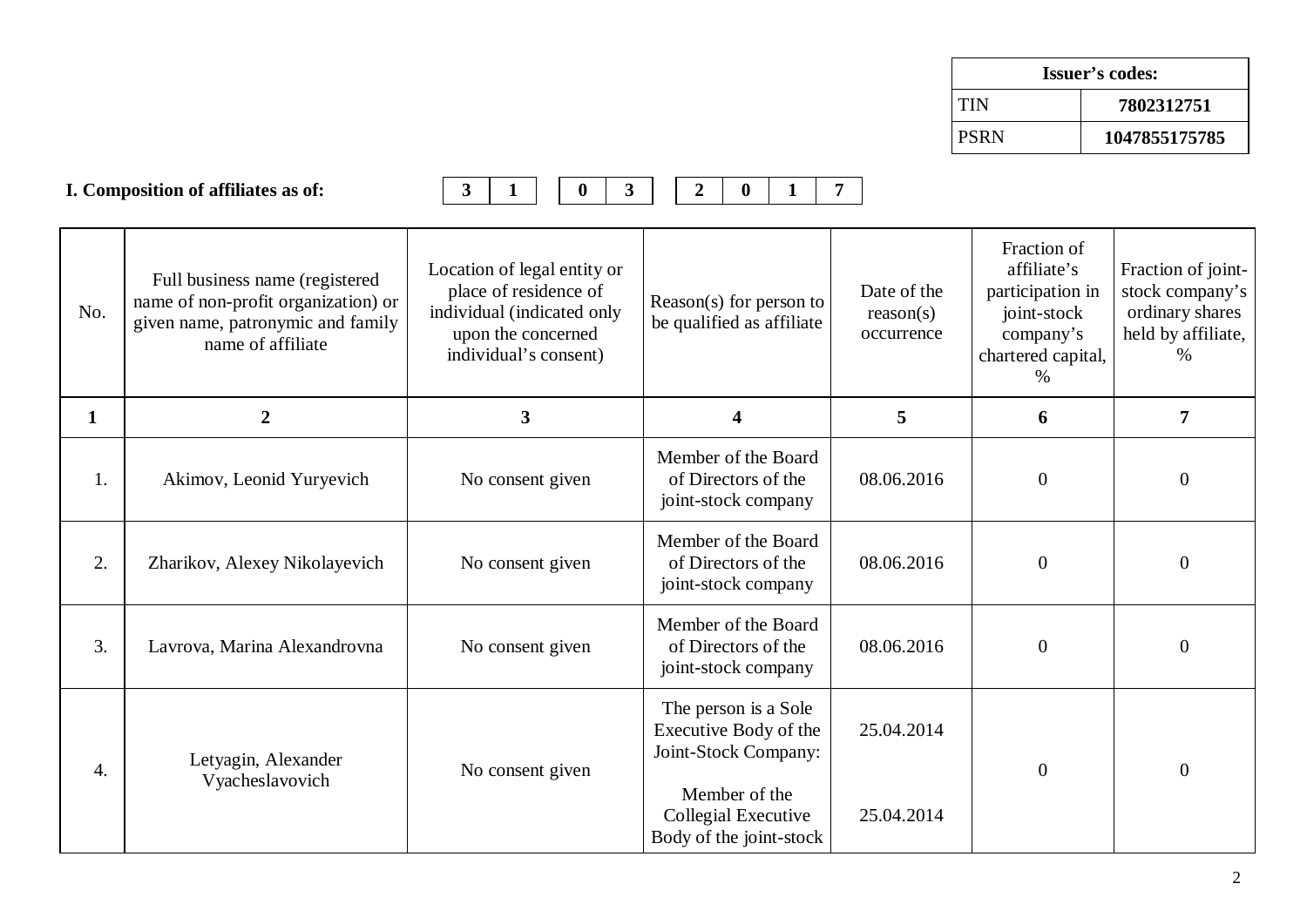|     |                                  |                  | company                                                                                       |            |                  |                  |
|-----|----------------------------------|------------------|-----------------------------------------------------------------------------------------------|------------|------------------|------------------|
|     |                                  |                  | The person belongs to<br>the same group of<br>persons this joint-stock<br>company belongs to. | 25.04.2014 |                  |                  |
|     |                                  |                  | Member of the Board<br>of Directors of the<br>joint-stock company                             | 08.06.2016 |                  |                  |
| 5.  | Mangarov, Yury Nikolayevich      | No consent given | Member of the Board<br>of Directors of the<br>joint-stock company                             | 08.06.2016 | $\overline{0}$   | $\boldsymbol{0}$ |
| 6.  | Pokrovsky, Sergey Vladimirovich  | No consent given | Member of the Board<br>of Directors of the<br>joint-stock company                             | 08.06.2016 | $\boldsymbol{0}$ | $\boldsymbol{0}$ |
| 7.  | Seleznev, Viktor Yuryevich       | No consent given | The person belongs to<br>the same group of<br>persons this joint-stock<br>company belongs to. | 01.03.2016 | $\overline{0}$   | $\boldsymbol{0}$ |
|     |                                  |                  | Member of the Board<br>of Directors of the<br>joint-stock company                             | 08.06.2016 |                  |                  |
| 8.  | Stepanova, Mariya Dmitriyevna    | No consent given | Member of the Board<br>of Directors of the<br>joint-stock company                             | 08.06.2016 | $\boldsymbol{0}$ | $\boldsymbol{0}$ |
| 9.  | Filkin, Roman Alexeyevich        | No consent given | Member of the Board<br>of Directors of the<br>joint-stock company                             | 08.06.2016 | $\boldsymbol{0}$ | $\overline{0}$   |
| 10. | Schevchuk, Alexander Viktorovich | No consent given | Member of the Board                                                                           | 08.06.2016 | $\boldsymbol{0}$ | $\boldsymbol{0}$ |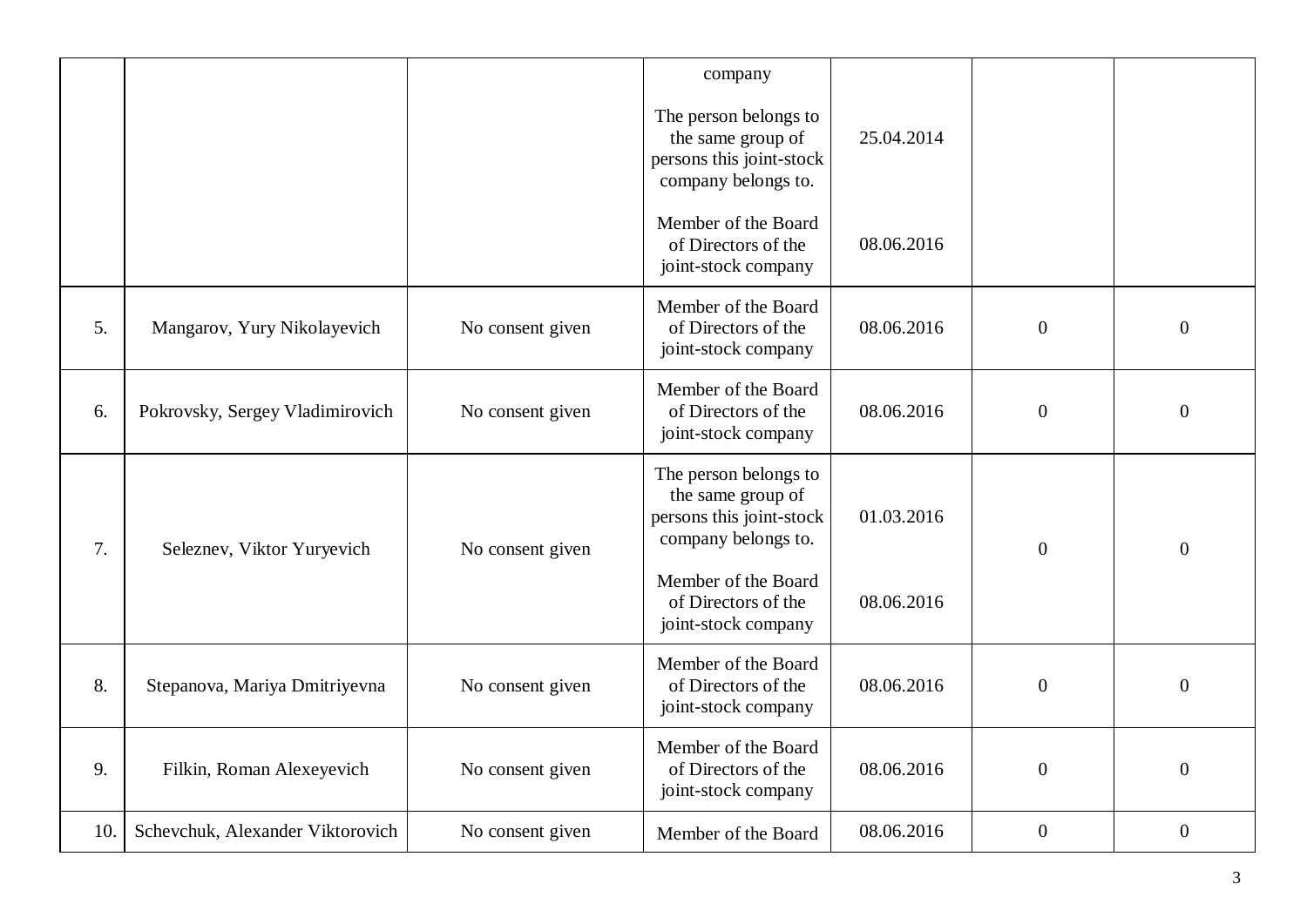|     |                                                |                  | of Directors of the<br>joint-stock company                                                                                                                        |            |                  |                  |
|-----|------------------------------------------------|------------------|-------------------------------------------------------------------------------------------------------------------------------------------------------------------|------------|------------------|------------------|
| 11. | Erdyniyev, Anton Alexandrovich                 | No consent given | Member of the Board<br>of Directors of the<br>joint-stock company                                                                                                 | 08.06.2016 | $\overline{0}$   | $\boldsymbol{0}$ |
| 12. | Gusev, Vladimir Sergeyevich                    | No consent given | Member of the<br>Collegial Executive<br>Body of the joint-stock<br>company                                                                                        | 21.04.2015 | $\boldsymbol{0}$ | $\boldsymbol{0}$ |
| 13. | Nesterenko, Vladimir Valeryevich               | No consent given | Member of the<br>Collegial Executive<br>Body of the joint-stock<br>company                                                                                        | 25.03.2015 | $\overline{0}$   | $\boldsymbol{0}$ |
| 14. | Orlov, Denis Alexandrovich                     | No consent given | Member of the<br>Collegial Executive<br>Body of the joint-stock<br>company                                                                                        | 01.09.2014 | $\boldsymbol{0}$ | $\boldsymbol{0}$ |
| 15. | Fedorov, Vadim Nikolayevich                    | No consent given | Member of the Board<br>of Directors of the<br>joint-stock company                                                                                                 | 11.12.2015 | $\overline{0}$   | $\boldsymbol{0}$ |
| 16. | Shiryayev, Pavel Vyacheslavovich               | No consent given | Member of the Board<br>of Directors of the<br>joint-stock company                                                                                                 | 11.12.2015 | $\overline{0}$   | $\boldsymbol{0}$ |
| 17. | <b>Public Joint Stock Company</b><br>"Rosseti" | Russia, Moscow   | The person has the<br>right to dispose of<br>more than 20 per cent<br>of the total number of<br>votes as per the voting<br>shares of this joint-<br>stock company | 01.07.2008 | 55.38            | 55.38            |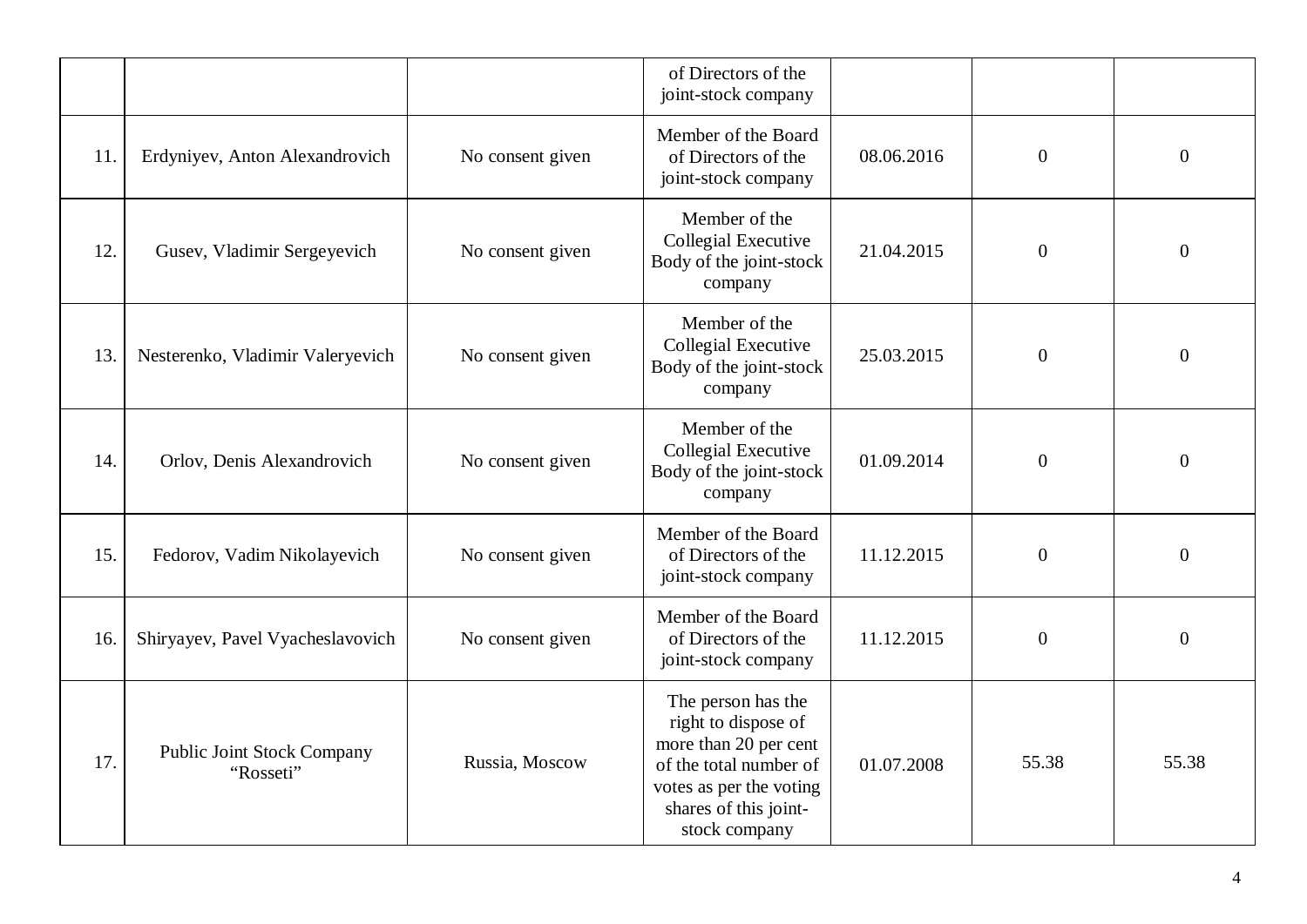|     |                                                                                      |                                                              | The person belongs to<br>the same group of<br>persons this joint-stock<br>company belongs to.                                                                      | 01.07.2008 |  |
|-----|--------------------------------------------------------------------------------------|--------------------------------------------------------------|--------------------------------------------------------------------------------------------------------------------------------------------------------------------|------------|--|
| 18. | Public Joint-Stock Company<br>"Federal Grid Company of the<br>Unified Energy System" | 5A Academician Chelomey<br>str., Moscow, 117630              | The person belongs to<br>the same group of<br>persons this joint-stock<br>company belongs to.                                                                      | 10.07.2012 |  |
| 19. | Joint-Stock Company "Lesnaya<br>Skazka"                                              | Pryazha District, Republic of<br>Karelia, Russian Federation | The person has the<br>right to dispose of<br>more than 20 per cent<br>of the total number of<br>votes as per the voting<br>shares of this joint-<br>stock company. | 01.04.2008 |  |
|     |                                                                                      |                                                              | The person belongs to<br>the same group of<br>persons this joint-stock<br>company belongs to.                                                                      | 01.04.2008 |  |
| 20. | Joint-Stock Company<br>"Pskovenergoagent"                                            | 32 Staro-Textilnaya str.,<br>Pskov, 180006                   | The person has the<br>right to dispose of<br>more than 20 per cent<br>of the total number of<br>votes as per the voting<br>shares of this joint-<br>stock company. | 01.04.2008 |  |
|     |                                                                                      |                                                              | The person belongs to<br>the same group of<br>persons this joint-stock<br>company belongs to.                                                                      | 01.04.2008 |  |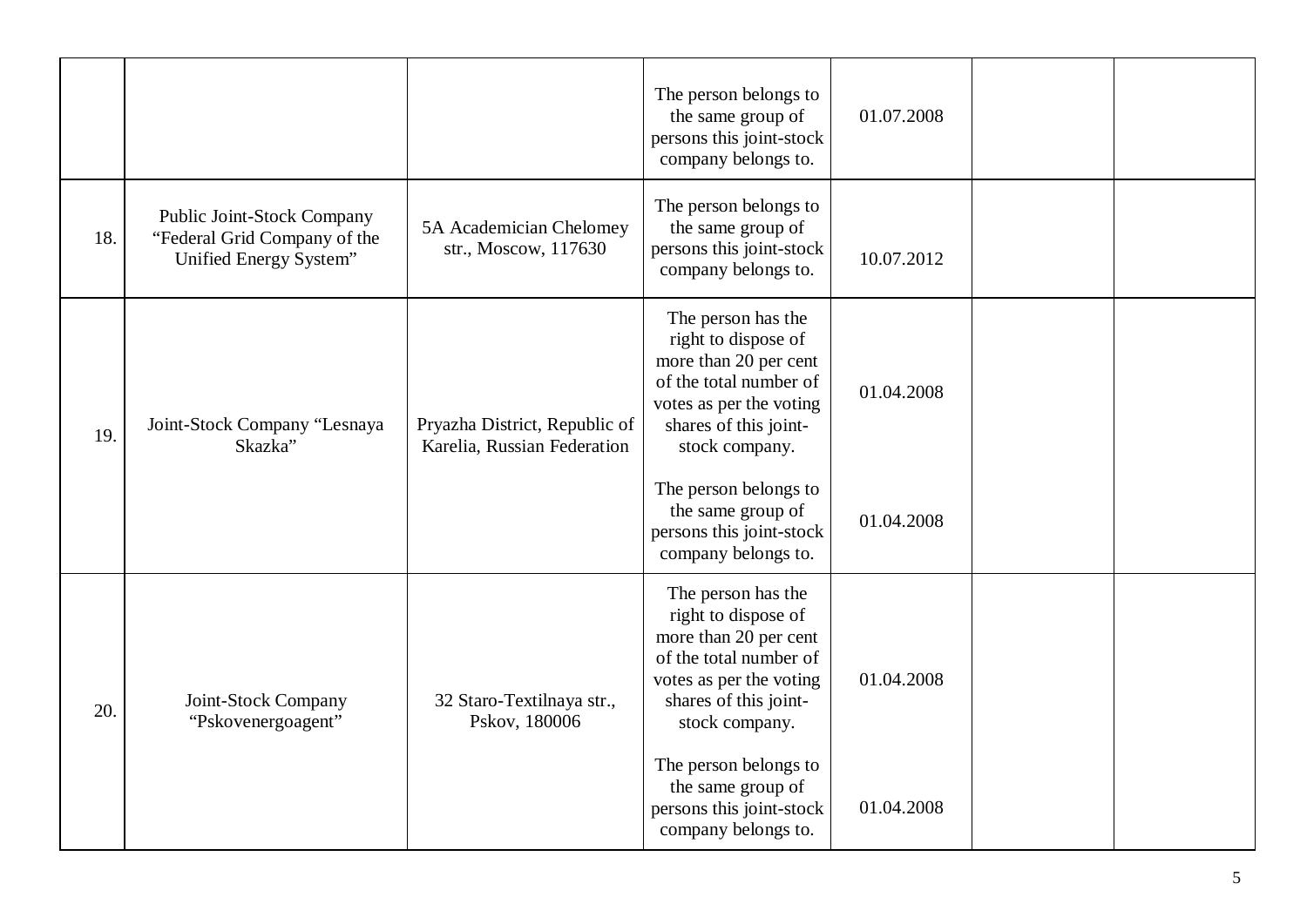| 21. | Joint-Stock Company<br>"Pskovenergosbyt"                                                    | 24 Zavodskaya str., Pskov,<br>180004                                             | The person has the<br>right to dispose of<br>more than 20 per cent<br>of the total number of<br>votes as per the voting<br>shares of this joint-<br>stock company.<br>The person belongs to | 01.04.2008 |  |
|-----|---------------------------------------------------------------------------------------------|----------------------------------------------------------------------------------|---------------------------------------------------------------------------------------------------------------------------------------------------------------------------------------------|------------|--|
|     |                                                                                             |                                                                                  | the same group of<br>persons this joint-stock<br>company belongs to.                                                                                                                        | 01.04.2008 |  |
| 22. | Joint-Stock Company<br>"Energoservice of the North-West"                                    | 31 Sobornaya str., Gatchina,<br>Leningrad Region, Russia,<br>188300              | The person has the<br>right to dispose of<br>more than 20 per cent<br>of the total number of<br>votes as per the voting<br>shares of this joint-<br>stock company.                          | 28.01.2011 |  |
|     |                                                                                             |                                                                                  | The person belongs to<br>the same group of<br>persons this joint-stock<br>company belongs to.                                                                                               | 28.01.2011 |  |
| 23. | <b>Public Joint-Stock Company</b><br>"Interregional Distribution Grid<br>Company of Center" | Russia, Moscow                                                                   | The person belongs to<br>the same group of<br>persons this joint-stock<br>company belongs to.                                                                                               | 01.07.2008 |  |
| 24. | Joint-Stock Company "Energetik"                                                             | 1 Sanatornaya str., Novaya<br>Lyada District Center<br>Settlement, Tambov Region | The person belongs to<br>the same group of<br>persons this joint-stock<br>company belongs to.                                                                                               | 01.07.2008 |  |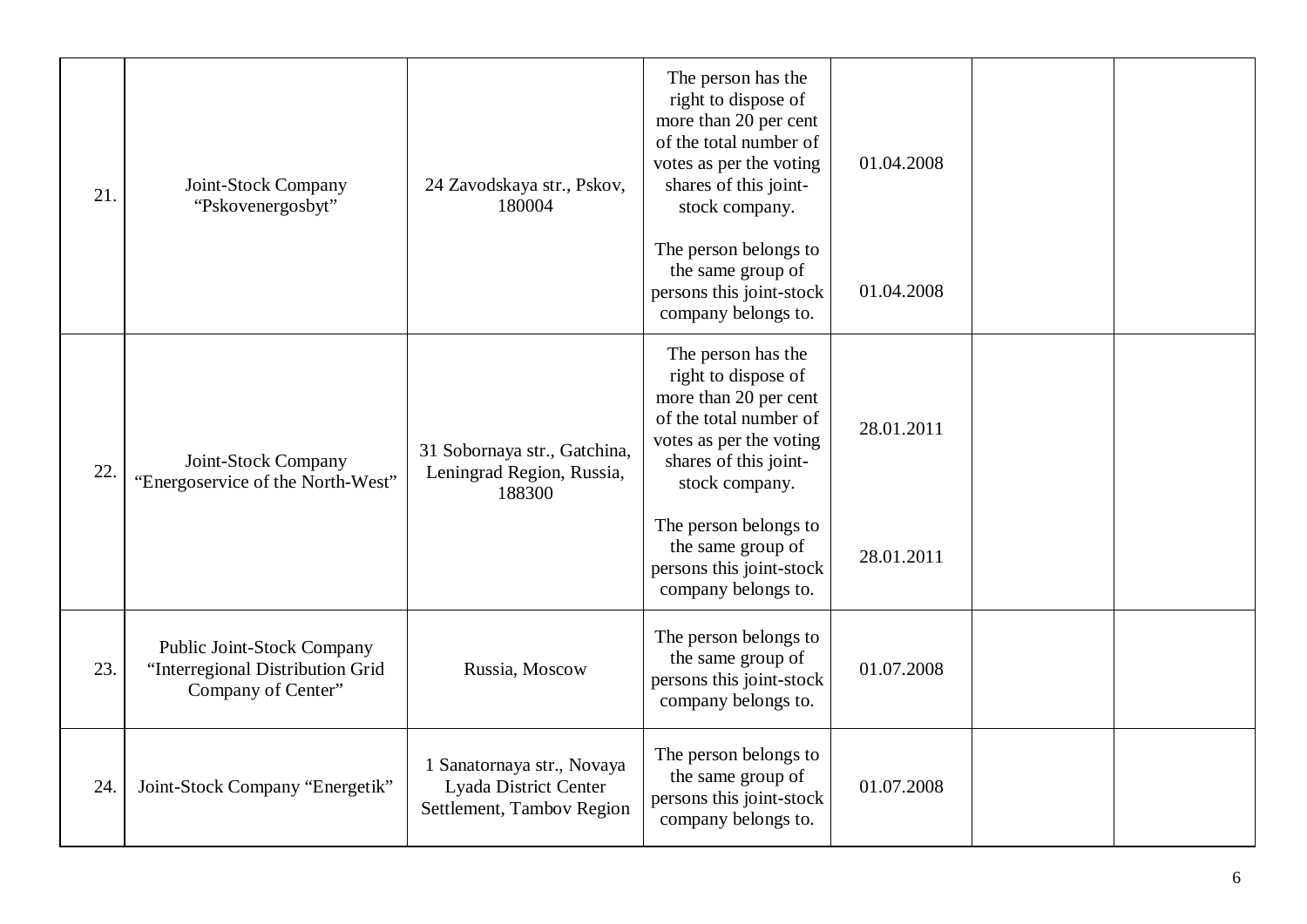| 25. | Joint-Stock Company "Yaroslavl<br>Electric Power Grid Company"                      | 26 Blyucher str., Yaroslavl,<br>150042            | The person belongs to<br>the same group of<br>persons this joint-stock<br>company belongs to. | 01.07.2008 |  |
|-----|-------------------------------------------------------------------------------------|---------------------------------------------------|-----------------------------------------------------------------------------------------------|------------|--|
| 26. | <b>Public Joint Stock Company</b><br>"Moscow United Electric Power<br>Grid Company" | Russia, Moscow                                    | The person belongs to<br>the same group of<br>persons this joint-stock<br>company belongs to. | 01.07.2008 |  |
| 27. | Joint-Stock Company<br>"Energocenter"                                               | 65 Kirov str., Podolsk,<br>Moscow Region, 142117  | The person belongs to<br>the same group of<br>persons this joint-stock<br>company belongs to. | 01.07.2008 |  |
| 28. | Joint-Stock Company "Interregional<br>Distribution Grid Company of<br>Ural"         | 140 Mamin-Sibiryak str.,<br>Yekaterinburg, 620026 | The person belongs<br>to the group the joint-<br>stock company belongs<br>to                  | 01.07.2008 |  |
| 29. | Joint-Stock Company<br>"Yekaterinburgenergosbyt"                                    | Yekaterinburg, Russian<br>Federation              | The person belongs to<br>the same group of<br>persons this joint-stock<br>company belongs to. | 01.07.2008 |  |
| 30. | <b>Limited Liability Company</b><br>"Uralenergotrans"                               | 140 Mamin-Sibiryak str.,<br>Yekaterinburg, 620026 | The person belongs to<br>the same group of<br>persons this joint-stock<br>company belongs to. | 09.08.2010 |  |
| 31. | Joint-Stock Company<br>"Yekaterinburg Electric Power Grid<br>Company"               | Yekaterinburg, Russian<br>Federation              | The person belongs to<br>the same group of<br>persons this joint-stock<br>company belongs to. | 01.07.2008 |  |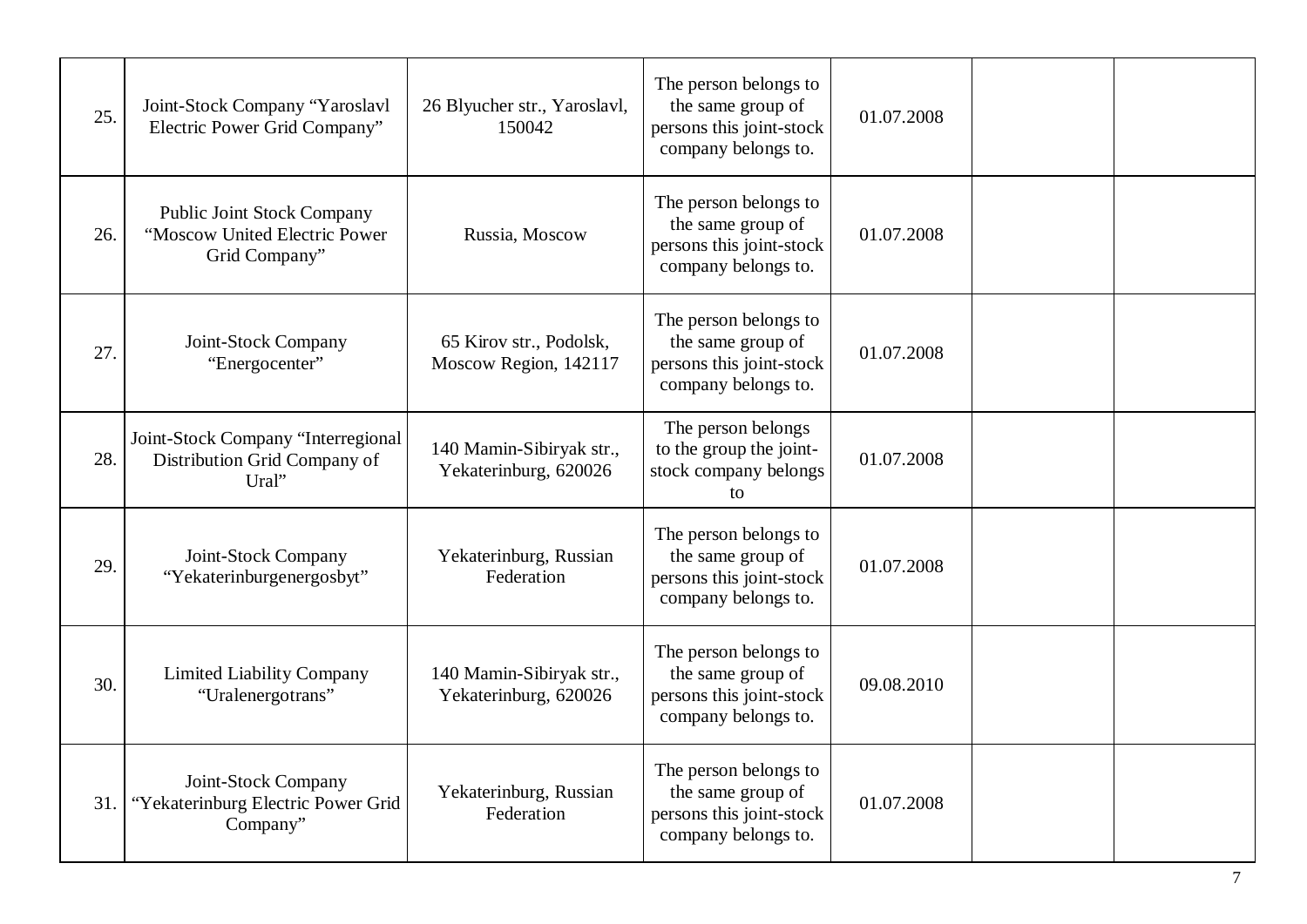| 32. | Public Joint-Stock Company<br>"Interregional Distribution Grid<br>Company of Siberia"                  | 144a Bograda str.,<br>Krasnoyarsk, 660021                                       | The person belongs to<br>the same group of<br>persons this joint-stock<br>company belongs to. | 01.07.2008 |  |
|-----|--------------------------------------------------------------------------------------------------------|---------------------------------------------------------------------------------|-----------------------------------------------------------------------------------------------|------------|--|
| 33. | Joint-Stock Company<br>"Tyvaenergo"                                                                    | Kyzyl, Republic of Tyva,<br><b>Russian Federation</b>                           | The person belongs to<br>the same group of<br>persons this joint-stock<br>company belongs to. | 01.07.2008 |  |
| 34. | <b>Limited Liability Company</b><br>"Yurenergokonsalt"                                                 | 18 295 Strelkovoy Divizii<br>str., Pyatigorsk, Stavropol<br>Territory, 357506   | The person belongs to<br>the same group of<br>persons this joint-stock<br>company belongs to. | 13.06.2012 |  |
| 35. | Joint-Stock Company "Sotssfera"                                                                        | Chernoluchye Settlement,<br>Omsk District, Omsk Region,<br>Russia               | The person belongs to<br>the same group of<br>persons this joint-stock<br>company belongs to. | 01.07.2008 |  |
| 36. | Joint-Stock Company<br>"Sibirelektrosetservice"                                                        | 7 Vilskogo str., Krasnoyarsk,<br>660062                                         | The person belongs to<br>the same group of<br>persons this joint-stock<br>company belongs to. | 01.07.2008 |  |
| 37. | Public Joint-Stock Company<br>"Interregional Distribution Grid<br>Company of Center and<br>Privolzhye" | 33 Rozhdestvenskaya str.,<br>Nizhny Novgorod, 603950                            | The person belongs to<br>the same group of<br>persons this joint-stock<br>company belongs to. | 01.07.2008 |  |
| 38. | Joint Stock Company "Motor<br><b>Transport Facilities"</b>                                             | 50 Yuzhnaya str., Orichi<br>Settlement, Orichi District,<br><b>Kirov Region</b> | The person belongs to<br>the same group of<br>persons this joint-stock                        | 01.07.2008 |  |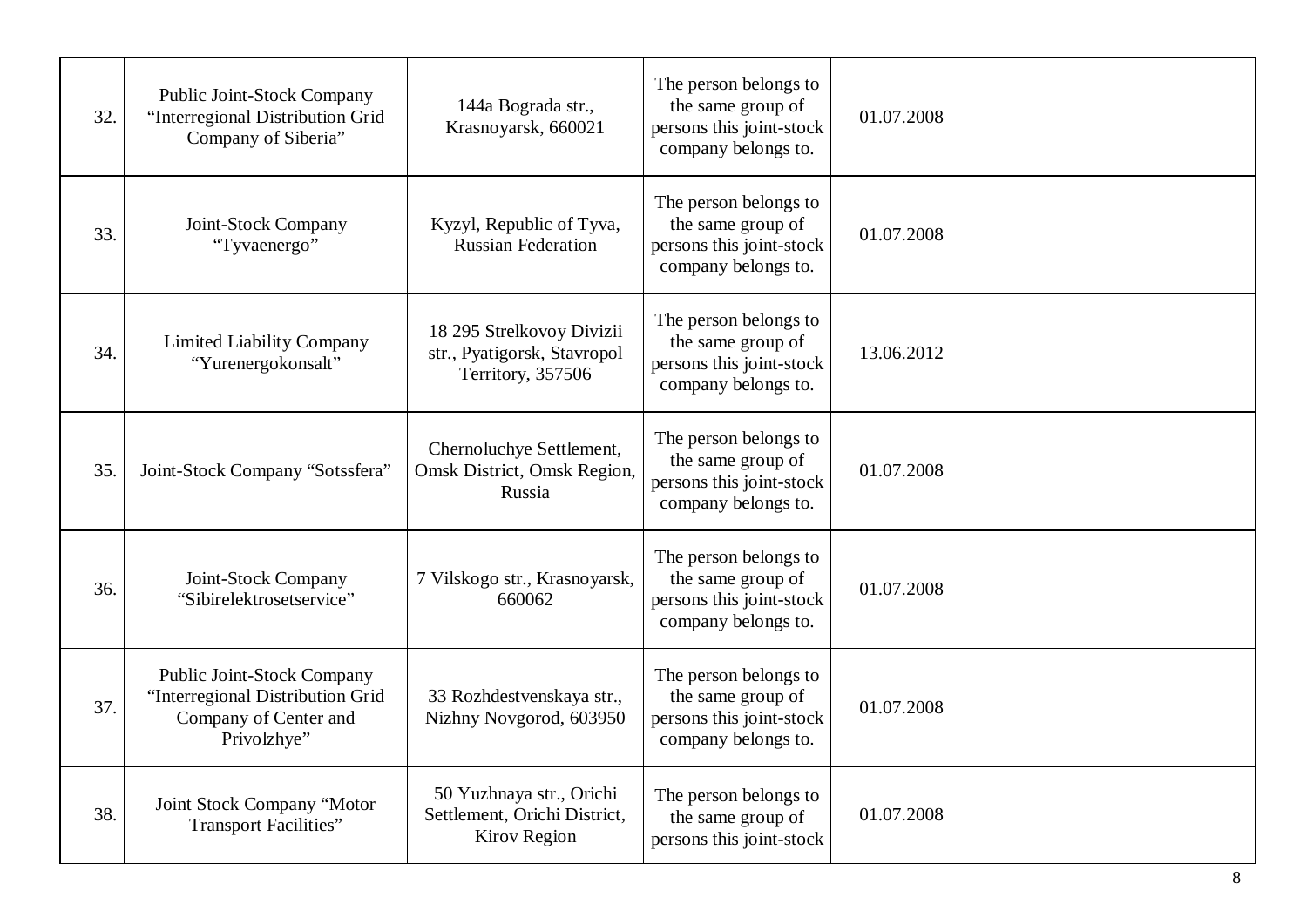|     |                                                                                     |                                                                                          | company belongs to.                                                                           |            |  |
|-----|-------------------------------------------------------------------------------------|------------------------------------------------------------------------------------------|-----------------------------------------------------------------------------------------------|------------|--|
| 39. | Joint-Stock Company "Sanatorium-<br>Preventorium "Energetik"                        | 10 Aviatsionnaya str.,<br>Izhevsk, Udmurt Republic                                       | The person belongs to<br>the same group of<br>persons this joint-stock<br>company belongs to. | 01.07.2008 |  |
| 40. | <b>Closed Joint-Stock Company</b><br>"Svet"                                         | 8 Lunacharskogo str., Bor,<br>Nizhny Novgorod Region,<br>606440                          | The person belongs to<br>the same group of<br>persons this joint-stock<br>company belongs to. | 01.07.2008 |  |
| 41. | Joint-Stock Company<br>"Berendeyevskoye"                                            | Berendeyevka Rural<br>Settlement, Lyskovo District,<br>Nizhny Novgorod Region,<br>606241 | The person belongs to<br>the same group of<br>persons this joint-stock<br>company belongs to. | 01.07.2008 |  |
| 42. | Public Joint-Stock Company<br>"Interregional Distribution Grid<br>Company of Volga" | Saratov, Russian Federation                                                              | The person belongs to<br>the same group of<br>persons this joint-stock<br>company belongs to. | 01.07.2008 |  |
| 43. | Joint-Stock Company "Social<br>Sphere $-M$ "                                        | Saransk, Republic of<br>Mordovia, Russian<br>Federation                                  | The person belongs to<br>the same group of<br>persons this joint-stock<br>company belongs to. | 01.07.2008 |  |
| 44. | Joint-Stock Company "Sanatorium-<br>Preventorium "Solnechny"                        | 58 Turbinnaya str., Orenburg,<br>460023                                                  | The person belongs to<br>the same group of<br>persons this joint-stock<br>company belongs to. | 01.07.2008 |  |
| 45. | Joint-Stock Company "Chuvash<br>Autotransport Company"                              | 21 Promyshlennaya str.,<br>Novocheboksarsk, 429954                                       | The person belongs to<br>the same group of                                                    | 01.07.2008 |  |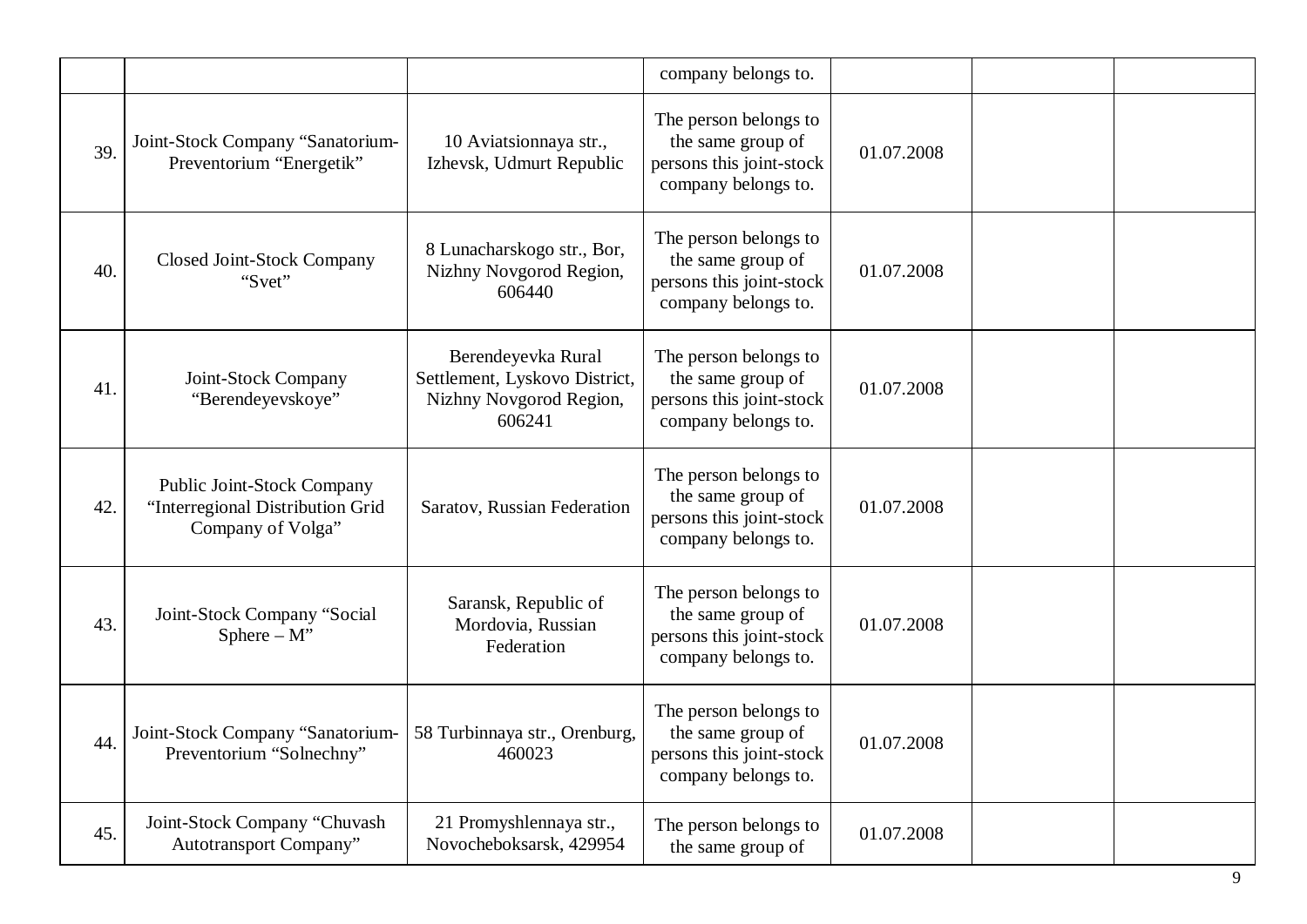|     |                                                                                     |                                                                                                                     | persons this joint-stock<br>company belongs to.                                               |            |  |
|-----|-------------------------------------------------------------------------------------|---------------------------------------------------------------------------------------------------------------------|-----------------------------------------------------------------------------------------------|------------|--|
| 46. | Public Joint-Stock Company<br>"Interregional Distribution Grid<br>Company of South" | Rostov-on-Don, Russian<br>Federation                                                                                | The person belongs to<br>the same group of<br>persons this joint-stock<br>company belongs to. | 01.07.2008 |  |
| 47. | Joint-Stock Company<br>"A.A. Grechko Agricultural<br>Enterprise"                    | 21 Teatralnaya str.,<br>Kuibyshevo Rural<br>Settlement, Kuibyshevo<br>District, Rostov Region                       | The person belongs to<br>the same group of<br>persons this joint-stock<br>company belongs to. | 01.07.2008 |  |
| 48. | Joint-Stock Company<br>"Sokolovskoye" Agricultural<br>Enterprise"                   | 32 Kurskaya str., Sokolovo-<br>Kundryuchensky Settlement,<br>Novoshakhtinsk, Russia                                 | The person belongs to<br>the same group of<br>persons this joint-stock<br>company belongs to. | 01.07.2008 |  |
| 49. | Joint-Stock Company "Energetik"<br><b>Recreation Center"</b>                        | 3 Shkolnaya str., Shepsi<br>Rural Settlement, Tuapse<br>District, Krasnodar Territory,<br><b>Russian Federation</b> | The person belongs to<br>the same group of<br>persons this joint-stock<br>company belongs to. | 01.07.2008 |  |
| 50. | Joint-Stock Company "Technical<br>Customer Center"                                  | Moscow, Russian Federation                                                                                          | The person belongs to<br>the same group of<br>persons this joint-stock<br>company belongs to. | 15.09.2010 |  |
| 51. | Joint-Stock Company<br>"VNIPIenergoprom<br>Association"                             | 2/1 Semenovskaya<br>embankment, Moscow,<br>105094                                                                   | The person belongs to<br>the same group of<br>persons this joint-stock<br>company belongs to. | 01.07.2008 |  |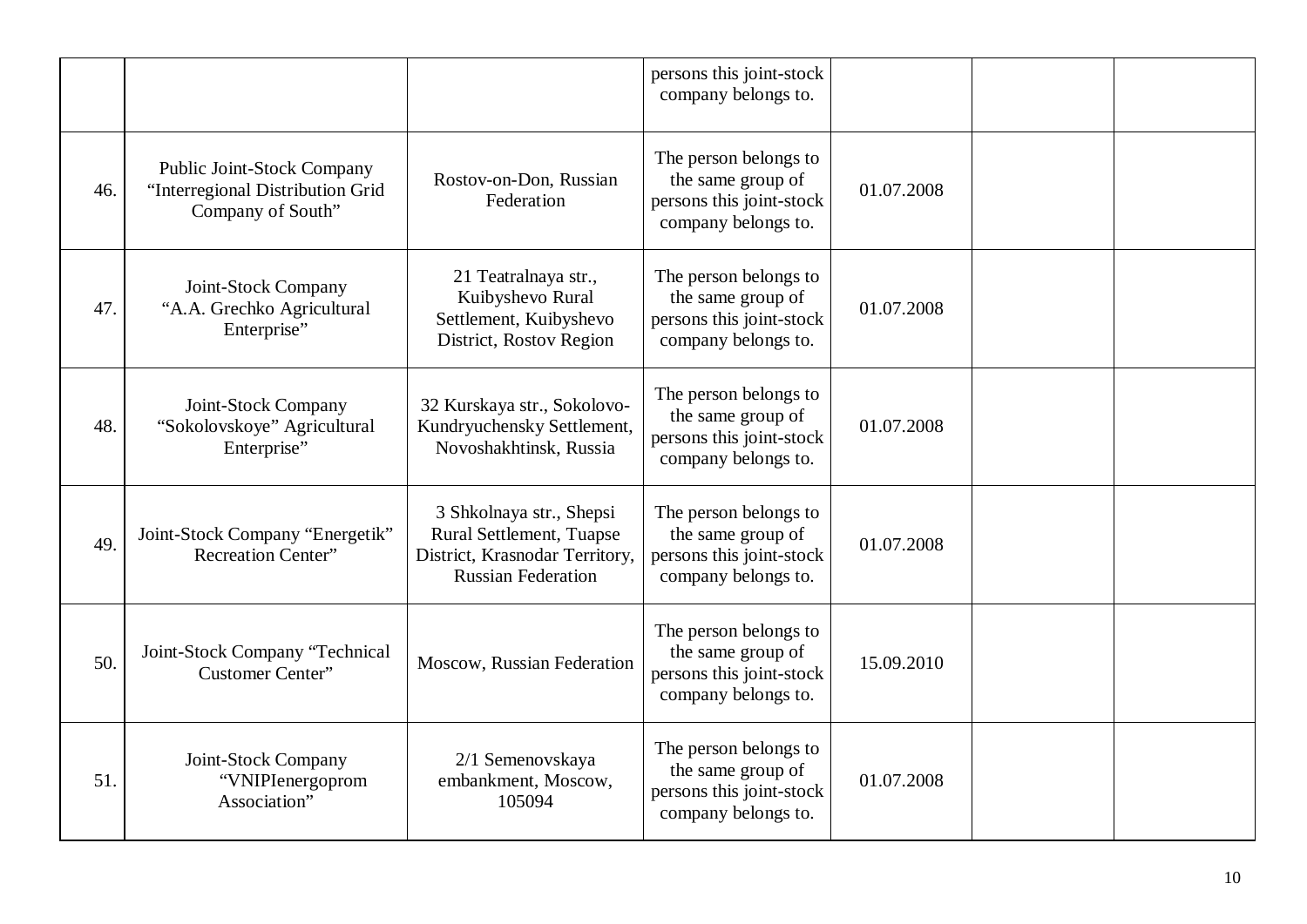| 52. | Joint-Stock Company "VTI<br>Thermal Power Equipment Special<br>Design Bureau"        | Block 1, 4 3rd Avtozavodskiy<br>secondary street, Moscow | The person belongs to<br>the same group of<br>persons this joint-stock<br>company belongs to. | 01.07.2008 |  |
|-----|--------------------------------------------------------------------------------------|----------------------------------------------------------|-----------------------------------------------------------------------------------------------|------------|--|
| 53. | Public Joint-Stock Company for<br>Power Industry and Electrification<br>"Lenenergo"  | Saint Petersburg, Russia                                 | The person belongs to<br>the same group of<br>persons this joint-stock<br>company belongs to. | 01.07.2008 |  |
| 54. | Joint-Stock Company<br>"Lenenergospetsremont"                                        | Saint Petersburg, Russian<br>Federation                  | The person belongs to<br>the same group of<br>persons this joint-stock<br>company belongs to. | 01.07.2008 |  |
| 55. | Joint-Stock Company<br>"Yantarenergo"                                                | Kaliningrad, Russian<br>Federation                       | The person belongs to<br>the same group of<br>persons this joint-stock<br>company belongs to. | 01.07.2008 |  |
| 56. | Joint-Stock Company<br>"Yantarenergosbyt"                                            | 10 Darwina str., Kaliningrad                             | The person belongs to<br>the same group of<br>persons this joint-stock<br>company belongs to. | 01.07.2008 |  |
| 57  | Joint-Stock Company "Kaliningrad<br>Generating Company"                              | 10a Pravaya embankment,<br>Kaliningrad                   | The person belongs to<br>the same group of<br>persons this joint-stock<br>company belongs to. | 01.07.2008 |  |
| 58. | Kabardino-Balkarian Joint-Stock<br>Company for Power Industry and<br>Electrification | Nalchik, Kabardino-<br><b>Balkarian Republic</b>         | The person belongs to<br>the same group of<br>persons this joint-stock                        | 01.07.2008 |  |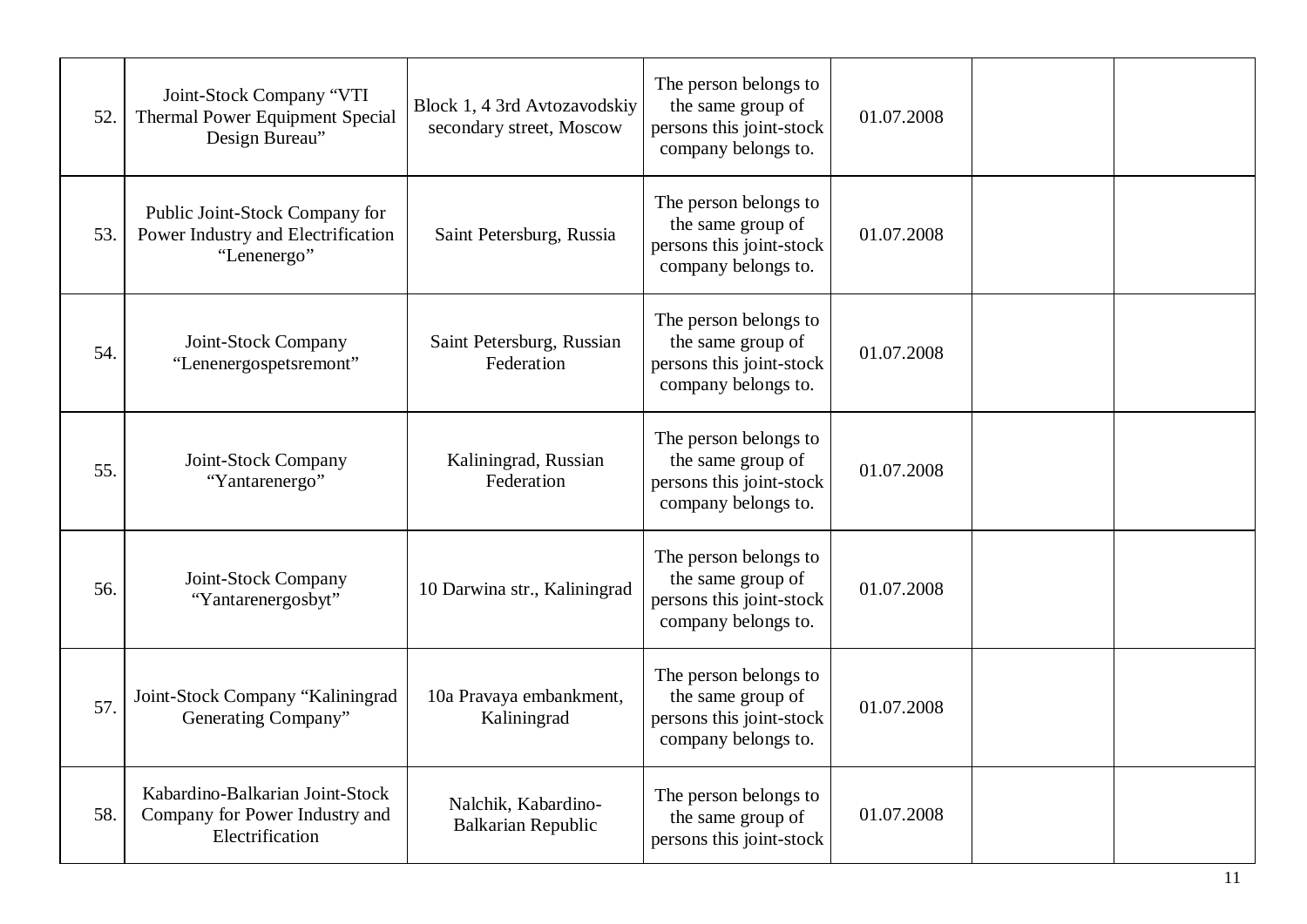|     |                                                                                              |                                                                                                   | company belongs to.                                                                           |            |  |
|-----|----------------------------------------------------------------------------------------------|---------------------------------------------------------------------------------------------------|-----------------------------------------------------------------------------------------------|------------|--|
| 59. | Joint-Stock Company<br>"Karachayevo-Cherkesskenergo"                                         | Cherkessk, Karachay-<br>Cherkess Republic                                                         | The person belongs to<br>the same group of<br>persons this joint-stock<br>company belongs to. | 01.07.2008 |  |
| 60. | Joint-Stock Company<br>"Kalmenergosbyt"                                                      | Elista, Republic of Kalmykia                                                                      | The person belongs to<br>the same group of<br>persons this joint-stock<br>company belongs to. | 01.07.2008 |  |
| 61. | Public Joint-Stock Company<br>"Interregional Distribution Grid<br>Company of North Caucasus" | 13a Podstantsionnaya str.,<br>Energetik Settlement,<br>Pyatigorsk, Stavropol<br>Territory, 357506 | The person belongs to<br>the same group of<br>persons this joint-stock<br>company belongs to. | 01.07.2008 |  |
| 62. | <b>Public Joint Stock Company</b><br>"Tomsk Distribution Company"                            | Tomsk, Russia                                                                                     | The person belongs to<br>the same group of<br>persons this joint-stock<br>company belongs to. | 01.07.2008 |  |
| 63. | Joint-Stock Company for Power<br><b>Industry and Electrification</b><br>"Tyumenenergo"       | Surgut, Khanty-Mansi<br>Autonomous Area - Yugra,<br>Tyumen Region, Russia                         | The person belongs to<br>the same group of<br>persons this joint-stock<br>company belongs to. | 01.07.2008 |  |
| 64. | Joint-Stock Company<br>"Tyvaenergosbyt"                                                      | Kyzyl, Republic of Tyva                                                                           | The person belongs to<br>the same group of<br>persons this joint-stock<br>company belongs to. | 01.07.2008 |  |
| 65. | Joint-Stock Company<br>"Administration for Fiber-Optic                                       | Russia, Moscow                                                                                    | The person belongs to<br>the same group of                                                    | 15.04.2011 |  |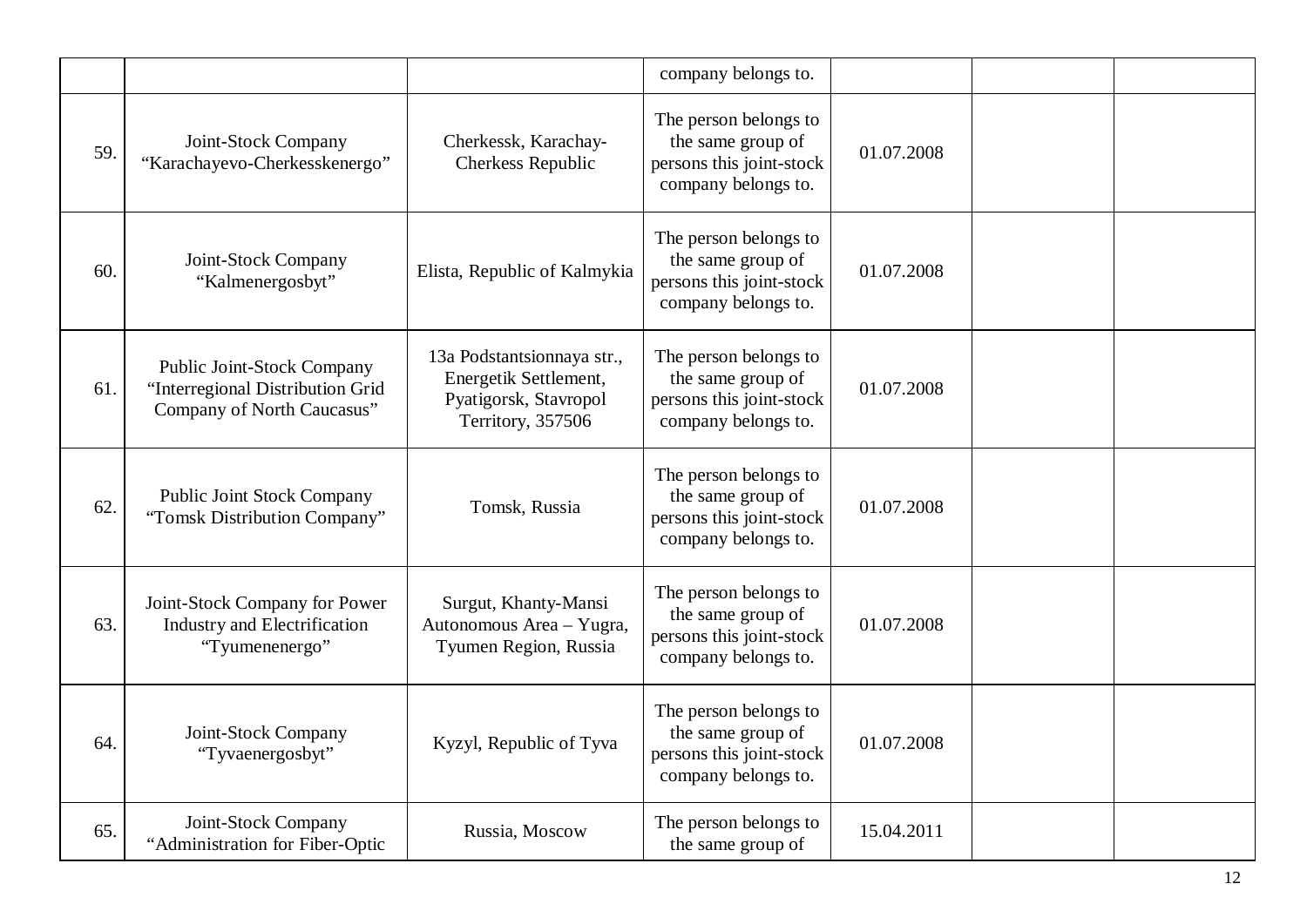|     | <b>Communication Lines on Overhead</b><br><b>Transmission Lines of Interregional</b><br><b>Distribution Grid Companies"</b> |                                                                                   | persons this joint-stock<br>company belongs to.                                               |            |  |
|-----|-----------------------------------------------------------------------------------------------------------------------------|-----------------------------------------------------------------------------------|-----------------------------------------------------------------------------------------------|------------|--|
| 66. | Joint-Stock Company "UES EC<br>Real Estate"                                                                                 | Moscow                                                                            | The person belongs to<br>the same group of<br>persons this joint-stock<br>company belongs to. | 01.07.2008 |  |
| 67. | Joint-Stock Company<br>"Moskabelenergoremont"                                                                               | 7B Reutovskaya str.,<br>Moscow, 111539                                            | The person belongs to<br>the same group of<br>persons this joint-stock<br>company belongs to. | 01.07.2008 |  |
| 68. | Joint-Stock Company<br>"Moskabelsetmontazh"                                                                                 | 17 Yuzhnoportovaya str.,<br>Moscow, 115088                                        | The person belongs to<br>the same group of<br>persons this joint-stock<br>company belongs to. | 01.07.2008 |  |
| 69. | Joint-Stock Company<br>"Electrotechnical Equipment Repair<br>Plant"                                                         | 4A Starokashirskoye<br>highway, Moscow, 152201                                    | The person belongs to<br>the same group of<br>persons this joint-stock<br>company belongs to. | 01.07.2008 |  |
| 70. | Joint-Stock Company<br>"Chechenenergo"                                                                                      | 6 Staropromyslovskoye<br>highway, Grozny, Chechen<br>Republic, Russian Federation | The person belongs to<br>the same group of<br>persons this joint-stock<br>company belongs to. | 01.07.2008 |  |
| 71. | Public Joint-Stock Company<br>"North-Western Energy<br>Management Company"                                                  | Saint Petersburg                                                                  | The person belongs to<br>the same group of<br>persons this joint-stock<br>company belongs to. | 01.07.2008 |  |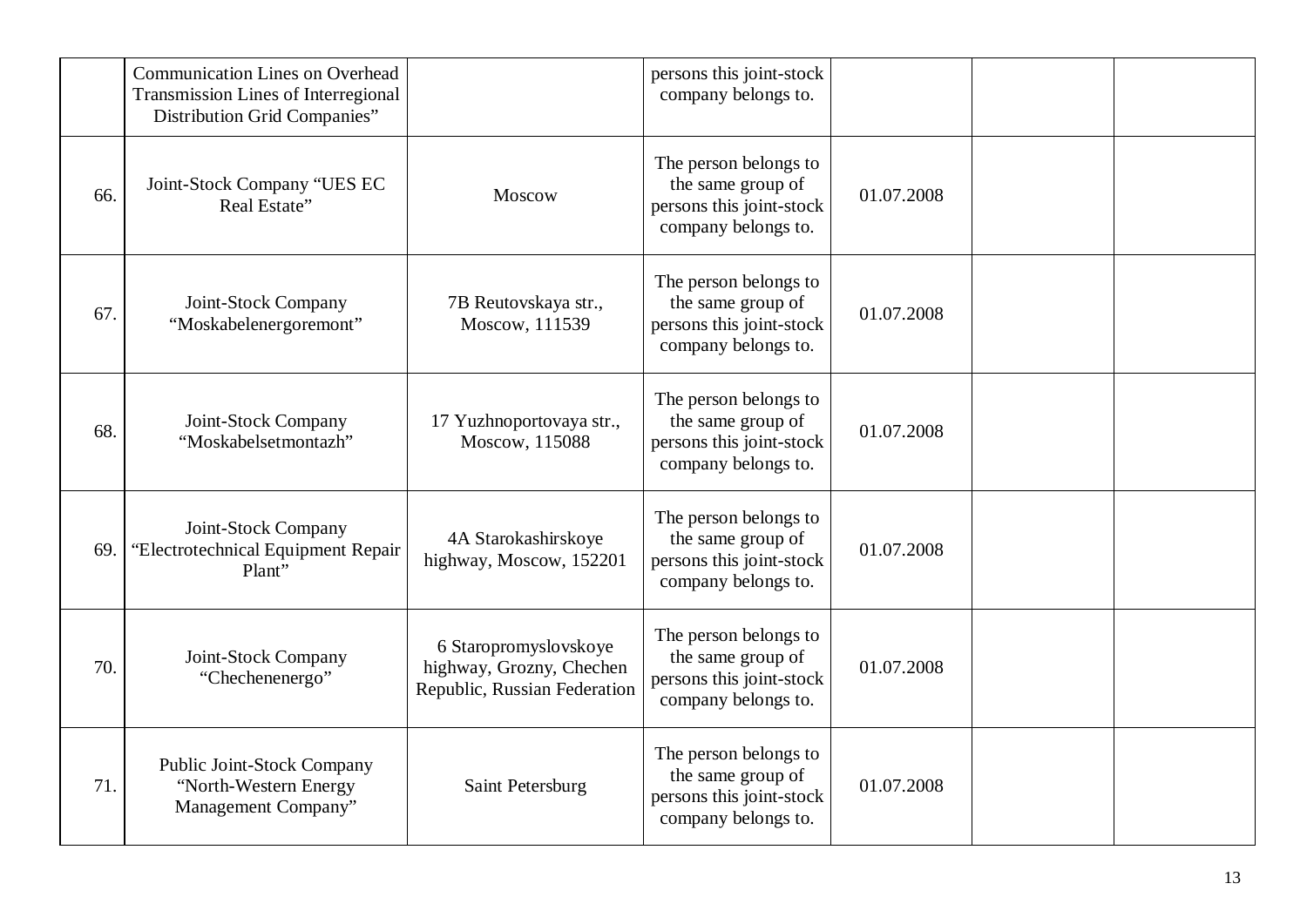| 72. | <b>Public Joint Stock Company</b><br>"Dagestan Retail Energy Company"                  | Makhachkala, Republic of<br>Dagestan                                                     | The person belongs to<br>the same group of<br>persons this joint-stock<br>company belongs to. | 01.07.2008 |  |
|-----|----------------------------------------------------------------------------------------|------------------------------------------------------------------------------------------|-----------------------------------------------------------------------------------------------|------------|--|
| 73. | Joint-Stock Company for Power<br><b>Industry and Electrification</b><br>"Ingushenergo" | Nazran, Republic of<br>Ingushetia                                                        | The person belongs to<br>the same group of<br>persons this joint-stock<br>company belongs to. | 01.07.2008 |  |
| 74. | Joint-Stock Company for Power<br>Industry and Electrification<br>"Sevkavkazenergo"     | Vladikavkaz, Republic of<br>North Ossetia - Alania                                       | The person belongs to<br>the same group of<br>persons this joint-stock<br>company belongs to. | 01.07.2008 |  |
| 75. | Joint-Stock Company "Nurenergo"                                                        | 6 Staropromyslovskoye<br>highway, Grozny, Chechen<br>Republic, 364051                    | The person belongs to<br>the same group of<br>persons this joint-stock<br>company belongs to. | 01.07.2008 |  |
| 76. | Kuban Public Joint-Stock Company<br>for Power Industry and<br>Electrification          | Krasnodar, Russian<br>Federation                                                         | The person belongs to<br>the same group of<br>persons this joint-stock<br>company belongs to. | 01.07.2008 |  |
| 77. | Joint-Stock Company "Energetik"<br><b>Recreation Center"</b>                           | 4 Pionerskaya str.,<br>Divnomorskoye Rural<br>Settlement, Krasnodar<br>Territory, 353490 | The person belongs to<br>the same group of<br>persons this joint-stock<br>company belongs to. | 01.07.2008 |  |
| 78. | Joint-Stock Company "Plamya"<br>Fitness Complex"                                       | 2 Novomikhailovsky<br>Settlement, Tuapse District,<br>Krasnodar Territory, 352856        | The person belongs to<br>the same group of<br>persons this joint-stock                        | 01.07.2008 |  |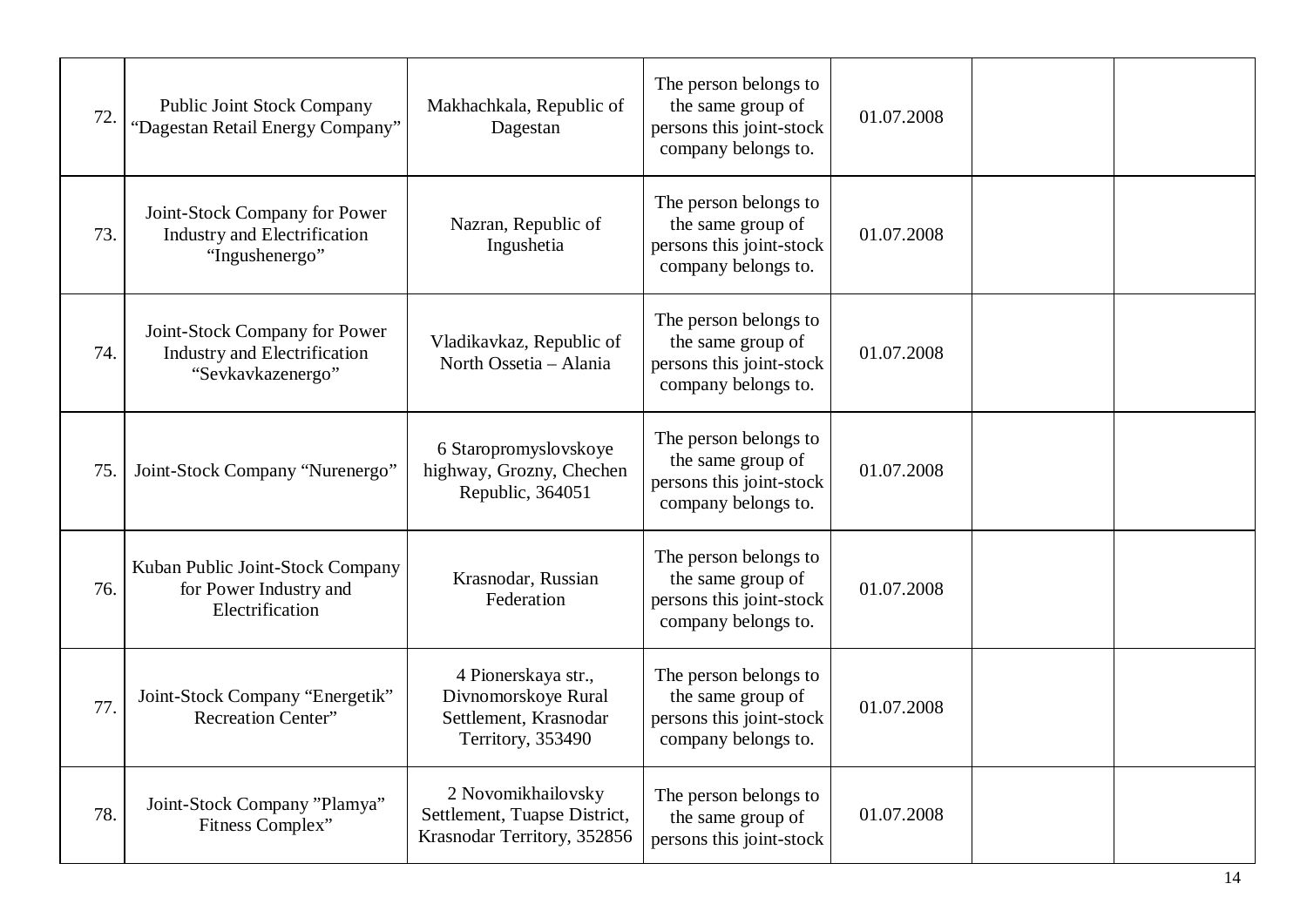|     |                                                                                                                  |                                                                               | company belongs to.                                                                           |            |  |
|-----|------------------------------------------------------------------------------------------------------------------|-------------------------------------------------------------------------------|-----------------------------------------------------------------------------------------------|------------|--|
| 79. | Joint-Stock Company<br>"Kurortenergo"                                                                            | Saint Petersburg, Russian<br>Federation                                       | The person belongs to<br>the same group of<br>persons this joint-stock<br>company belongs to. | 01.07.2008 |  |
| 80. | Joint-Stock Company "Tsarskoye<br>Selo Energy Company"                                                           | Saint Petersburg, Russian<br>Federation                                       | The person belongs to<br>the same group of<br>persons this joint-stock<br>company belongs to. | 01.07.2008 |  |
| 81. | Joint-Stock Company<br>"Dagenergoset"                                                                            | 73a Dakhadayeva str.,<br>Makhachkala, 367020                                  | The person belongs to<br>the same group of<br>persons this joint-stock<br>company belongs to. | 31.03.2010 |  |
| 82. | Joint-Stock Company<br>"Energoservice of South"                                                                  | 49 Bolshaya Sadovaya str.,<br>Rostov-on-Don, Russian<br>Federation, 344002    | The person belongs to<br>the same group of<br>persons this joint-stock<br>company belongs to. | 30.12.2010 |  |
| 83. | Joint-Stock Company "Energy-<br><b>Efficient Technologies"</b><br><b>Interregional Energoservice</b><br>Company" | Office 8, 12 Semashko str.,<br>Nizhny Novgorod, Russian<br>Federation, 603155 | The person belongs to<br>the same group of<br>persons this joint-stock<br>company belongs to. | 31.12.2010 |  |
| 84. | Joint-Stock Company<br>"Energoservice Company"                                                                   | 33 50 let NLMK str., Lipetsk,<br>398001                                       | The person belongs to<br>the same group of<br>persons this joint-stock<br>company belongs to. | 28.01.2011 |  |
| 85. | Joint-Stock Company<br>"Energoservice of Kuban"                                                                  | 47 Novorossiyskaya str.,<br>Krasnodar, 350080                                 | The person belongs to<br>the same group of                                                    | 26.01.2011 |  |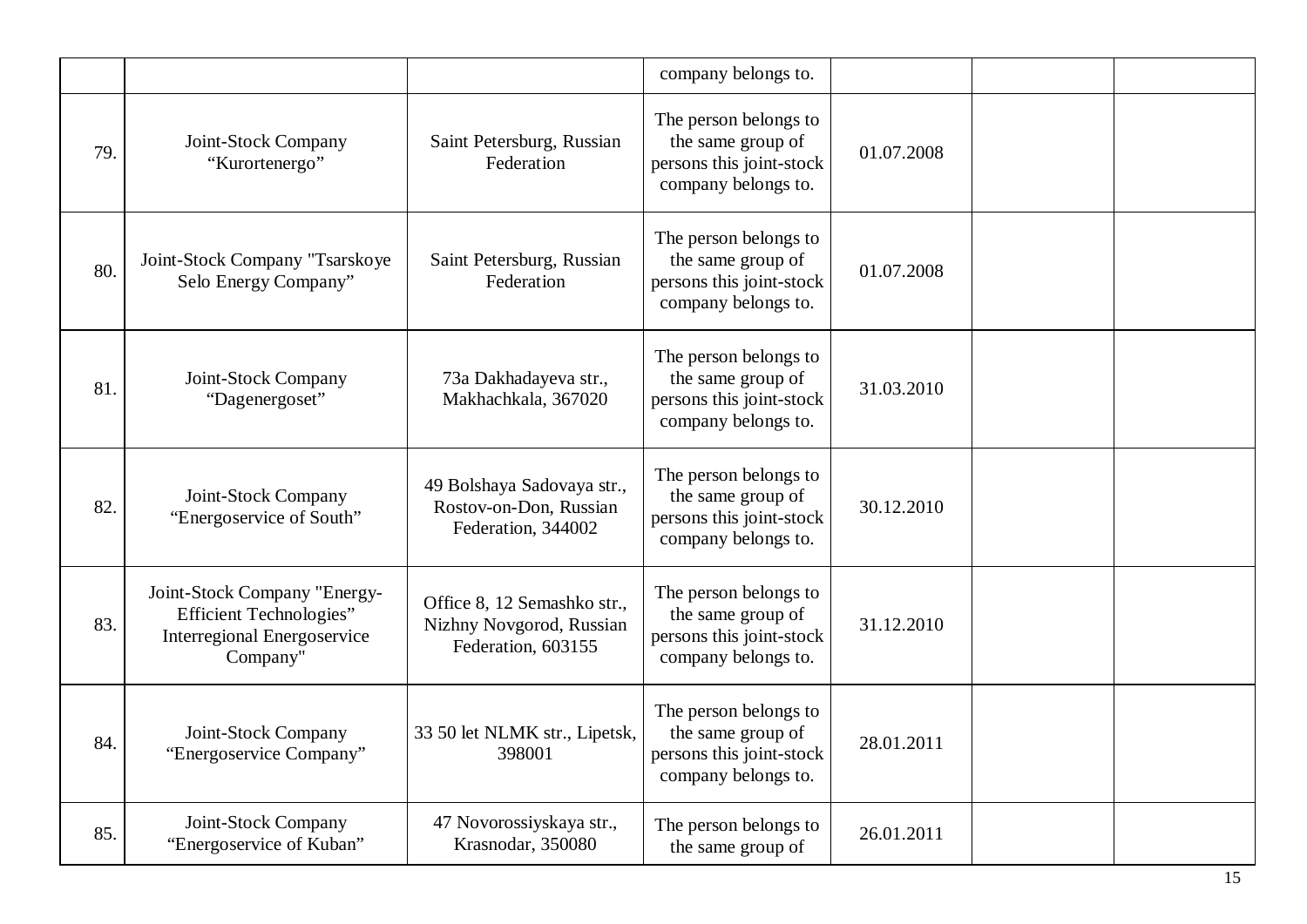|     |                                                                                   |                                                                                                                  | persons this joint-stock<br>company belongs to.                                               |            |  |
|-----|-----------------------------------------------------------------------------------|------------------------------------------------------------------------------------------------------------------|-----------------------------------------------------------------------------------------------|------------|--|
| 86. | Joint-Stock Company<br>"Yantarenergoservice"                                      | 83 Krasnoselskaya str.,<br>Kaliningrad, 236010                                                                   | The person belongs to<br>the same group of<br>persons this joint-stock<br>company belongs to. | 12.01.2011 |  |
| 87. | Joint-Stock Company<br>"Energoservice Company of<br>Tyumenenergo"                 | 4 Universitetskaya str.,<br>Surgut, Khanty-Mansi<br>Autonomous Area - Yugra,<br>Tyumen Region, Russia,<br>628406 | The person belongs to<br>the same group of<br>persons this joint-stock<br>company belongs to. | 12.01.2011 |  |
| 88. | Joint Stock Company "Dagestan<br>Grid Company"                                    | Makhachkala, Republic of<br>Dagestan, Russian Federation                                                         | The person belongs to<br>the same group of<br>persons this joint-stock<br>company belongs to. | 23.03.2011 |  |
| 89. | Joint-Stock Company<br>"Energoservice of Volga"                                   | 149 A Moskovskaya str.,<br>Saratov, 410012                                                                       | The person belongs to<br>the same group of<br>persons this joint-stock<br>company belongs to. | 12.01.2011 |  |
| 90. | Joint-Stock Company<br>"Energoservice Company of<br>Siberia"                      | Krasnoyarsk                                                                                                      | The person belongs to<br>the same group of<br>persons this joint-stock<br>company belongs to. | 15.02.2011 |  |
| 91. | <b>Closed Joint-Stock Company</b><br>"Innovation and Energy Efficiency<br>Center" | 26 Blyuchera str., Yaroslavl,<br>150042                                                                          | The person belongs to<br>the same group of<br>persons this joint-stock<br>company belongs to. | 08.09.2011 |  |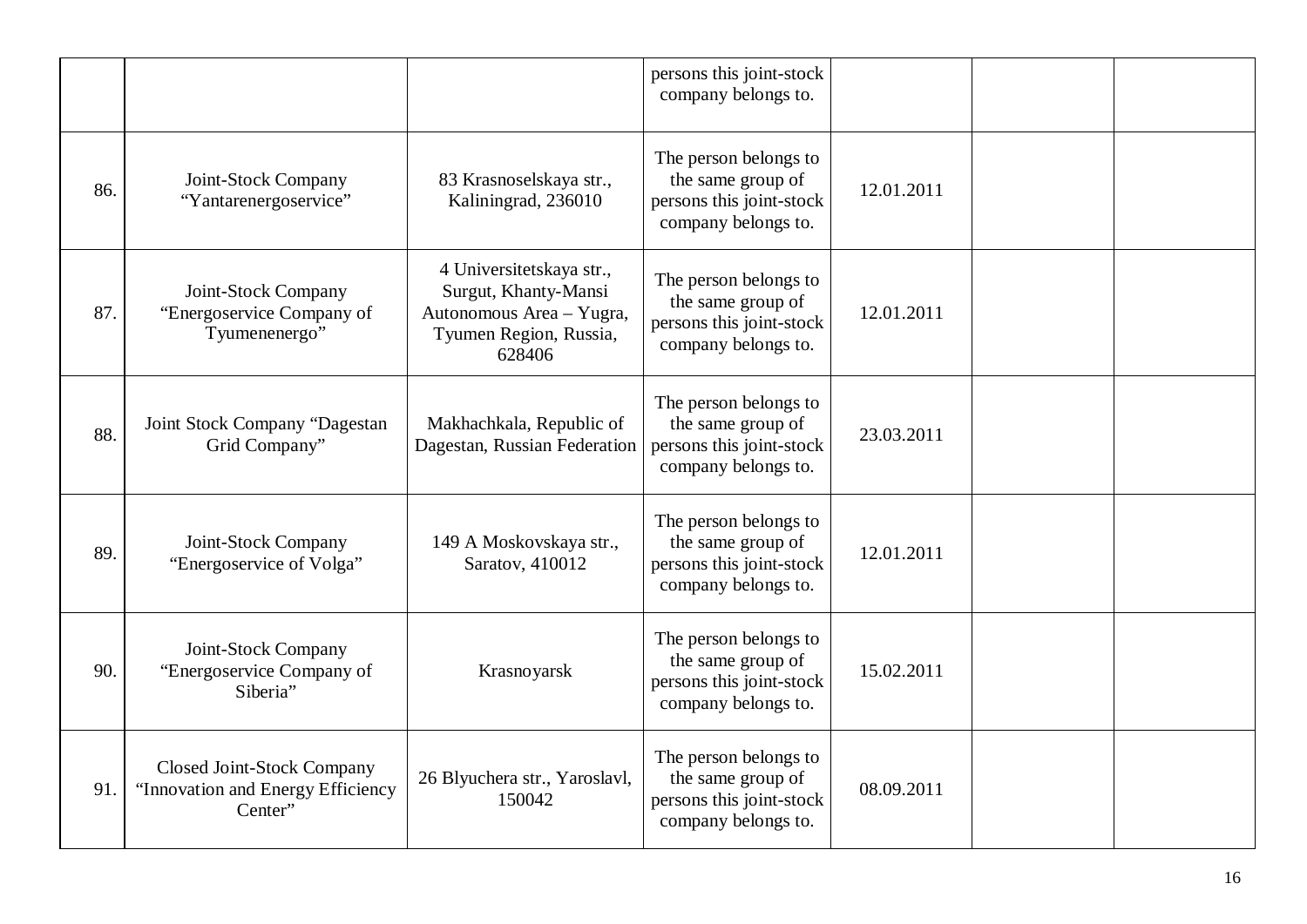| 92. | Joint-Stock Company<br>"Energoservice Company of<br>"Lenenergo"                                                               | Saint Petersburg, Russia                           | The person belongs to<br>the same group of<br>persons this joint-stock<br>company belongs to. | 10.01.2012 |  |
|-----|-------------------------------------------------------------------------------------------------------------------------------|----------------------------------------------------|-----------------------------------------------------------------------------------------------|------------|--|
| 93. | Joint-Stock Company "Moscow<br><b>Power Industry Communication</b><br>Hub"                                                    | Moscow                                             | The person belongs to<br>the same group of<br>persons this joint-stock<br>company belongs to. | 10.07.2012 |  |
| 94. | Joint-Stock Company "Scientific<br>Research Center of the Federal Grid<br>Company of the Unified Energy<br>System"            | Block 3, 22 Kashirskoye<br>highway, Moscow, 115201 | The person belongs to<br>the same group of<br>persons this joint-stock<br>company belongs to. | 10.07.2012 |  |
| 95. | Joint-Stock Company "Specialized<br><b>Electric Power Grid Servicing</b><br>Company of the Unified National<br>Energy System" | Noginsk, Moscow Region                             | The person belongs to<br>the same group of<br>persons this joint-stock<br>company belongs to. | 10.07.2012 |  |
| 96. | Joint-Stock Company "Engineering<br>and Construction Management<br>Center of the Unified Energy<br>System"                    | Moscow                                             | The person belongs to<br>the same group of<br>persons this joint-stock<br>company belongs to. | 10.07.2012 |  |
| 97  | Joint-Stock Company "UES<br>Energostroysnabkomplekt"                                                                          | Moscow                                             | The person belongs to<br>the same group of<br>persons this joint-stock<br>company belongs to. | 10.07.2012 |  |
| 98. | Limited Liability Company "Power<br>Industry Index - FGC UES"                                                                 | 5A Academician Chelomey<br>str., Moscow, 117630    | The person belongs to<br>the same group of<br>persons this joint-stock                        | 10.07.2012 |  |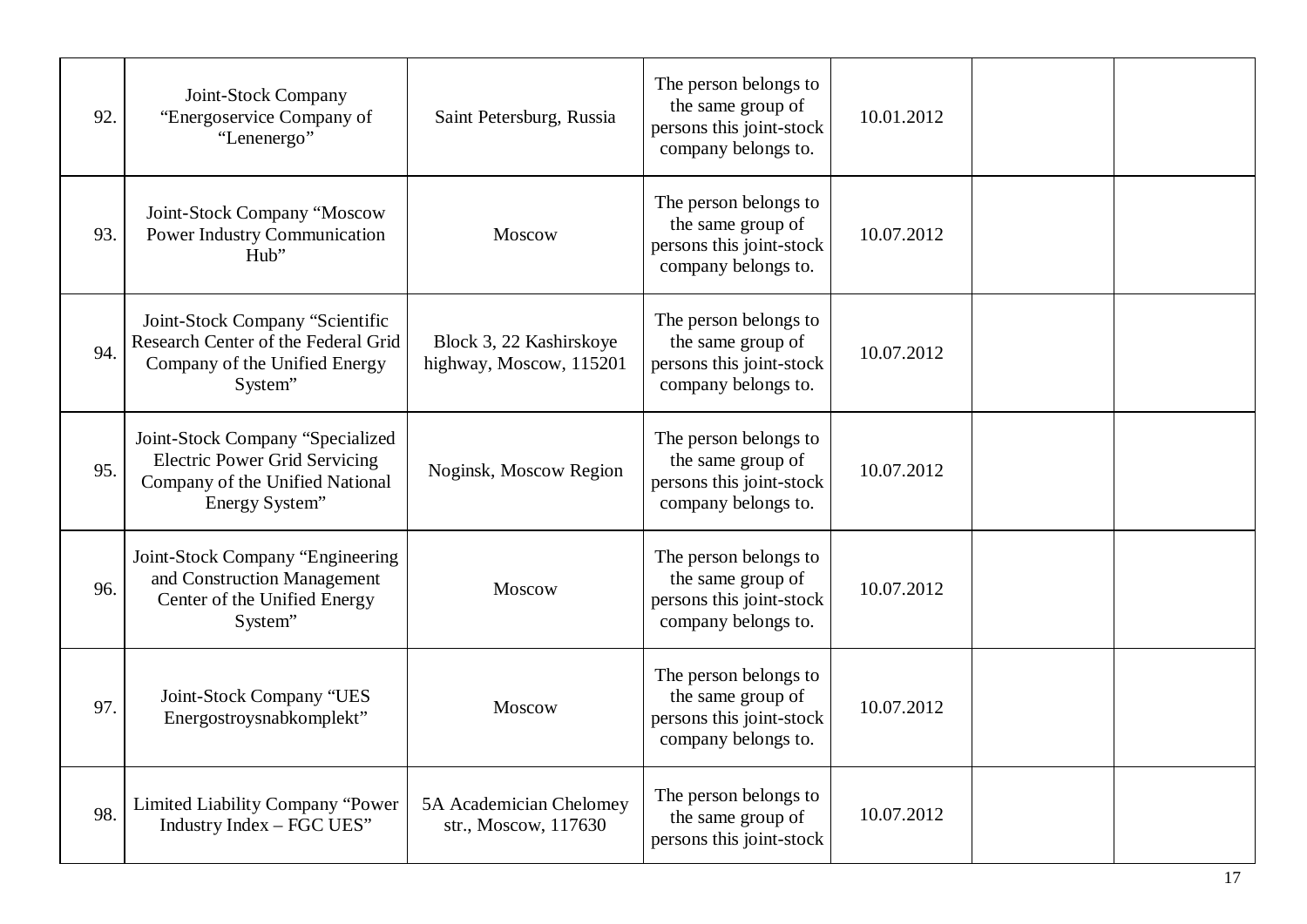|      |                                                                                            |                                                                    | company belongs to.                                                                           |            |  |
|------|--------------------------------------------------------------------------------------------|--------------------------------------------------------------------|-----------------------------------------------------------------------------------------------|------------|--|
| 99.  | Joint-Stock Company "Agency for<br>Forecasting Balances in the Electric<br>Power Industry" | Moscow                                                             | The person belongs to<br>the same group of<br>persons this joint-stock<br>company belongs to. | 10.07.2012 |  |
| 100  | Joint-Stock Company<br>"Chitatekhenergo"                                                   | Chita, Zabaykalsky Territory                                       | The person belongs to<br>the same group of<br>persons this joint-stock<br>company belongs to. | 10.07.2012 |  |
| 101  | Joint-Stock Company "Mobile Gas<br>Turbine Power Plants"                                   | Moscow                                                             | The person belongs to<br>the same group of<br>persons this joint-stock<br>company belongs to. | 10.07.2012 |  |
| 102  | Joint Stock Company "Tomsk<br>Trunk Grids"                                                 | 36 Kirov pr., Tomsk, Russian<br>Federation                         | The person belongs to<br>the same group of<br>persons this joint-stock<br>company belongs to. | 10.07.2012 |  |
| 103. | Limited Liability Company "IT<br>Energy Service"                                           | Building 5, 7 Kitaygorodsky<br>secondary street, Moscow,<br>109074 | The person belongs to<br>the same group of<br>persons this joint-stock<br>company belongs to. | 10.07.2012 |  |
| 104  | Joint Stock Company "Kuban<br>Trunk Grids"                                                 | 5 Tramvayanaya str.,<br>Krasnodar, Krasnodar<br>Territory, 350911  | The person belongs to<br>the same group of<br>persons this joint-stock<br>company belongs to. | 10.07.2012 |  |
| 105  | Joint-Stock Company<br>"Dalenergosetproject"                                               | Vladivostok, Primorsky<br>Territory                                | The person belongs to<br>the same group of                                                    | 10.07.2012 |  |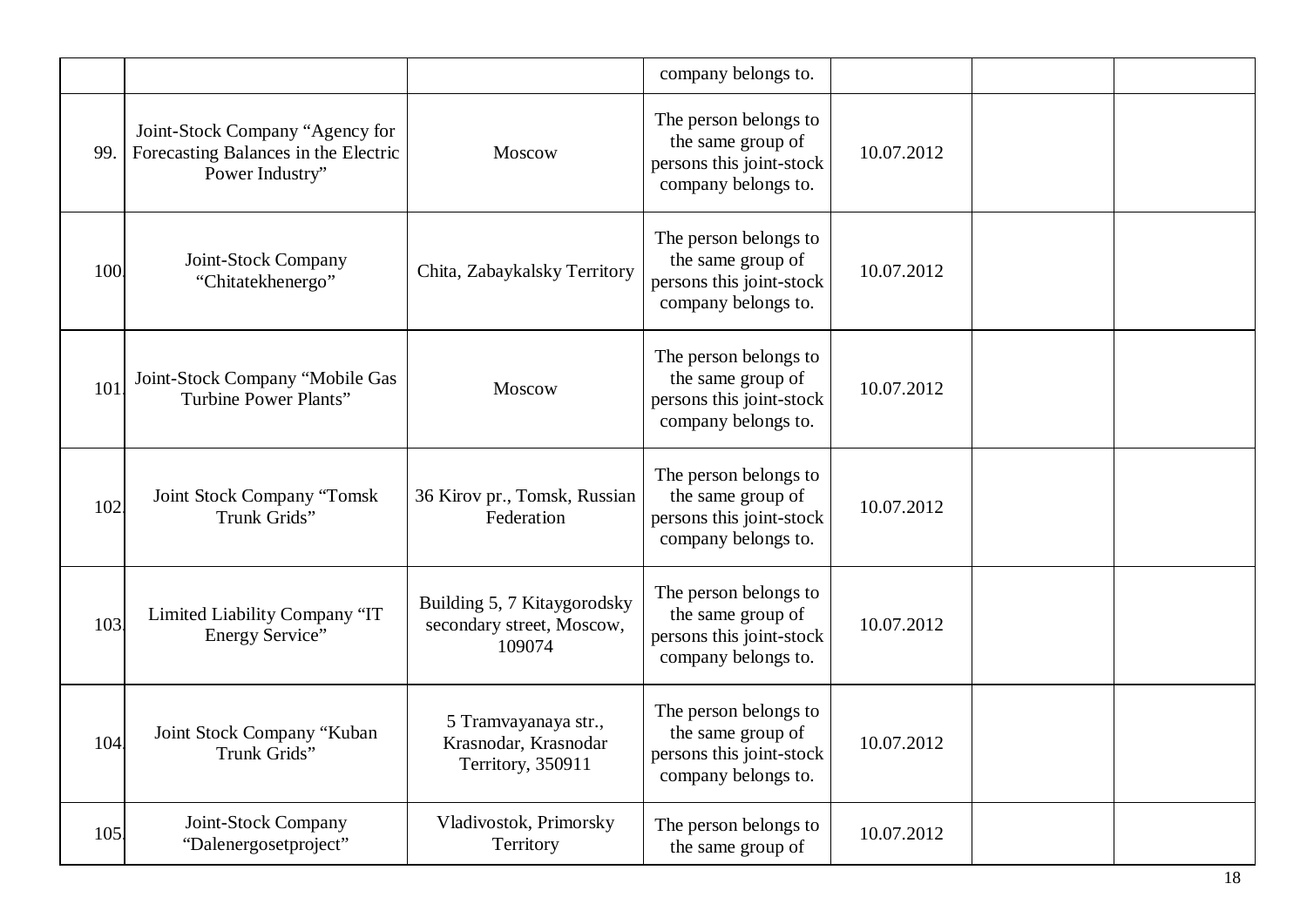|     |                                                                    |                                                                                    | persons this joint-stock<br>company belongs to.                                               |            |  |
|-----|--------------------------------------------------------------------|------------------------------------------------------------------------------------|-----------------------------------------------------------------------------------------------|------------|--|
| 106 | Joint-Stock Company<br>"G.M. Krzhizhanovsky Industry<br>Institute" | 19 Leninsky pr., Moscow,<br><b>Russian Federation</b>                              | The person belongs to<br>the same group of<br>persons this joint-stock<br>company belongs to. | 10.07.2012 |  |
| 107 | Limited Liability Company<br>"Energotrans"                         | 45A Novoye highway,<br>Beloostrov settlement,<br>St. Petersburg, Russia,<br>197730 | The person belongs to<br>the same group of<br>persons this joint-stock<br>company belongs to. | 26.06.2014 |  |
|     | 108 Joint-Stock Company "Donenergo"                                | Rostov-on-Don                                                                      | The person belongs to<br>the same group of<br>persons this joint-stock<br>company belongs to. | 30.09.2014 |  |
| 109 | Joint-Stock Company "Regional<br>Development Corporation"          | Room 44, Storey 7, 91<br>Suvorov str., Rostov-on-Don,<br>344022                    | The person belongs to<br>the same group of<br>persons this joint-stock<br>company belongs to. | 30.09.2014 |  |
| 110 | <b>Limited Liability Company</b><br>"Donenergoservice"             | 114 Rechnaya str., Bataysk,<br>Rostov Region, 346880                               | The person belongs to<br>the same group of<br>persons this joint-stock<br>company belongs to. | 30.09.2014 |  |
| 111 | Public Joint-Stock Company<br>"Federal Testing Center"             | Lit. A 111/3 Nevsky pr.,<br>St. Petersburg, 191036                                 | The person belongs to<br>the same group of<br>persons this joint-stock<br>company belongs to. | 21.11.2014 |  |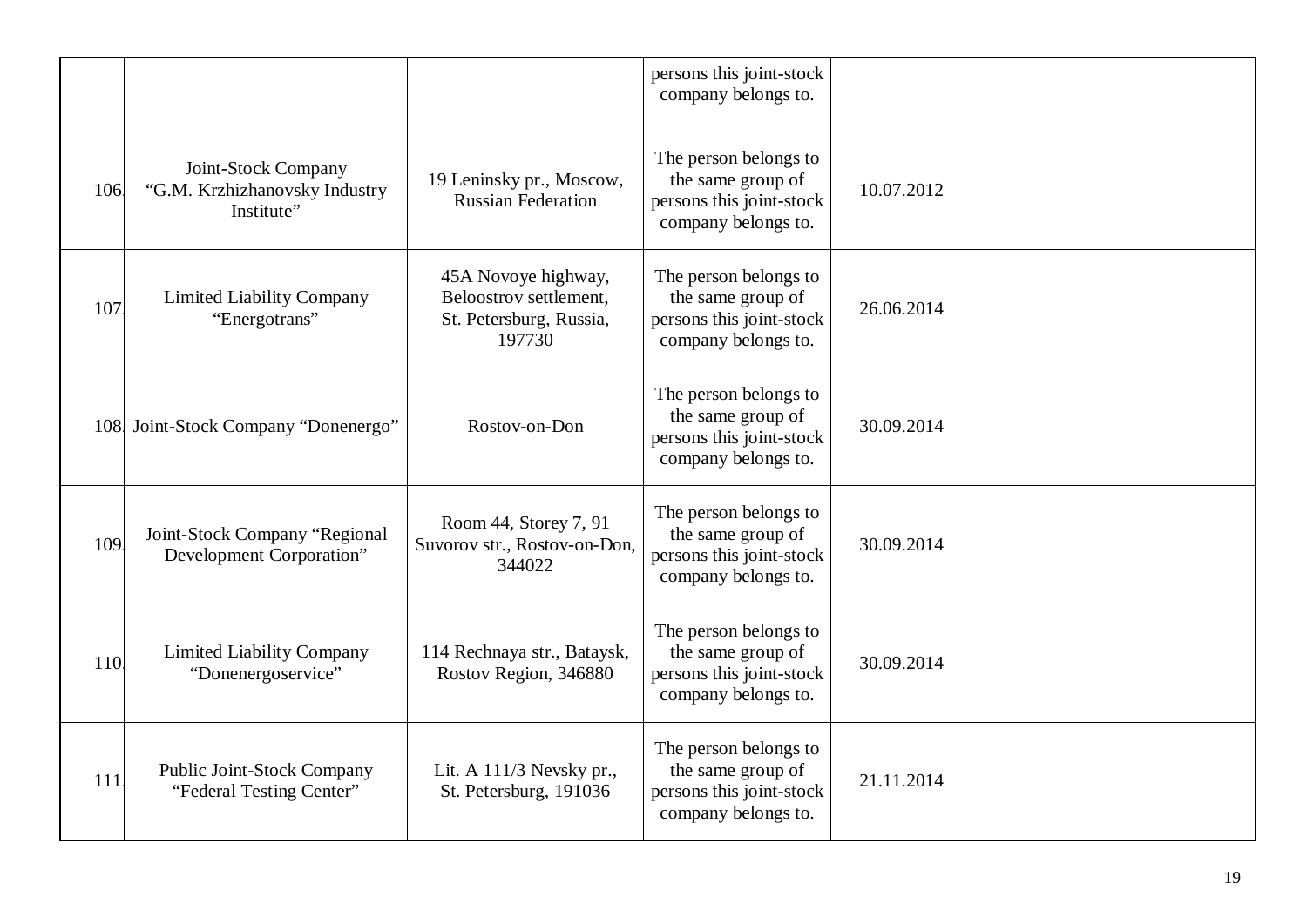| 112. | Joint-Stock Company<br>"Saint Petersburg Electric Power<br>Grids" | Saint Petersburg, Russia                        | The person belongs to<br>the same group of<br>persons this joint-stock<br>company belongs to. | 30.06.2015 |  |
|------|-------------------------------------------------------------------|-------------------------------------------------|-----------------------------------------------------------------------------------------------|------------|--|
| 113  | Joint-Stock Company "Petrodvorets<br>Electric Power Grid"         | Saint Petersburg, Russian<br>Federation         | The person belongs to<br>the same group of<br>persons this joint-stock<br>company belongs to. | 30.06.2015 |  |
| 114  | Limited Liability Company "FGC-<br>Asset Management"              | 5A Academician Chelomey<br>str., Moscow, 117630 | The person belongs to<br>the same group of<br>persons this joint-stock<br>company belongs to. | 16.11.2015 |  |
| 115. | Budargin, Oleg Mikhaylovich                                       | No consent given                                | The person belongs to<br>the same group of<br>persons this joint-stock<br>company belongs to. | 10.07.2012 |  |
| 116  | Murov, Andrey Yevgenyevich                                        | No consent given                                | The person belongs to<br>the same group of<br>persons this joint-stock<br>company belongs to. | 11.11.2013 |  |
| 117  | Zhuravlev, Dmitry Olegovich                                       | No consent given                                | The person belongs to<br>the same group of<br>persons this joint-stock<br>company belongs to. | 01.03.2013 |  |
| 118  | Surmenko, Vladislav Leonidovich                                   | No consent given                                | The person belongs to<br>the same group of<br>persons this joint-stock                        | 01.07.2015 |  |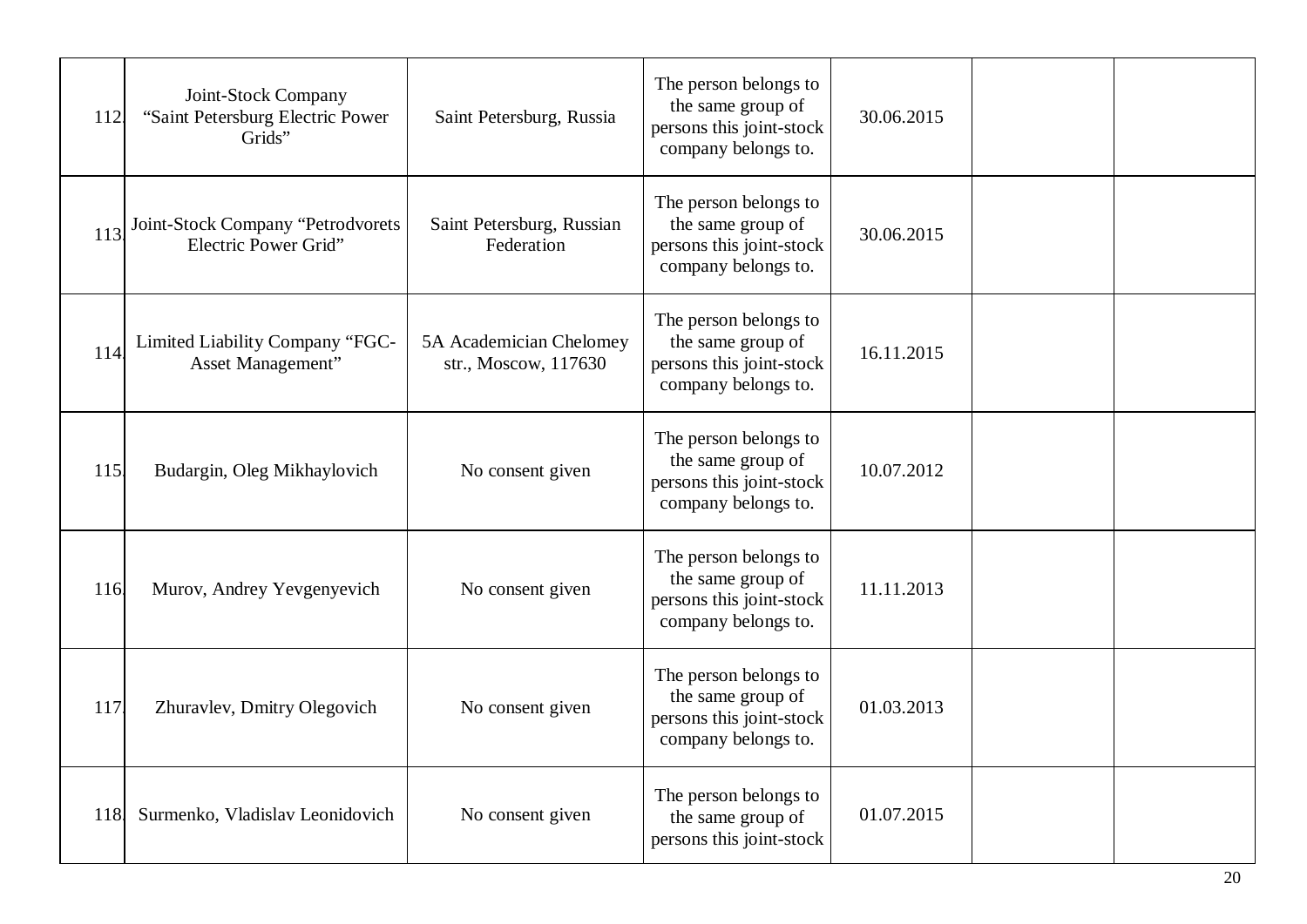|      |                                 |                  | company belongs to.                                                                           |            |  |
|------|---------------------------------|------------------|-----------------------------------------------------------------------------------------------|------------|--|
| 119. | Gavrilov, Alexander Ilyich      | No consent given | The person belongs to<br>the same group of<br>persons this joint-stock<br>company belongs to. | 23.05.2016 |  |
| 120  | Zamorokin, Pavel Georgiyevich   | No consent given | The person belongs to<br>the same group of<br>persons this joint-stock<br>company belongs to. | 01.10.2015 |  |
| 121  | Frolkin, Yevgeny Nikolayevich   | No consent given | The person belongs to<br>the same group of<br>persons this joint-stock<br>company belongs to. | 10.07.2012 |  |
| 122  | Pozdnyakov, Nikolay Igorevich   | No consent given | The person belongs to<br>the same group of<br>persons this joint-stock<br>company belongs to. | 13.09.2014 |  |
| 123  | Zafesov, Yury Kazbekovich       | No consent given | The person belongs to<br>the same group of<br>persons this joint-stock<br>company belongs to. | 10.07.2012 |  |
| 124  | Kudinov, Vyacheslav Ivanovich   | No consent given | The person belongs to<br>the same group of<br>persons this joint-stock<br>company belongs to. | 10.07.2012 |  |
| 125. | Yuryev, Alexander Vladimirovich | No consent given | The person belongs to<br>the same group of                                                    | 24.10.2015 |  |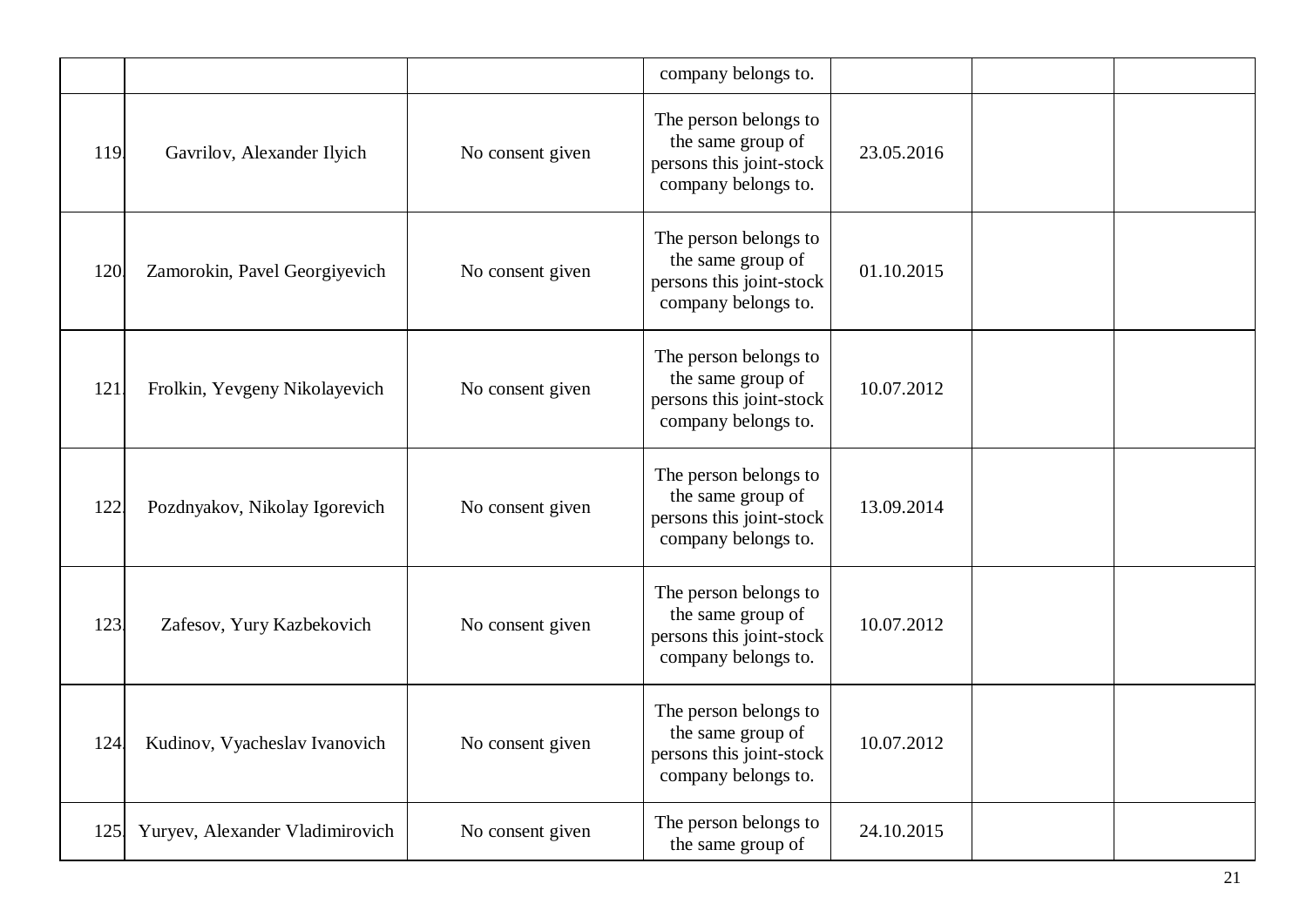|      |                                       |                  | persons this joint-stock<br>company belongs to.                                               |            |  |
|------|---------------------------------------|------------------|-----------------------------------------------------------------------------------------------|------------|--|
| 126. | Sergiyenko, Dmitry Vladimirovich      | No consent given | The person belongs to<br>the same group of<br>persons this joint-stock<br>company belongs to. | 08.07.2015 |  |
| 127  | Safaryanov, Ramil Yagafarovich        | No consent given | The person belongs to<br>the same group of<br>persons this joint-stock<br>company belongs to. | 03.11.2015 |  |
| 128. | Sinyutin, Petr Alexeyevich            | No consent given | The person belongs to<br>the same group of<br>persons this joint-stock<br>company belongs to. | 05.02.2016 |  |
| 129. | Katynov, Dmitry Vasilyevich           | No consent given | The person belongs to<br>the same group of<br>persons this joint-stock<br>company belongs to. | 01.01.2016 |  |
| 130  | Tarnorutskaya, Veronika<br>Viktorovna | No consent given | The person belongs to<br>the same group of<br>persons this joint-stock<br>company belongs to. | 01.07.2008 |  |
| 131  | Makovsky, Igor Vladimirovich          | No consent given | The person belongs to<br>the same group of<br>persons this joint-stock<br>company belongs to. | 28.09.2015 |  |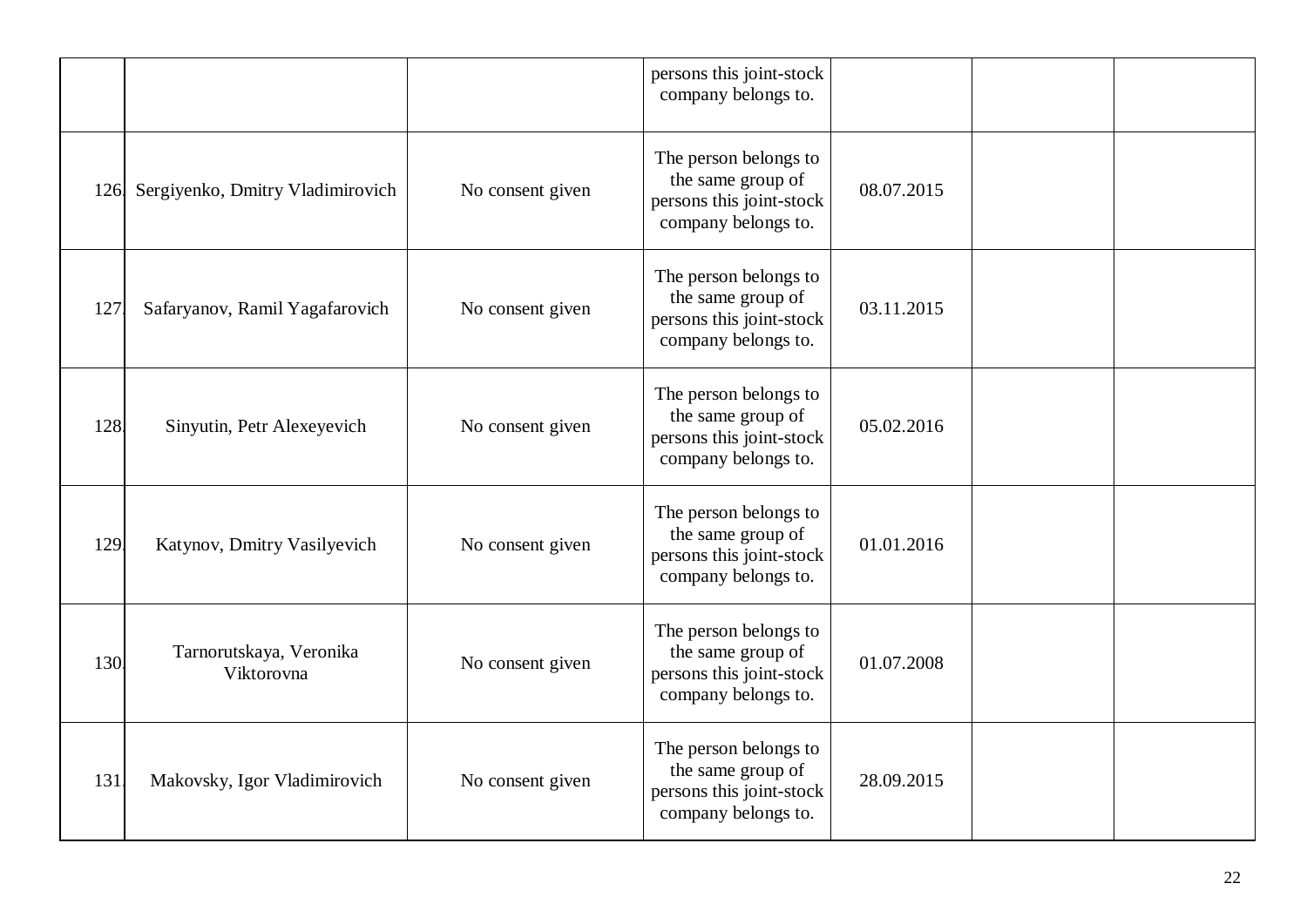| 132. | Kamolina, Natalya Alexandrovna       | No consent given | The person belongs to<br>the same group of<br>persons this joint-stock<br>company belongs to. | 29.10.2014 |  |
|------|--------------------------------------|------------------|-----------------------------------------------------------------------------------------------|------------|--|
|      | 133 Dyuzhinov, Alexander Leonidovich | No consent given | The person belongs to<br>the same group of<br>persons this joint-stock<br>company belongs to. | 16.11.2016 |  |
| 134. | Fortov, Alexey Viktorovitch          | No consent given | The person belongs to<br>the same group of<br>persons this joint-stock<br>company belongs to. | 25.03.2015 |  |
| 135. | Churikova, Tatyana Alexeyevna        | No consent given | The person belongs to<br>the same group of<br>persons this joint-stock<br>company belongs to. | 01.07.2016 |  |
| 136. | Mishina, Irina Yuryevna              | No consent given | The person belongs to<br>the same group of<br>persons this joint-stock<br>company belongs to. | 15.12.2015 |  |
| 137  | Shvagerus, Svetlana Viktorovna       | No consent given | The person belongs to<br>the same group of<br>persons this joint-stock<br>company belongs to. | 13.06.2012 |  |
| 138. | Smirnova, Olga Veniaminovna          | No consent given | The person belongs to<br>the same group of<br>persons this joint-stock                        | 08.09.2016 |  |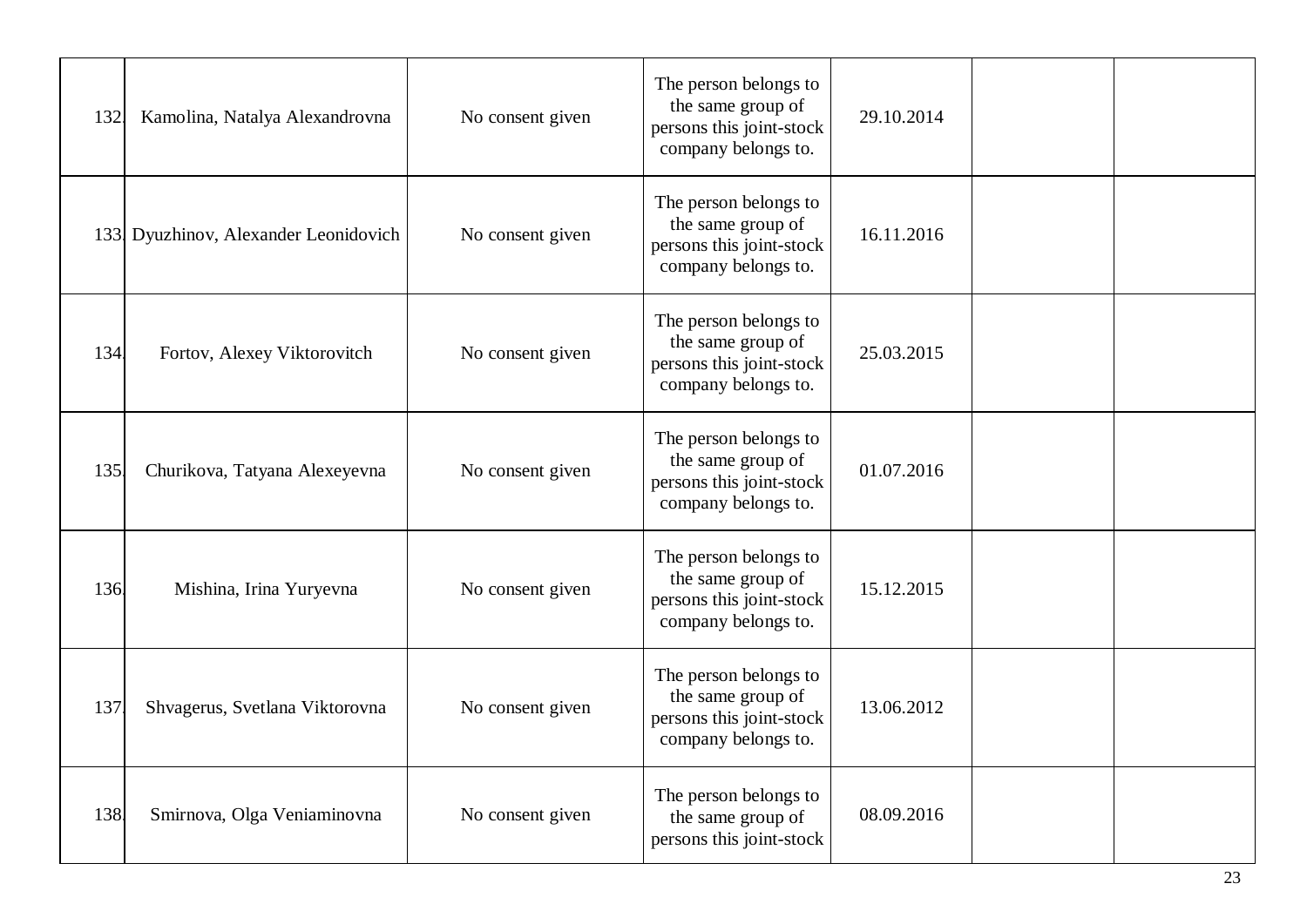|      |                                 |                  | company belongs to.                                                                           |            |  |
|------|---------------------------------|------------------|-----------------------------------------------------------------------------------------------|------------|--|
| 139. | Shvab, Viktor Vilenovich        | No consent given | The person belongs to<br>the same group of<br>persons this joint-stock<br>company belongs to. | 12.12.2011 |  |
| 140. | Ryabikin, Vladimir Anatolyevich | No consent given | The person belongs to<br>the same group of<br>persons this joint-stock<br>company belongs to. | 01.07.2008 |  |
| 141  | Sopoleva, Yelena Vladimirovna   | No consent given | The person belongs to<br>the same group of<br>persons this joint-stock<br>company belongs to. | 30.09.2009 |  |
| 142  | Zorin, Filipp Petrovich         | No consent given | The person belongs to<br>the same group of<br>persons this joint-stock<br>company belongs to. | 16.12.2015 |  |
| 143  | Stepantsev, Alexey Borisovich   | No consent given | The person belongs to<br>the same group of<br>persons this joint-stock<br>company belongs to. | 21.07.2014 |  |
| 144  | Shemyakina, Svetlana Vasilievna | No consent given | The person belongs to<br>the same group of<br>persons this joint-stock<br>company belongs to. | 28.07.2016 |  |
| 145  | Yablokov, Anatoly Yuryevich     | No consent given | The person belongs to<br>the same group of                                                    | 25.12.2015 |  |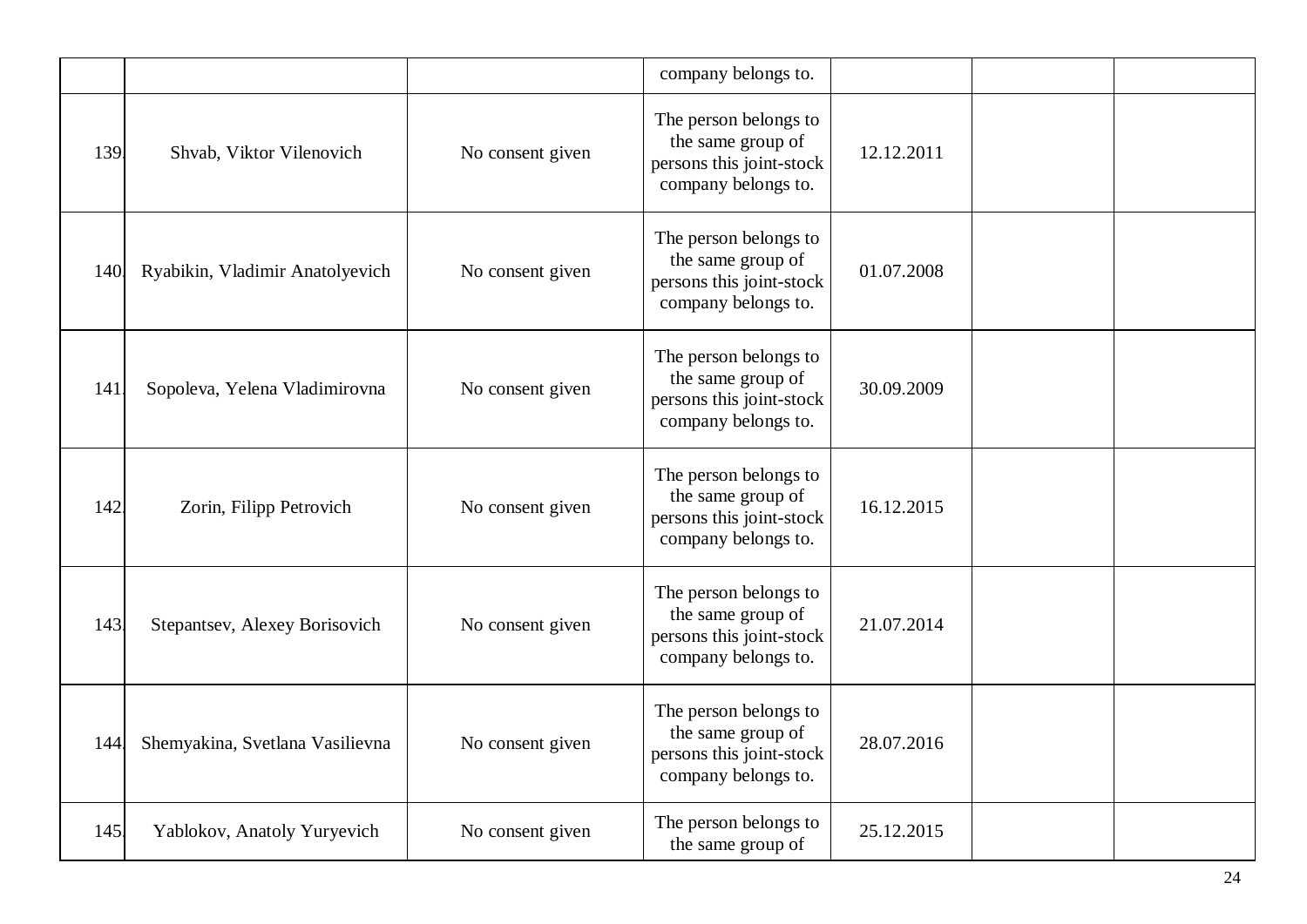|      |                                   |                  | persons this joint-stock<br>company belongs to.                                               |            |  |
|------|-----------------------------------|------------------|-----------------------------------------------------------------------------------------------|------------|--|
| 146  | Vasilyev, Vladimir Vasilyevich    | No consent given | The person belongs to<br>the same group of<br>persons this joint-stock<br>company belongs to. | 18.03.2016 |  |
| 147. | Reshetnikov, Viktor Alexandrovich | No consent given | The person belongs to<br>the same group of<br>persons this joint-stock<br>company belongs to. | 28.10.2014 |  |
| 148. | Sharoshikhin, Igor Pavlovich      | No consent given | The person belongs to<br>the same group of<br>persons this joint-stock<br>company belongs to. | 17.12.2011 |  |
| 149. | Petrov, Oleg Valentinovich        | No consent given | The person belongs to<br>the same group of<br>persons this joint-stock<br>company belongs to. | 01.07.2015 |  |
| 150  | Isayev, Oleg Yuryevich            | No consent given | The person belongs to<br>the same group of<br>persons this joint-stock<br>company belongs to. | 01.11.2016 |  |
| 151  | Zaychenko, Alla Vyacheslavovna    | No consent given | The person belongs to<br>the same group of<br>persons this joint-stock<br>company belongs to. | 20.04.2013 |  |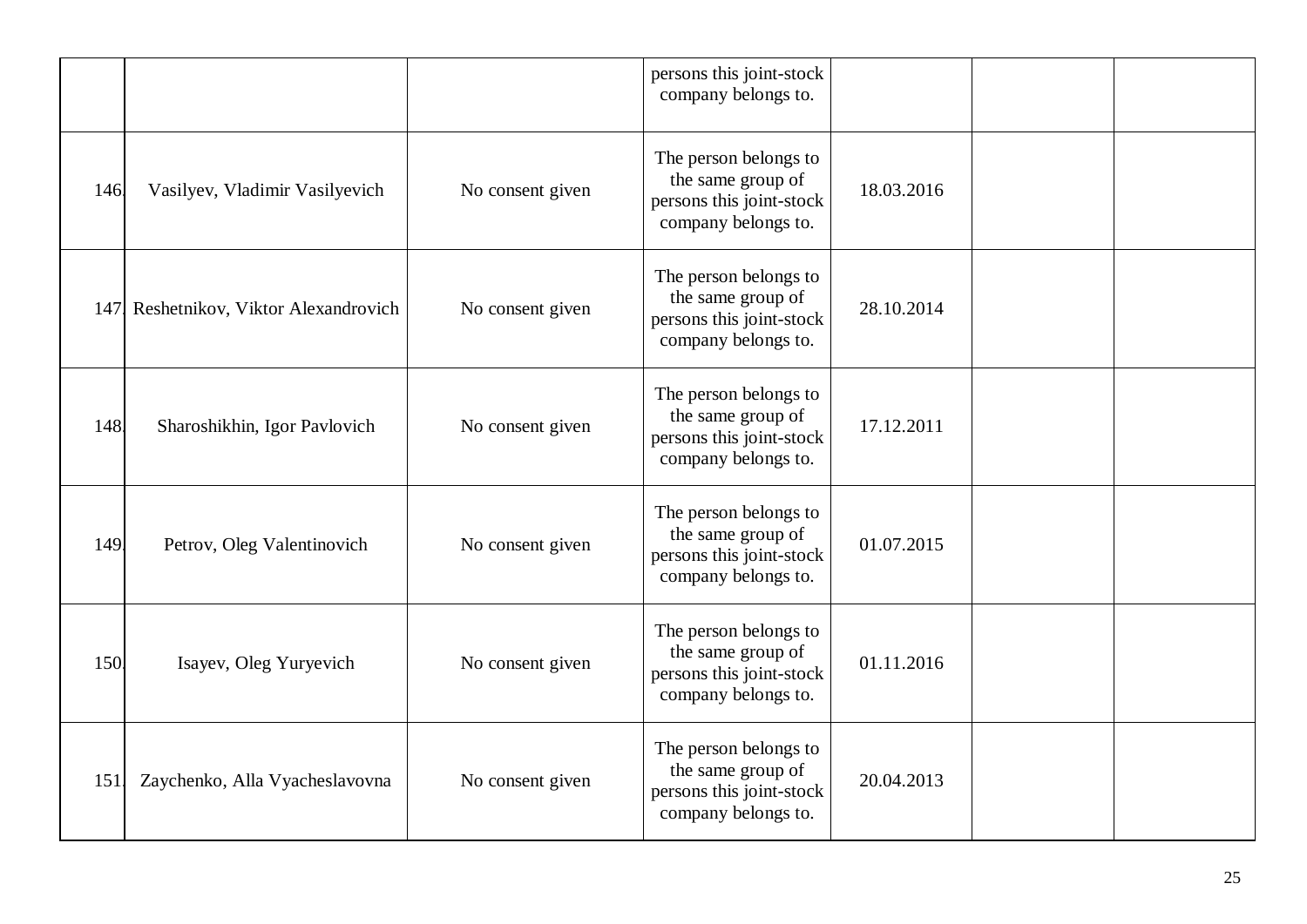| 152  | Sergeyev, Alexey Alexanderovich       | No consent given | The person belongs to<br>the same group of<br>persons this joint-stock<br>company belongs to. | 08.05.2013 |  |
|------|---------------------------------------|------------------|-----------------------------------------------------------------------------------------------|------------|--|
| 153. | Saukh, Vladimir Mikhaylovich          | No consent given | The person belongs to<br>the same group of<br>persons this joint-stock<br>company belongs to. | 17.12.2015 |  |
| 154  | Lebedev, Alexander Borisovich         | No consent given | The person belongs to<br>the same group of<br>persons this joint-stock<br>company belongs to. | 15.05.2013 |  |
| 155. | Glotov, Artem Vladimirovich           | No consent given | The person belongs to<br>the same group of<br>persons this joint-stock<br>company belongs to. | 07.06.2013 |  |
| 156. | Mosin, Igor Alexeyevich               | No consent given | The person belongs to<br>the same group of<br>persons this joint-stock<br>company belongs to. | 31.12.2016 |  |
| 157  | Abramova, Yelena Yuryevna             | No consent given | The person belongs to<br>the same group of<br>persons this joint-stock<br>company belongs to. | 24.01.2014 |  |
|      | 158 Terentyev, Stanislav Nikolayevich | No consent given | The person belongs to<br>the same group of<br>persons this joint-stock                        | 04.03.2014 |  |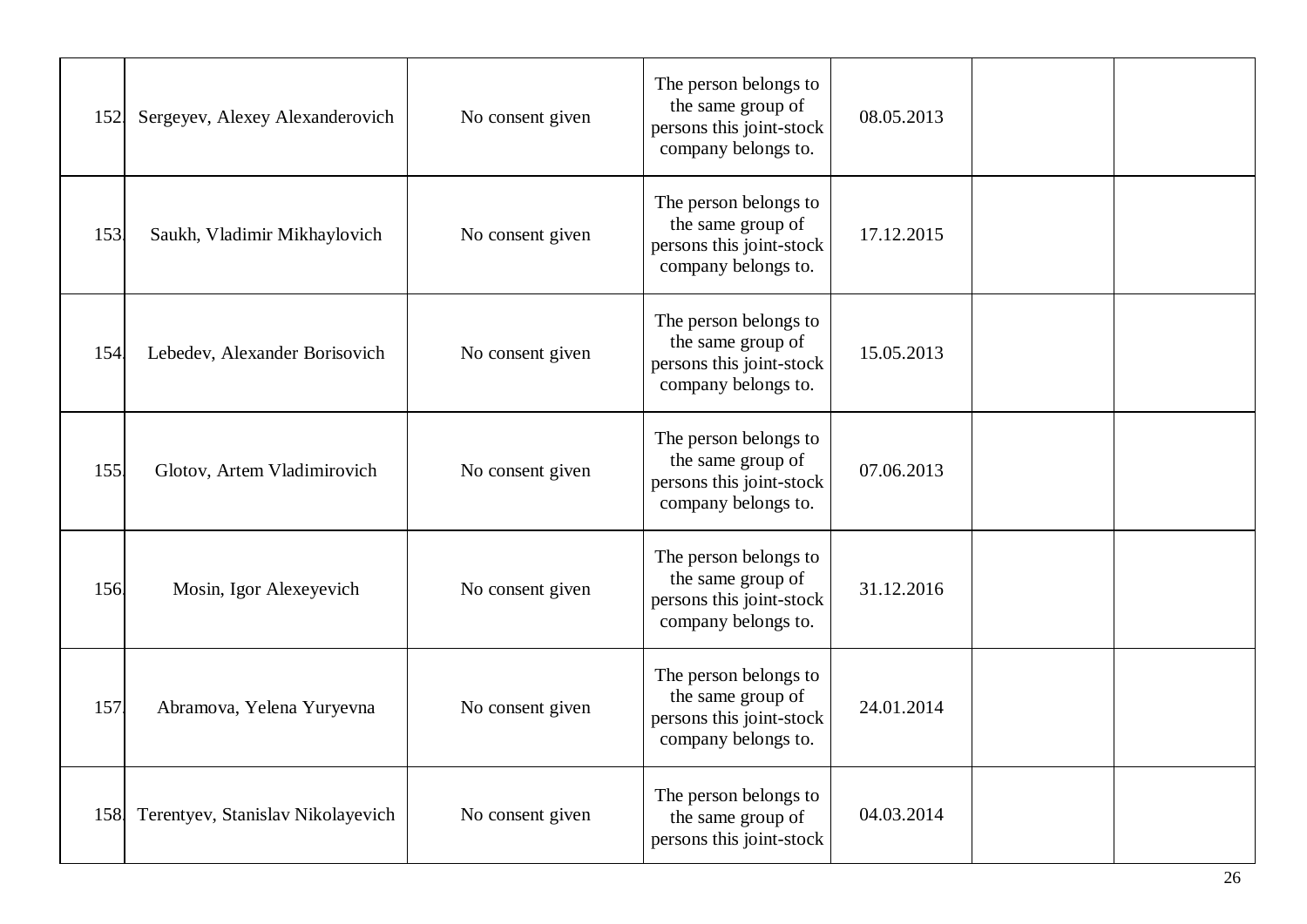|      |                                  |                  | company belongs to.                                                                           |            |  |
|------|----------------------------------|------------------|-----------------------------------------------------------------------------------------------|------------|--|
| 159. | Bakhtin, Pavel Viktorovich       | No consent given | The person belongs to<br>the same group of<br>persons this joint-stock<br>company belongs to. | 31.12.2014 |  |
| 160. | Sukhotskaya, Olesya Andreyevna   | No consent given | The person belongs to<br>the same group of<br>persons this joint-stock<br>company belongs to. | 18.02.2014 |  |
| 161  | Zaytsev, Yury Viktorovich        | No consent given | The person belongs to<br>the same group of<br>persons this joint-stock<br>company belongs to. | 29.08.2014 |  |
| 162  | Berdnikov, Roman Nikolayevich    | No consent given | The person belongs to<br>the same group of<br>persons this joint-stock<br>company belongs to. | 24.12.2015 |  |
| 163  | Kosolapov, Igor Alexeyevich      | No consent given | The person belongs to<br>the same group of<br>persons this joint-stock<br>company belongs to. | 04.02.2014 |  |
| 164  | Starystoyants, Ruslan Avdeyevich | No consent given | The person belongs to<br>the same group of<br>persons this joint-stock<br>company belongs to. | 24.12.2015 |  |
| 165. | Dregval, Sergey Georgiyevich     | No consent given | The person belongs to<br>the same group of                                                    | 28.10.2014 |  |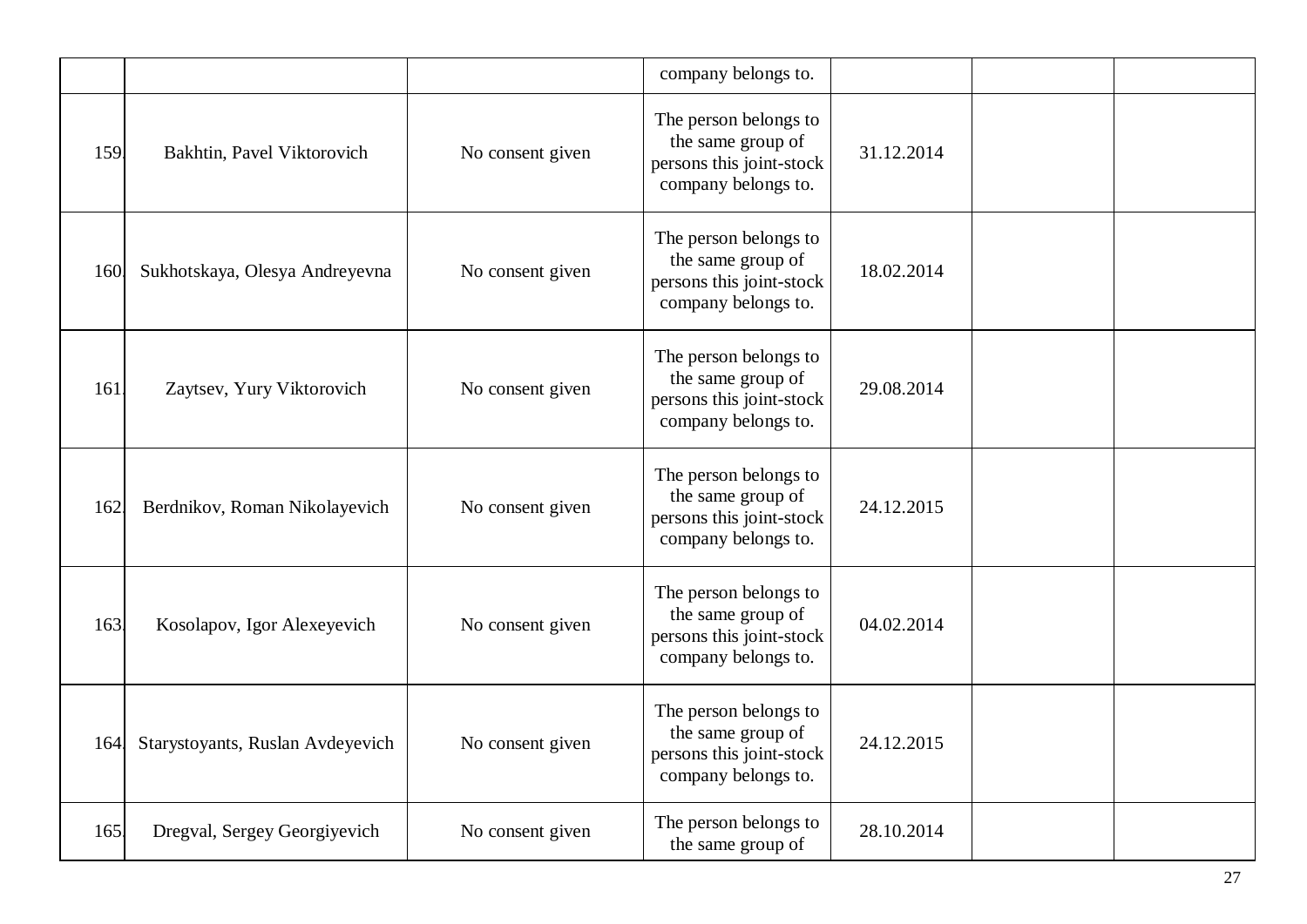|      |                                       |                  | persons this joint-stock<br>company belongs to.                                               |             |  |
|------|---------------------------------------|------------------|-----------------------------------------------------------------------------------------------|-------------|--|
| 166  | Ebzeyev, Boris Borisovich             | No consent given | The person belongs to<br>the same group of<br>persons this joint-stock<br>company belongs to. | 17.06.2014  |  |
| 167. | Yakimets, Alexander Kazimirovich      | No consent given | The person belongs to<br>the same group of<br>persons this joint-stock<br>company belongs to. | 04.11.2015  |  |
| 168  | Penkov, Alexander Petrovich           | No consent given | The person belongs to<br>the same group of<br>persons this joint-stock<br>company belongs to. | 26.06.2014  |  |
| 169  | Nalivayko, Vyacheslav<br>Anatolyevich | No consent given | The person belongs to<br>the same group of<br>persons this joint-stock<br>company belongs to. | 02.09.2015  |  |
| 170  | Vlasyuk, Eduard Nikolayevich          | No consent given | The person belongs to<br>the same group of<br>persons this joint-stock<br>company belongs to. | 30.04.2016. |  |
|      | 171 Rezakova, Vladislava Vladimirovna | No consent given | The person belongs to<br>the same group of<br>persons this joint-stock<br>company belongs to. | 30.04.2016. |  |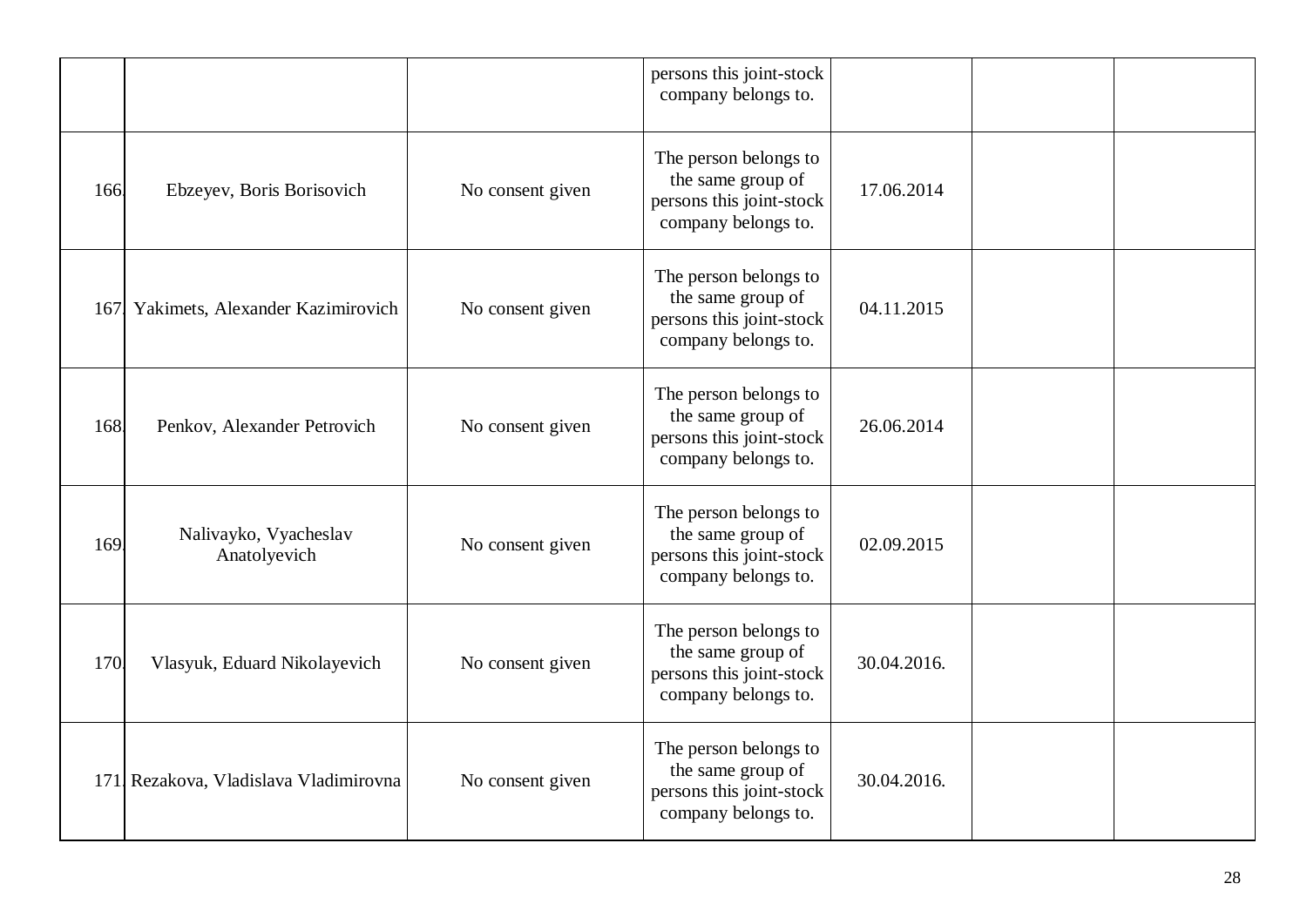| 172. | Sokolov, Roman Sergeyevich     | No consent given | The person belongs to<br>the same group of<br>persons this joint-stock<br>company belongs to. | 27.04.2016 |  |
|------|--------------------------------|------------------|-----------------------------------------------------------------------------------------------|------------|--|
| 173. | Domanin, Alexander Viktorovich | No consent given | The person belongs to<br>the same group of<br>persons this joint-stock<br>company belongs to. | 06.05.2016 |  |
| 174  | Peshkurov, Vadim Ilyich        | No consent given | The person belongs to<br>the same group of<br>persons this joint-stock<br>company belongs to. | 16.06.2016 |  |
| 175  | Kalenyuk, Yegor Vladimirovich  | No consent given | The person belongs to<br>the same group of<br>persons this joint-stock<br>company belongs to. | 22.06.2016 |  |
| 176. | Malkov, Andrey Vasilyevich     | No consent given | The person belongs to<br>the same group of<br>persons this joint-stock<br>company belongs to. | 02.06.2016 |  |
| 177  | Sizikov, Sergey Valentinovich  | No consent given | The person belongs to<br>the same group of<br>persons this joint-stock<br>company belongs to. | 19.04.2016 |  |
| 178. | Kuzmin, Igor Anatolyevich      | No consent given | The person is a<br>member of the<br>Management Board of                                       | 22.08.2016 |  |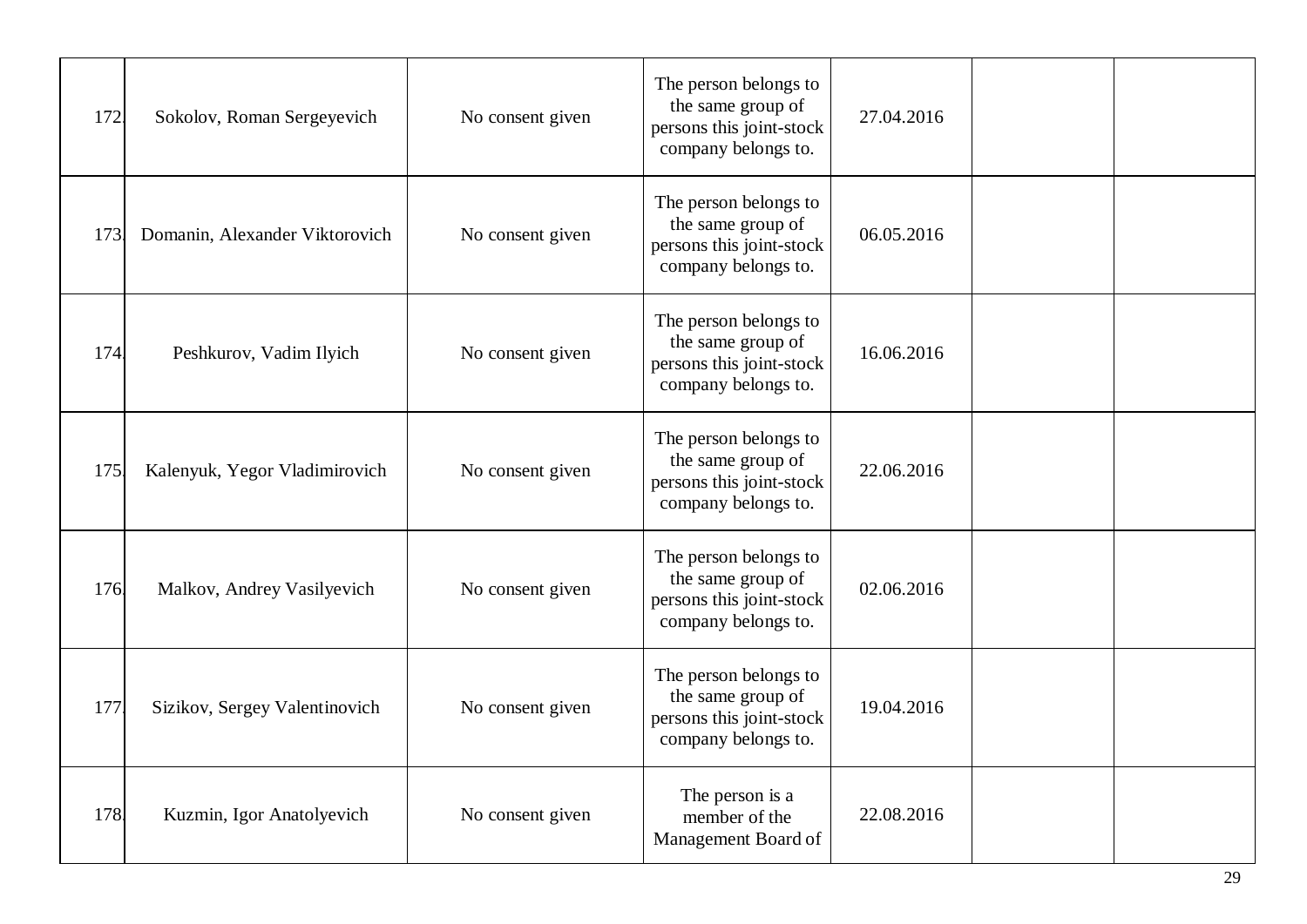|            |                                 |                  | the joint-stock<br>company.                                                                   |            |  |
|------------|---------------------------------|------------------|-----------------------------------------------------------------------------------------------|------------|--|
| 179        | Pavlov, Vadim Alekseyevich      | No consent given | The person is a<br>member of the<br>Management Board of<br>the joint-stock<br>company.        | 22.08.2016 |  |
| <b>180</b> | Lukyanets, Yury Igorevich       | No consent given | The person belongs to<br>the same group of<br>persons this joint-stock<br>company belongs to. | 01.09.2016 |  |
| 181        | Ivanov, Vitaly Valeryevich      | No consent given | The person belongs to<br>the same group of<br>persons this joint-stock<br>company belongs to. | 17.11.2016 |  |
| 182        | Ponomarenko, Oleg Vladimirovich | No consent given | The person belongs to<br>the same group of<br>persons this joint-stock<br>company belongs to. | 11.10.2016 |  |
| 183        | Savchuk, Sergey Yuryevich       | No consent given | The person belongs to<br>the same group of<br>persons this joint-stock<br>company belongs to. | 11.10.2016 |  |
| 184.       | Slyshenkov, Alexey Yevgenyevich | No consent given | The person belongs to<br>the same group of<br>persons this joint-stock<br>company belongs to. | 01.12.2016 |  |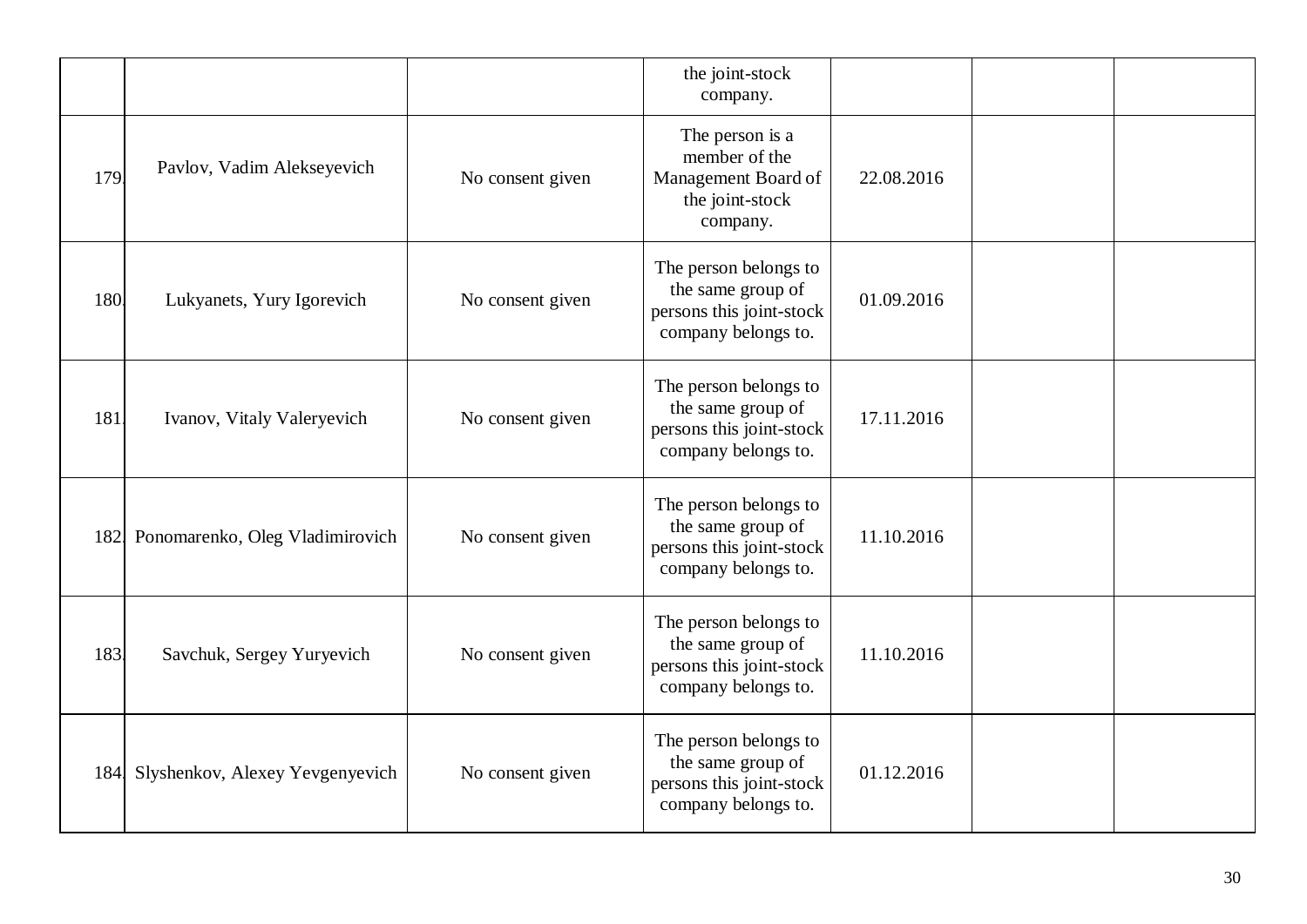| 185. | Lavlinsky, Roman Mikhailovich         | No consent given | The person belongs to<br>the same group of<br>persons this joint-stock<br>company belongs to. | 06.12.2016 |  |
|------|---------------------------------------|------------------|-----------------------------------------------------------------------------------------------|------------|--|
|      | 186 Lebedev, Vladimir Aleksandrovich  | No consent given | The person belongs to<br>the same group of<br>persons this joint-stock<br>company belongs to. | 01.12.2016 |  |
| 187  | Golinko, Andrey Anatolyevich          | No consent given | The person belongs to<br>the same group of<br>persons this joint-stock<br>company belongs to. | 30.12.2016 |  |
| 188  | Godyna, Aleksey Alexeyevich           | No consent given | The person belongs to<br>the same group of<br>persons this joint-stock<br>company belongs to. | 01.02.2017 |  |
| 189  | Zhukov, Alexander Sergeyevich         | No consent given | The person belongs to<br>the same group of<br>persons this joint-stock<br>company belongs to. | 05.12.2016 |  |
| 190  | Yeroshenko, Konstantin<br>Viktorovich | No consent given | The person belongs to<br>the same group of<br>persons this joint-stock<br>company belongs to. | 30.03.2017 |  |
|      | 191 Kadyrov, Alexander Vladimirovich  | No consent given | The person belongs to<br>the same group of<br>persons this joint-stock<br>company belongs to. | 02.02.2017 |  |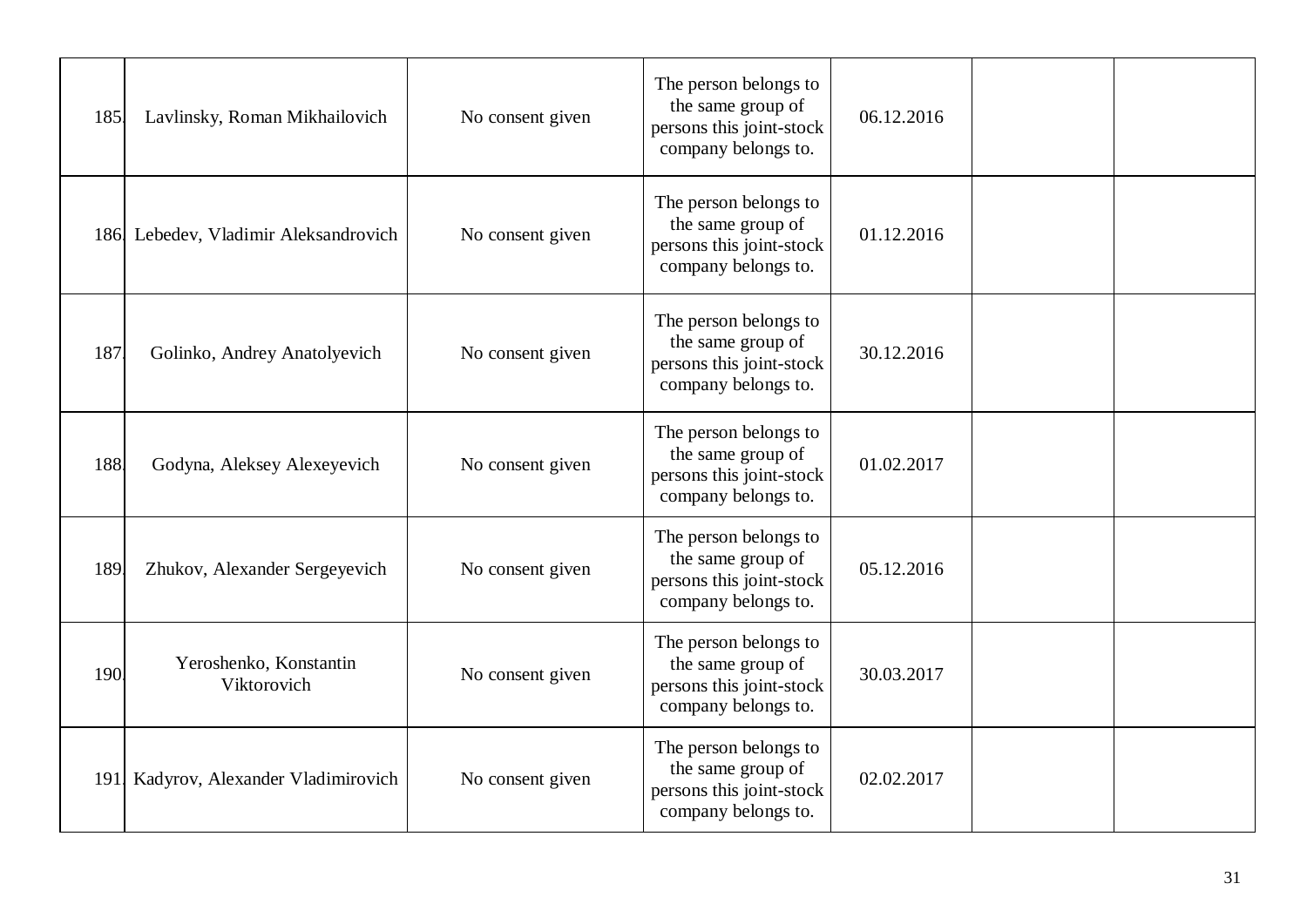| 192.       | Vasin, Dmitry Alexeyevich      | No consent given | The person belongs to<br>the same group of<br>persons this joint-stock<br>company belongs to. | 21.03.2017 |  |
|------------|--------------------------------|------------------|-----------------------------------------------------------------------------------------------|------------|--|
| 193        | Konoval, Andrey Viktorovich    | No consent given | The person belongs to<br>the same group of<br>persons this joint-stock<br>company belongs to. | 21.03.2017 |  |
| 194.       | Mazurovskaya, Larisa Vadimovna | No consent given | The person belongs to<br>the same group of<br>persons this joint-stock<br>company belongs to. | 09.03.2017 |  |
| <b>195</b> | Kukan, Anzaur Muratovich       | No consent given | The person belongs to<br>the same group of<br>persons this joint-stock<br>company belongs to. | 13.03.2017 |  |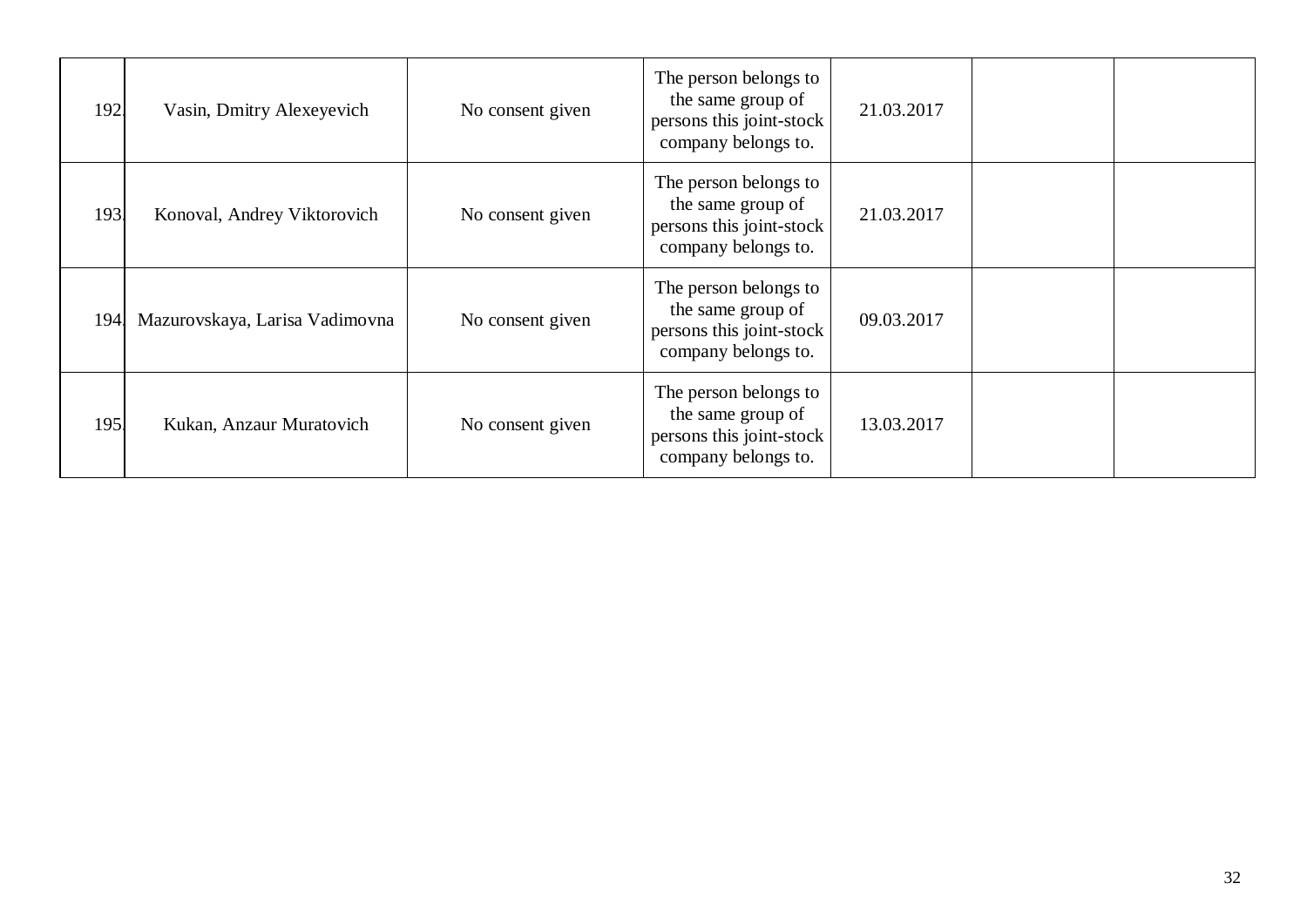**II. Changes having occurred in the list of affiliates during the period:**

| trom |  |
|------|--|
|      |  |

**from 3 1 1 2 2 0 1 6** to **3 1 0 3 2 0 1 7**

No. No. Change contents Change contents and Date of change occurrence Date of change recording in the list of affiliates **1 Change in the organizational legal form and location of affiliate 29.12.2016 31.03.2017** Contents of affiliate details prior to change:  $1 \t 2 \t 3 \t 4 \t 5 \t 6 \t 7$ 93 Joint-Stock Company "Energoservice Company of "Lenenergo" Lit. A, 60-62 Sinopskaya embankment, St. Petersburg, 191124 The person belongs to the same group of persons this joint-stock company belongs to. 10.01.2012 Contents of affiliate details after change:  $1 \t 2 \t 3 \t 4 \t 5 \t 6 \t 7$ 92 Joint-Stock Company "Energoservice<br>Company of "Lenenergo" Saint Petersburg, Russia The person belongs to the same group of persons this joint-stock company belongs to. 10.01.2012

| No. | Change contents                                                   | Date of change occurrence | Date of change recording<br>in the list of affiliates |
|-----|-------------------------------------------------------------------|---------------------------|-------------------------------------------------------|
|     | Change in the organizational legal form and location of affiliate | 10.02.2017                | 31.03.2017                                            |

Contents of affiliate details prior to change:

| 50 | Joint-Stock Company "Research<br><b>Engineering Center of Interregional</b><br>Distribution Grid Companies" | <b>Moscow</b> | The person belongs to<br>the same group of<br>persons this joint-stock<br>company belongs to. | 15.09.2010 |  |
|----|-------------------------------------------------------------------------------------------------------------|---------------|-----------------------------------------------------------------------------------------------|------------|--|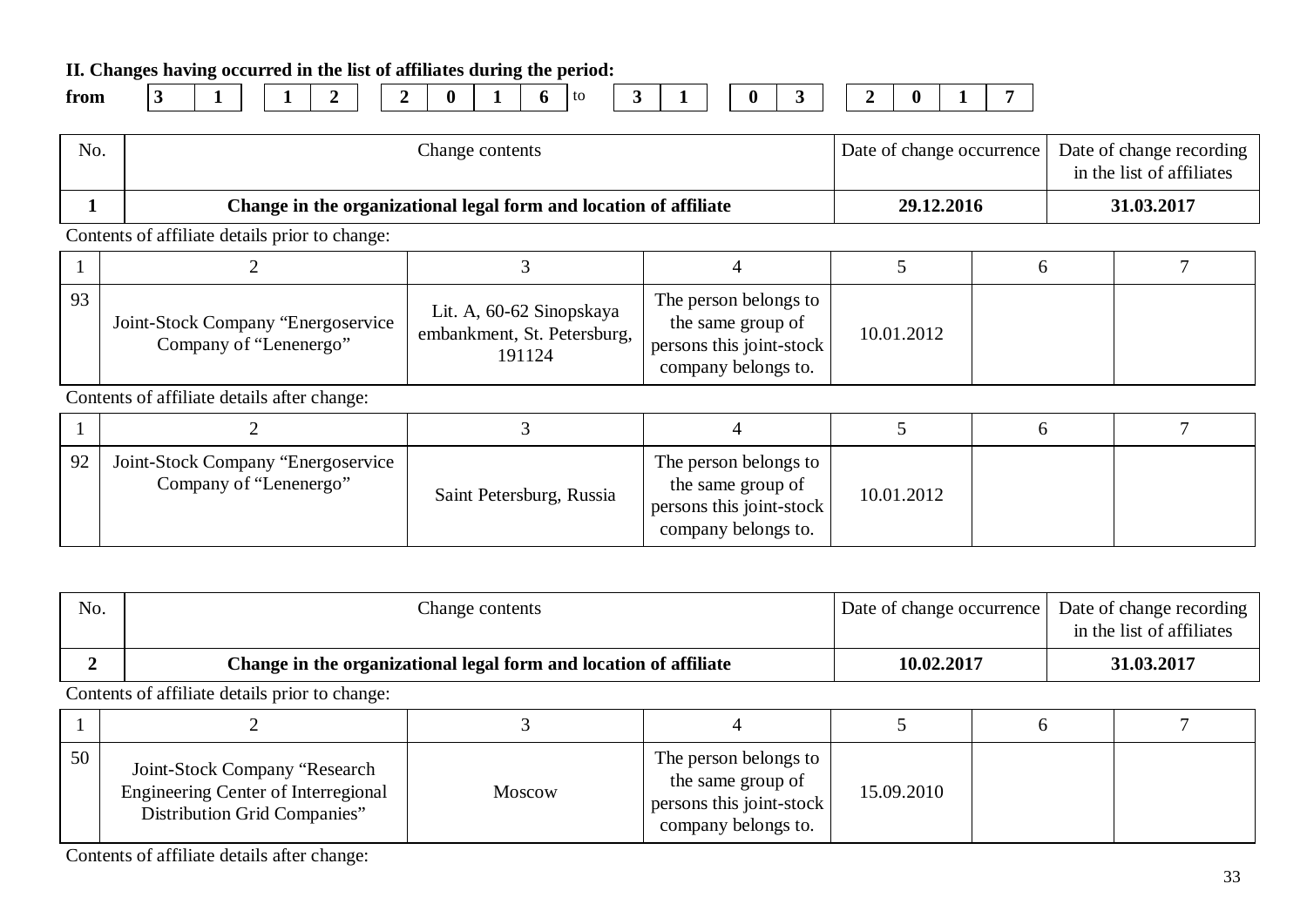| 50 | Joint-Stock Company "Technical<br>Customer Center" | Moscow, Russian Federation | The person belongs to<br>the same group of<br>persons this joint-stock<br>company belongs to. | 15.09.2010 |  |
|----|----------------------------------------------------|----------------------------|-----------------------------------------------------------------------------------------------|------------|--|

| No. | Change contents                                                   | Date of change occurrence | Date of change recording<br>in the list of affiliates |
|-----|-------------------------------------------------------------------|---------------------------|-------------------------------------------------------|
|     | Change in the organizational legal form and location of affiliate | 19.01.2017                | 31.03.2017                                            |

| 79 | <b>Closed Joint-Stock Company</b><br>"Kurortenergo" | 16 Kommunarov str.,<br>Sestroretsk, St. Petersburg,<br>197706 | The person belongs to<br>the same group of<br>persons this joint-stock<br>company belongs to. | 01.07.2008 |  |
|----|-----------------------------------------------------|---------------------------------------------------------------|-----------------------------------------------------------------------------------------------|------------|--|

| 79 | Joint-Stock Company "Kurortenergo" | Saint Petersburg, Russian<br>Federation | The person belongs to<br>the same group of<br>persons this joint-stock<br>company belongs to. | 01.07.2008 |  |
|----|------------------------------------|-----------------------------------------|-----------------------------------------------------------------------------------------------|------------|--|

| No. | Change contents                                                   | Date of change occurrence   Date of change recording | in the list of affiliates |
|-----|-------------------------------------------------------------------|------------------------------------------------------|---------------------------|
|     | Change in the organizational legal form and location of affiliate | 23.01.2017                                           | 31.03.2017                |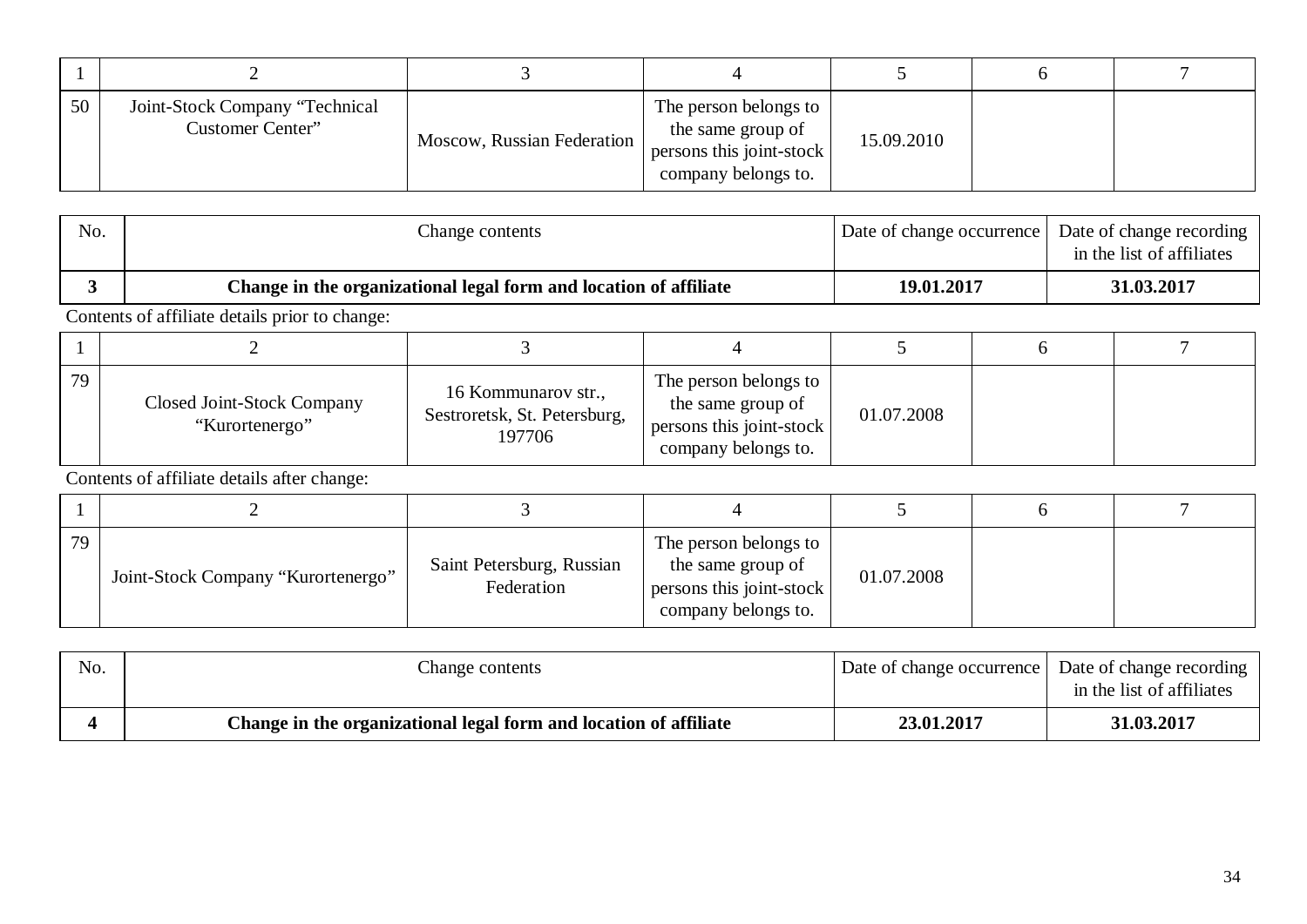| 54 | <b>Closed Joint-Stock Company</b><br>"Lenenergospetsremont" | Lit. A, 43 Line 12,<br>Vasilevsky Island,<br>St. Petersburg, 191180 | The person belongs to<br>the same group of<br>persons this joint-stock<br>company belongs to. | 01.07.2008 |  |
|----|-------------------------------------------------------------|---------------------------------------------------------------------|-----------------------------------------------------------------------------------------------|------------|--|

Contents of affiliate details after change:

| 54 | Joint-Stock Company<br>"Lenenergospetsremont" | Saint Petersburg, Russian<br>Federation | The person belongs to<br>the same group of<br>persons this joint-stock<br>company belongs to. | 01.07.2008 |  |
|----|-----------------------------------------------|-----------------------------------------|-----------------------------------------------------------------------------------------------|------------|--|

| No. | Change contents                                                   | Date of change occurrence   Date of change recording ' | in the list of affiliates |
|-----|-------------------------------------------------------------------|--------------------------------------------------------|---------------------------|
|     | Change in the organizational legal form and location of affiliate | 07.09.2016                                             | 31.03.2017                |

Contents of affiliate details prior to change:

| 114 | Joint-Stock Company "Petrodvorets<br>Electric Power Grid" | 9 Volodya Dubinin str.,<br>Petrodvorets, St. Petersburg,<br>Russia, 198510 | The person belongs to<br>the same group of<br>persons this joint-stock<br>company belongs to. | 30.06.2015 |  |
|-----|-----------------------------------------------------------|----------------------------------------------------------------------------|-----------------------------------------------------------------------------------------------|------------|--|

| 113 | Joint-Stock Company "Petrodvorets<br>Electric Power Grid" | Saint Petersburg, Russian<br>Federation | The person belongs to<br>the same group of<br>persons this joint-stock<br>company belongs to. | 30.06.2015 |  |
|-----|-----------------------------------------------------------|-----------------------------------------|-----------------------------------------------------------------------------------------------|------------|--|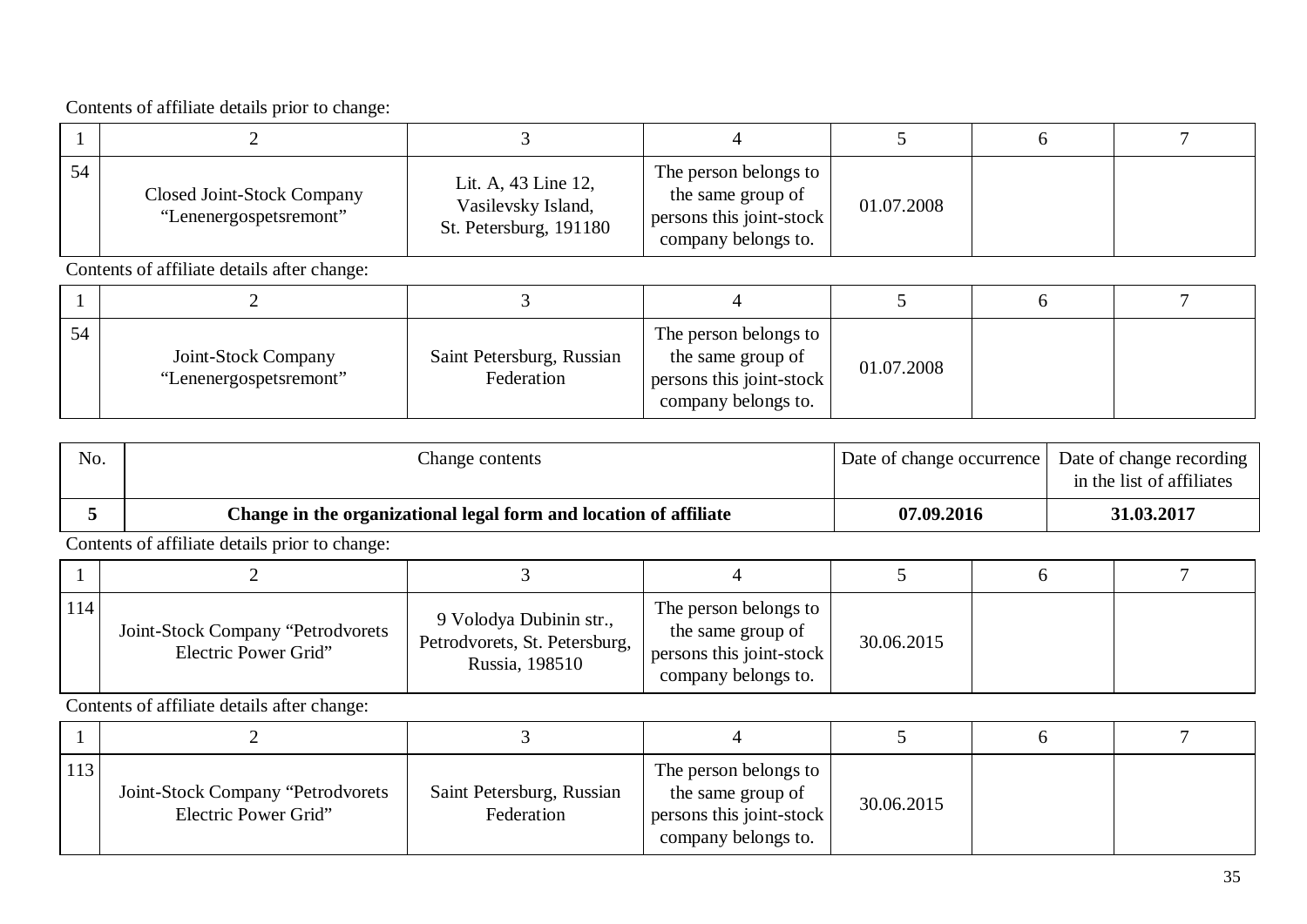| No. |                                                               | Change contents                                                   |                                                                                               | Date of change occurrence |            | Date of change recording<br>in the list of affiliates |  |
|-----|---------------------------------------------------------------|-------------------------------------------------------------------|-----------------------------------------------------------------------------------------------|---------------------------|------------|-------------------------------------------------------|--|
| 6   |                                                               | Change in the organizational legal form and location of affiliate |                                                                                               |                           | 07.03.2017 | 31.03.2017                                            |  |
|     | Contents of affiliate details prior to change:                |                                                                   |                                                                                               |                           |            |                                                       |  |
|     |                                                               |                                                                   |                                                                                               |                           | h          |                                                       |  |
| 80  | Closed Joint-Stock Company<br>"Tsarskoye Selo Energy Company" | 5 Glinki str., Pushkin,<br>St. Petersburg                         | The person belongs to<br>the same group of<br>persons this joint-stock<br>company belongs to. | 01.07.2008                |            |                                                       |  |
|     | Contents of affiliate details after change:                   |                                                                   |                                                                                               |                           |            |                                                       |  |
|     |                                                               | 3                                                                 | 4                                                                                             | 5                         | 6          |                                                       |  |
| 80  | Joint-Stock Company "Tsarskoye Selo<br>Energy Company"        | Saint Petersburg, Russian<br>Federation                           | The person belongs to<br>the same group of<br>persons this joint-stock<br>company belongs to. | 01.07.2008                |            |                                                       |  |

| No. | Change contents                                                                                                                 | Date of change occurrence Date of change recording | in the list of affiliates |
|-----|---------------------------------------------------------------------------------------------------------------------------------|----------------------------------------------------|---------------------------|
|     | Person's exclusion from the list of affiliates due to termination of the reasons for the<br>person to be qualified as affiliate | 10.11.2016                                         | 31.03.2017                |

| 81 | Limited Liability Company<br>"Electroservice Company" | 39V Sibirsky Trakt str.,<br>Yekaterinburg, 620100 | The person belongs to<br>the same group of<br>persons this joint-stock<br>company belongs to. | 01.07.2008 |  |
|----|-------------------------------------------------------|---------------------------------------------------|-----------------------------------------------------------------------------------------------|------------|--|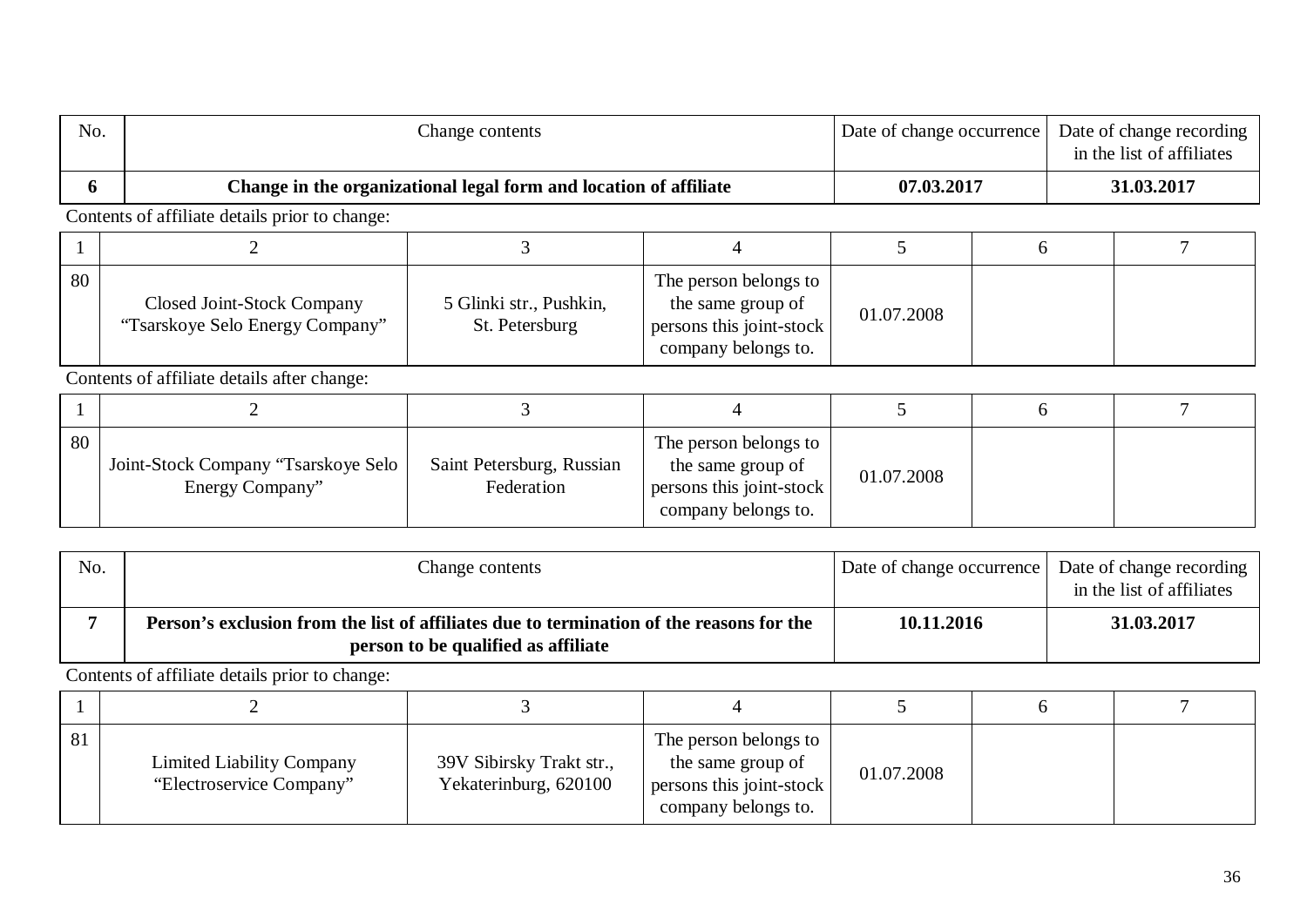| The person<br>reased to be an affiliate and was excluded from the list of affiliates |  |  |  |
|--------------------------------------------------------------------------------------|--|--|--|

| No.       | Change contents                                                                                                                 | Date of change occurrence | Date of change recording<br>in the list of affiliates |
|-----------|---------------------------------------------------------------------------------------------------------------------------------|---------------------------|-------------------------------------------------------|
| $\bullet$ | Person's exclusion from the list of affiliates due to termination of the reasons for the<br>person to be qualified as affiliate | 10.11.2016                | 31.03.2017                                            |

Contents of affiliate details prior to change:

| 149 | Beresnev, Mikhail Nikolayevich | No consent given | The person belongs to<br>the same group of<br>persons this joint-stock<br>company belongs to. | 24.01.2011 |  |
|-----|--------------------------------|------------------|-----------------------------------------------------------------------------------------------|------------|--|

Contents of affiliate details after change:

| The | TΩ<br>ceased<br>son | $\sim$ $\sim$ $\sim$ $\sim$<br>$\omega$ be an affiliate and was excluded from the list of affiliates |  |  |
|-----|---------------------|------------------------------------------------------------------------------------------------------|--|--|

| No. | Change contents                                                                                                                 | Date of change occurrence | Date of change recording  <br>in the list of affiliates |
|-----|---------------------------------------------------------------------------------------------------------------------------------|---------------------------|---------------------------------------------------------|
|     | Person's exclusion from the list of affiliates due to termination of the reasons for the<br>person to be qualified as affiliate | 01.02.2017                | 31.03.2017                                              |

| 175 | Kravtsov, Gennady Ivanovich | No consent given | The person belongs to<br>the same group of<br>persons this joint-stock | 30.09.2014 |  |
|-----|-----------------------------|------------------|------------------------------------------------------------------------|------------|--|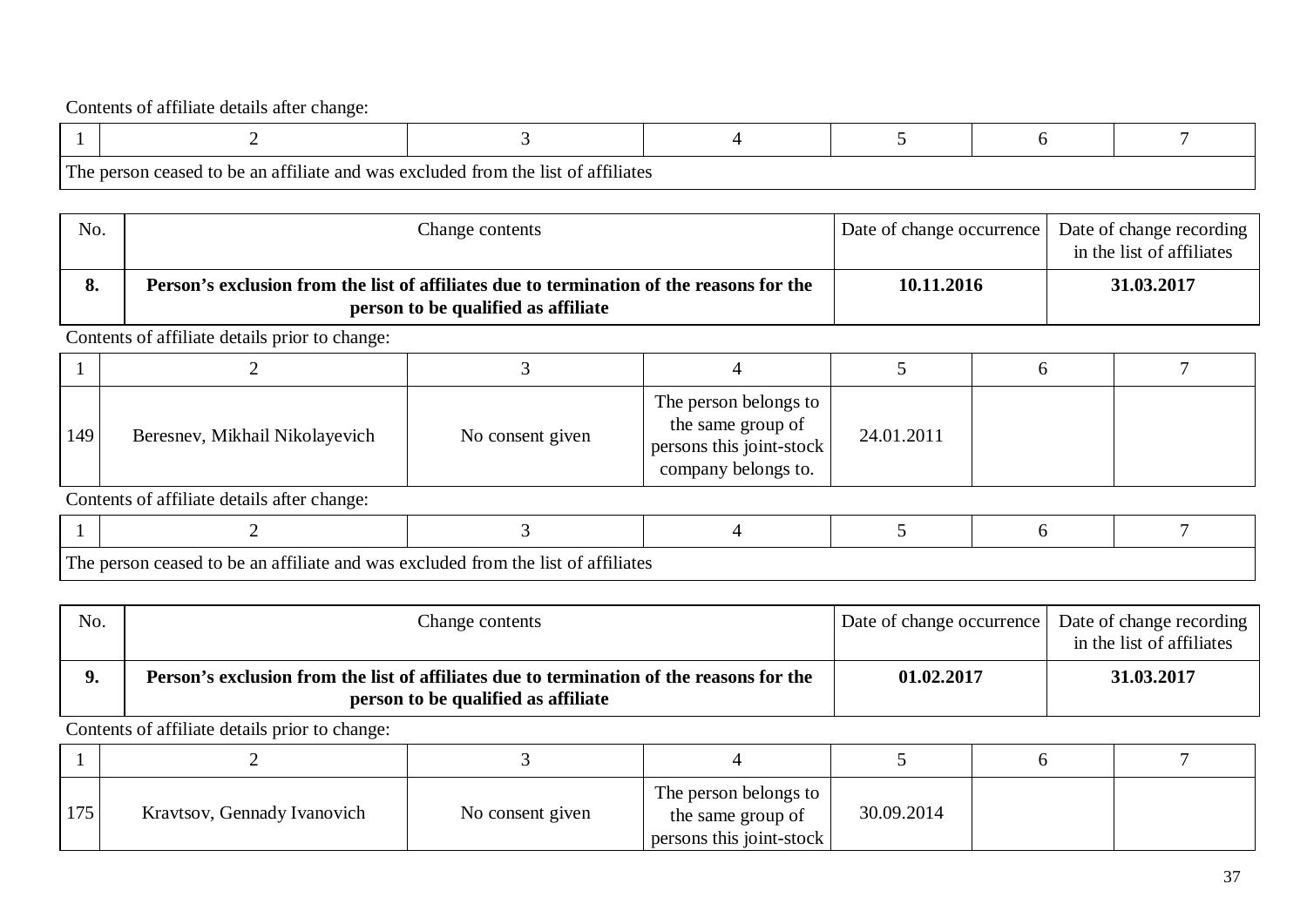|  | company<br>™ tО.<br>pejongs. |  |  |
|--|------------------------------|--|--|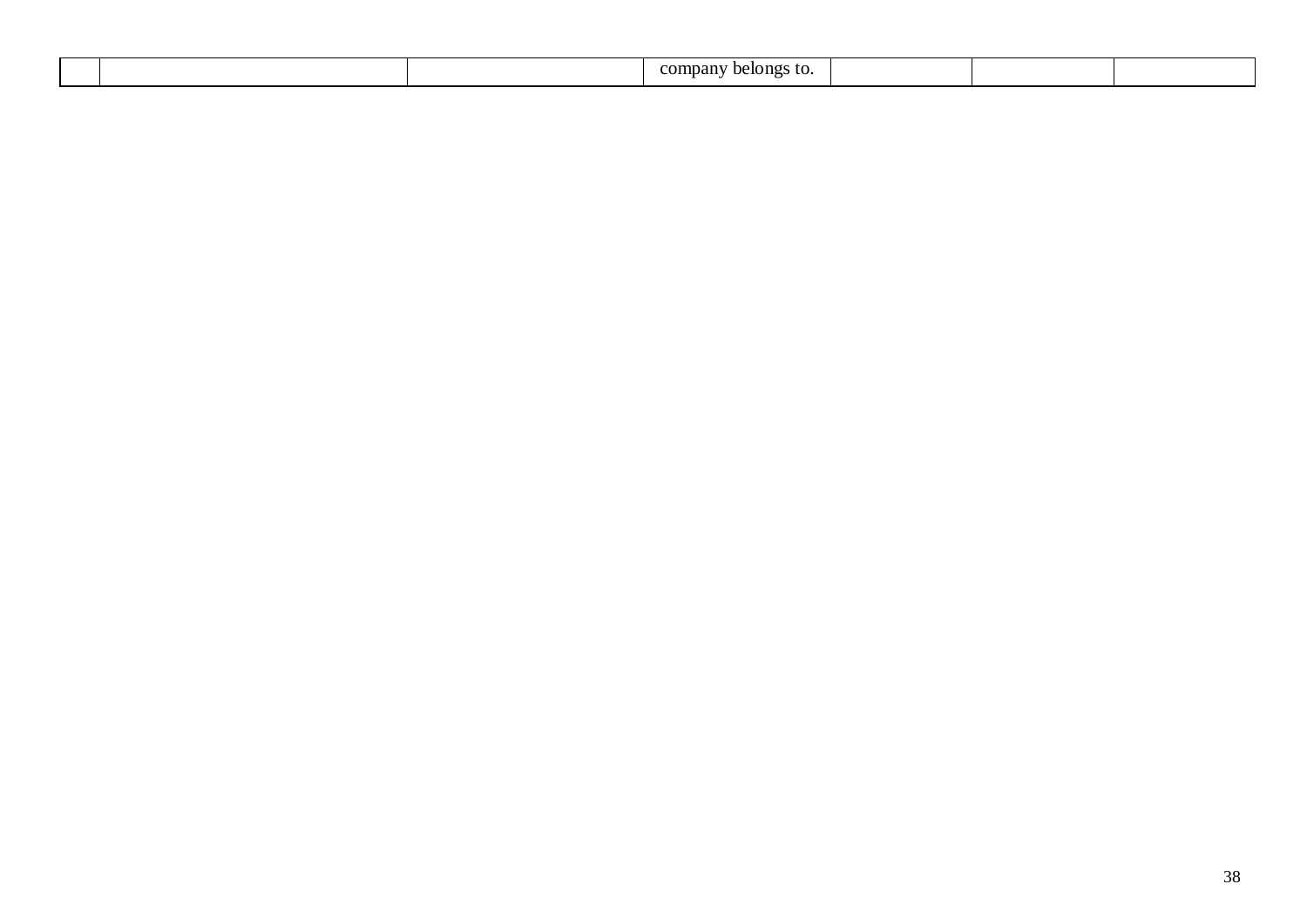| 0.011<br>The person<br>ceased | <b>COMM:</b><br>d to be an affiliate and was excluded from the list of affiliates |  |  |
|-------------------------------|-----------------------------------------------------------------------------------|--|--|

| No. | Change contents                                                                                                                 | Date of change occurrence | Date of change recording<br>in the list of affiliates |
|-----|---------------------------------------------------------------------------------------------------------------------------------|---------------------------|-------------------------------------------------------|
| 10  | Person's exclusion from the list of affiliates due to termination of the reasons for the<br>person to be qualified as affiliate | 05.12.2016                | 31.03.2017                                            |

Contents of affiliate details prior to change:

| 174 | Goncharov, Viktor Georgiyevich | No consent given | The person belongs to<br>the same group of<br>persons this joint-stock<br>company belongs to. | 30.09.2014 |  |
|-----|--------------------------------|------------------|-----------------------------------------------------------------------------------------------|------------|--|

Contents of affiliate details after change:

| The | i ceased to be an affiliate and was excluded from the list of affiliates<br>e person- | <b>POP 1</b> |  |  |
|-----|---------------------------------------------------------------------------------------|--------------|--|--|

No. No. Change contents Change contents and Date of change occurrence Date of change recording in the list of affiliates **11 Person's exclusion from the list of affiliates due to termination of the reasons for the person to be qualified as affiliate 25.01.2017 31.03.2017**

| 188 | Shakhbulatov, Aymuran Mikailovich | No consent given | The person belongs to<br>the same group of | 04.07.2016 |  |
|-----|-----------------------------------|------------------|--------------------------------------------|------------|--|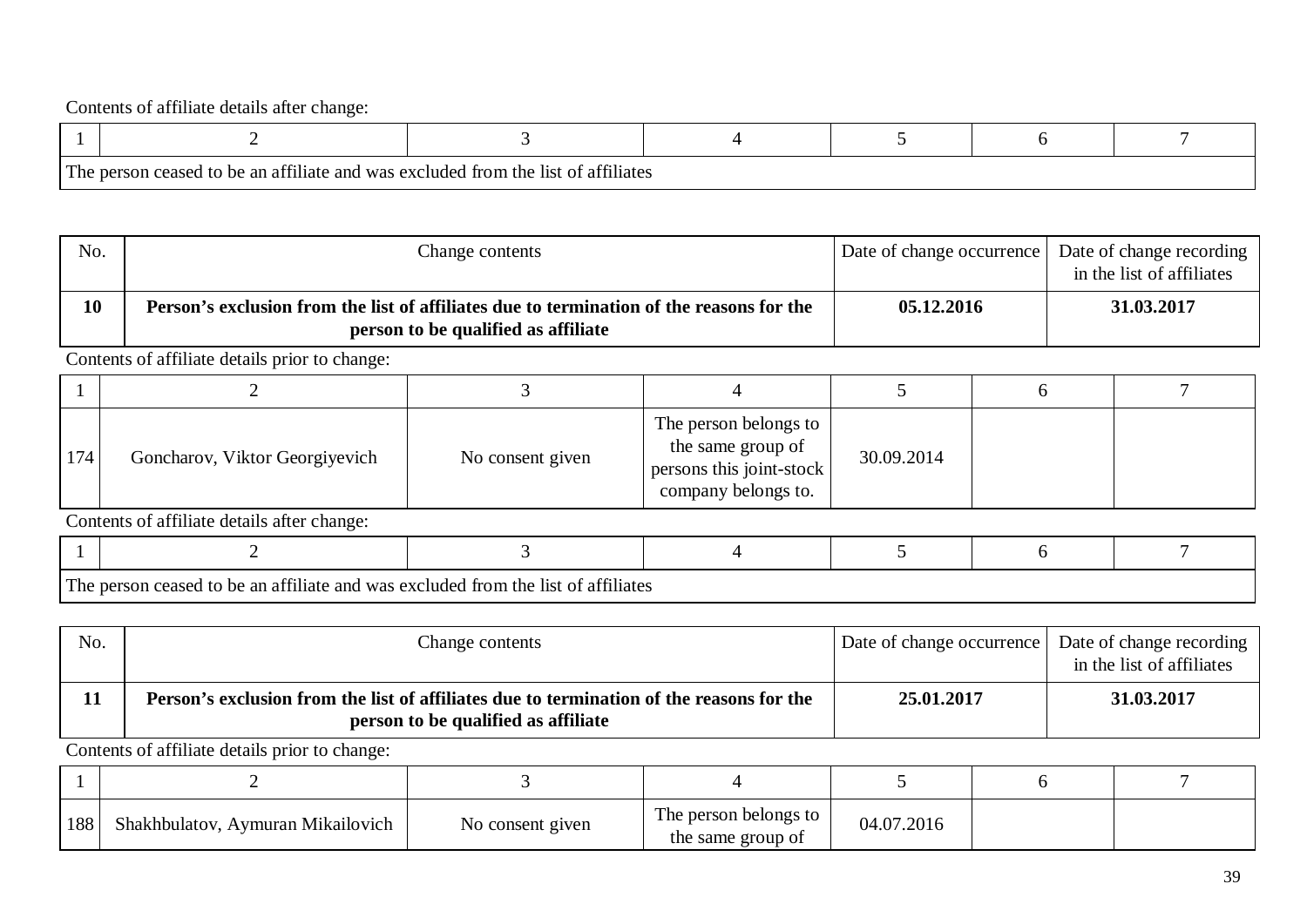|  | persons this<br>` 101nt-stock |  |  |
|--|-------------------------------|--|--|
|  | company<br>belongs to.        |  |  |

| l cont<br>1 he | ttiliate.<br>- an<br>-ano<br>$\mathbf{W}$ | $\sim$<br>as excluded :<br>⊥tr∩m<br>∟th≙ liet<br>attuliates |  |  |
|----------------|-------------------------------------------|-------------------------------------------------------------|--|--|

| No. | Change contents                                                                                                                 | Date of change occurrence   Date of change recording | in the list of affiliates |
|-----|---------------------------------------------------------------------------------------------------------------------------------|------------------------------------------------------|---------------------------|
| 12  | Person's exclusion from the list of affiliates due to termination of the reasons for the<br>person to be qualified as affiliate | 21,02,2017                                           | 31.03.2017                |

Contents of affiliate details prior to change:

| 118 | Ivanov, Maxim Anatolievich | No consent given | The person belongs to  <br>the same group of<br>persons this joint-stock<br>company belongs to. | 17.02.2016 |  |
|-----|----------------------------|------------------|-------------------------------------------------------------------------------------------------|------------|--|

Contents of affiliate details after change:

| m<br>1 ne | an attiliate and<br>ne. | trom<br>l was excluded-<br>attuate:<br>- 11 C T |  |  |
|-----------|-------------------------|-------------------------------------------------|--|--|

| No. | Change contents                                                                                                                 | Date of change occurrence | Date of change recording<br>in the list of affiliates |
|-----|---------------------------------------------------------------------------------------------------------------------------------|---------------------------|-------------------------------------------------------|
| 13  | Person's exclusion from the list of affiliates due to termination of the reasons for the<br>person to be qualified as affiliate | 01.02.2017                | 31.03.2017                                            |

| 197 | Yerofeyev, Sergey Yurievich | No consent given | The person belongs to<br>the same group of<br>persons this joint-stock | 29.12.2016 |  |
|-----|-----------------------------|------------------|------------------------------------------------------------------------|------------|--|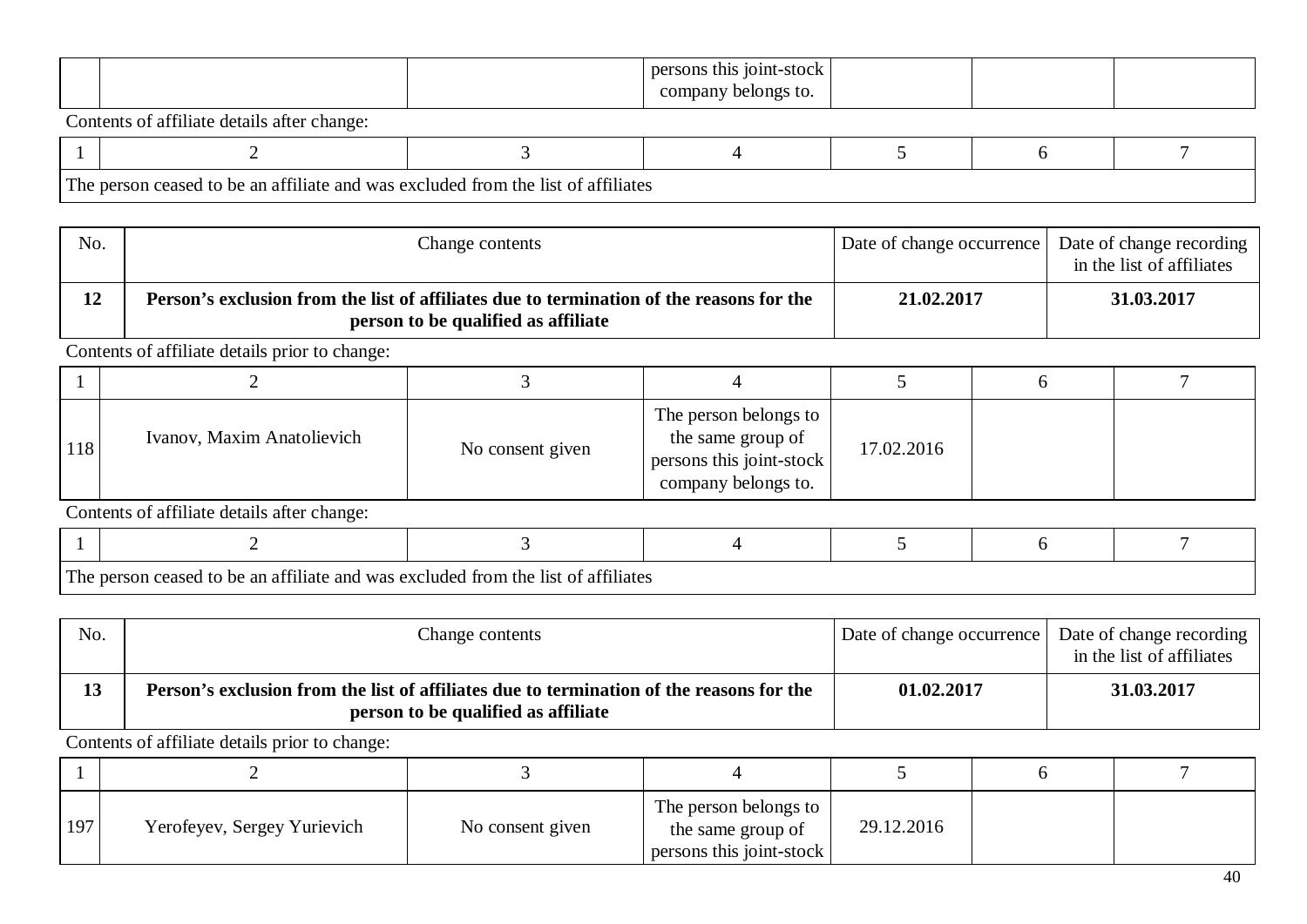|  | company<br>`S IO.<br>belongs. |  |  |
|--|-------------------------------|--|--|
|  |                               |  |  |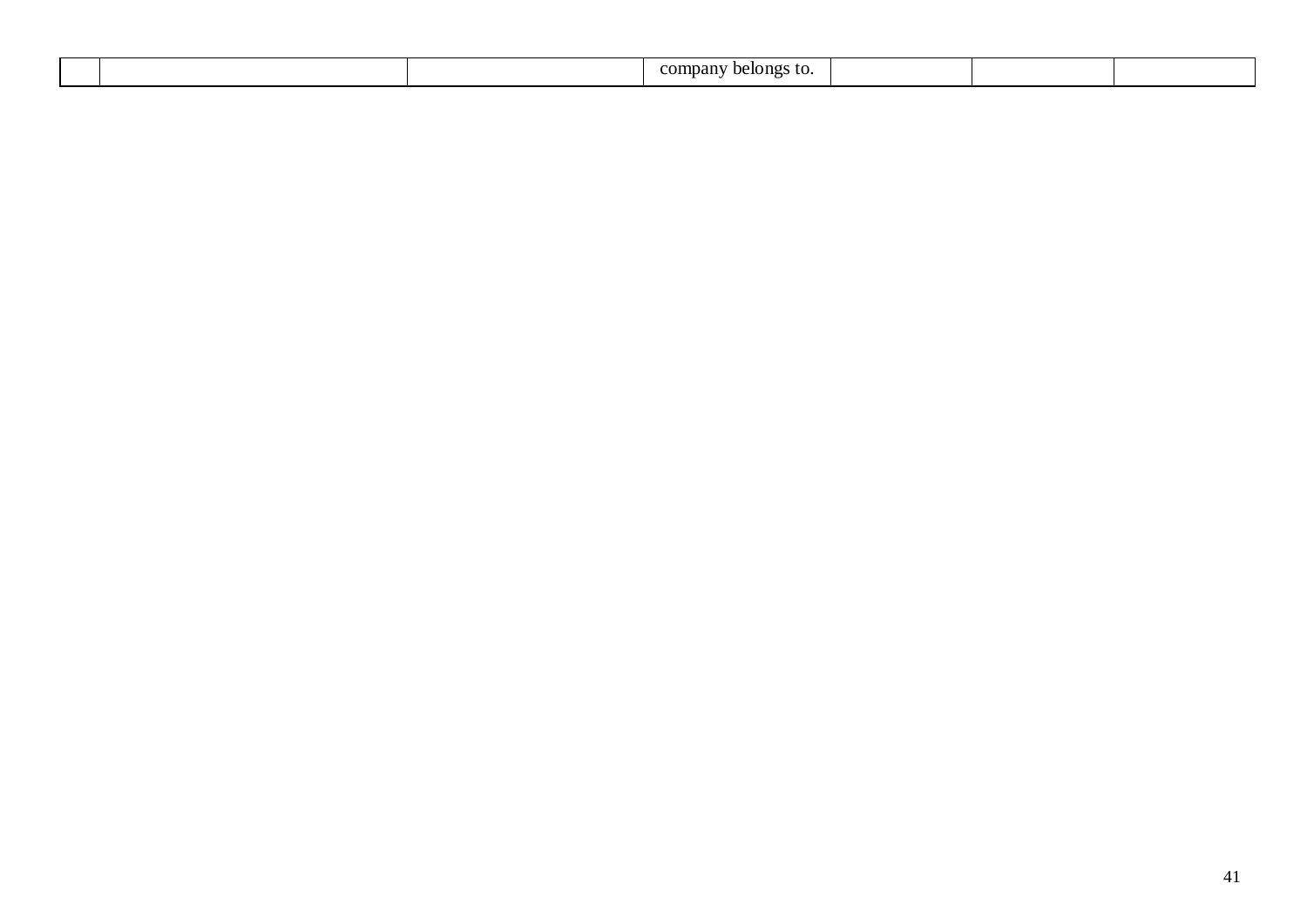| The person<br>reased to be an affiliate and was excluded from the list of affiliates |  |  |  |
|--------------------------------------------------------------------------------------|--|--|--|

| No. | Change contents                                                                                                                 | Date of change occurrence | Date of change recording 1<br>in the list of affiliates |
|-----|---------------------------------------------------------------------------------------------------------------------------------|---------------------------|---------------------------------------------------------|
| 14  | Person's exclusion from the list of affiliates due to termination of the reasons for the<br>person to be qualified as affiliate | 20.03.2017                | 31.03.2017                                              |

Contents of affiliate details prior to change:

| 187 | Smailov, Radzhan Imangazhiyevich | No consent given | The person belongs to<br>the same group of<br>persons this joint-stock<br>company belongs to. | 20.09.2016 |  |
|-----|----------------------------------|------------------|-----------------------------------------------------------------------------------------------|------------|--|

Contents of affiliate details after change:

| Th. | 0.021<br>i ceased to be an affiliate and was excluded from the list of affiliates | <b>BO 11</b> |  |  |
|-----|-----------------------------------------------------------------------------------|--------------|--|--|

| No. | Change contents                                                                                                                 | Date of change occurrence Date of change recording | in the list of affiliates |
|-----|---------------------------------------------------------------------------------------------------------------------------------|----------------------------------------------------|---------------------------|
| 15  | Person's exclusion from the list of affiliates due to termination of the reasons for the<br>person to be qualified as affiliate | 07.03.2017                                         | 31.03.2017                |

| 138   Chigarkova, Yevgeniya Vladimirovna | No consent given | The person belongs to<br>the same group of<br>persons this joint-stock | 02.07.2013 |  |
|------------------------------------------|------------------|------------------------------------------------------------------------|------------|--|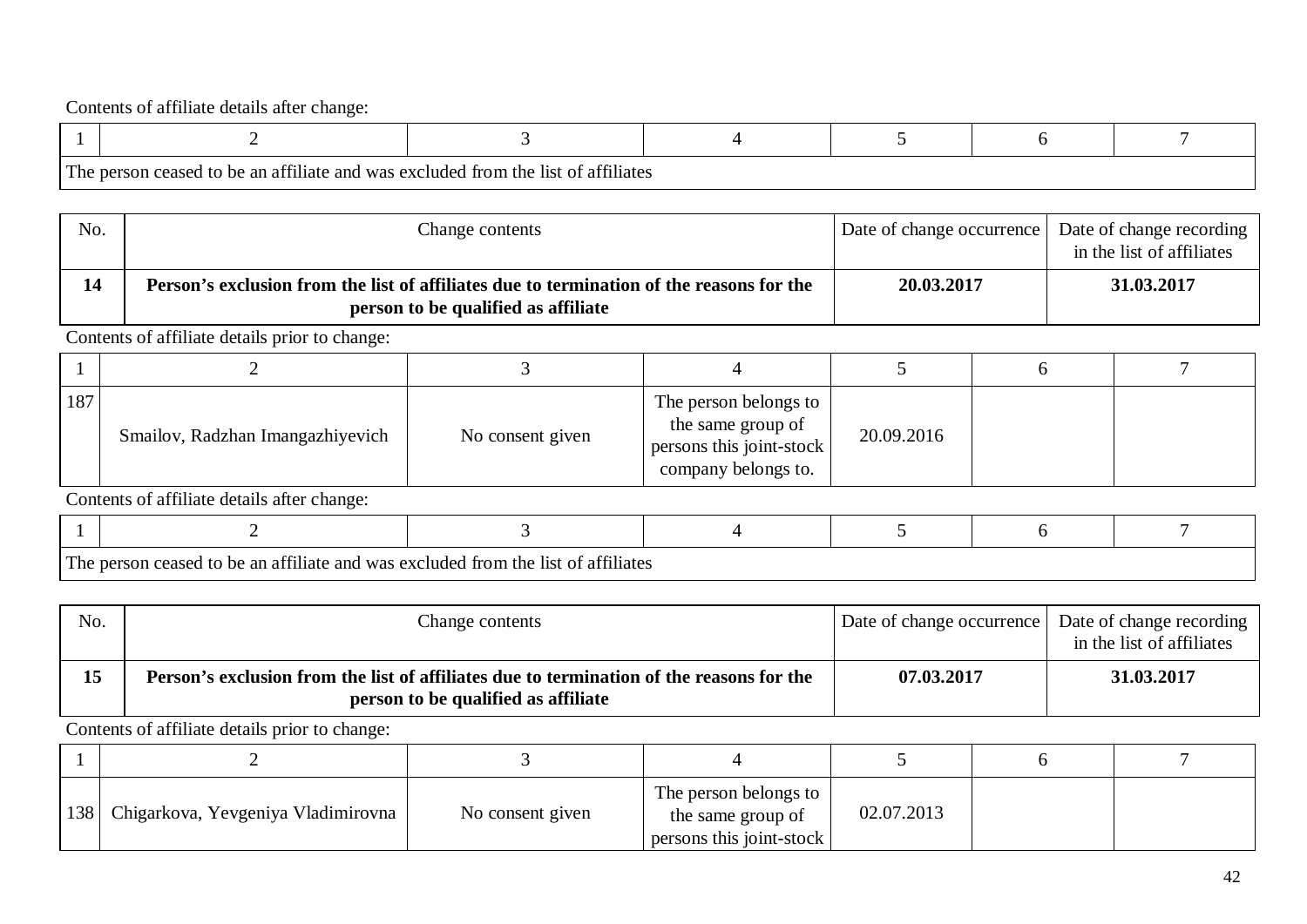|  | company<br>`S IO.<br>belongs. |  |  |
|--|-------------------------------|--|--|
|  |                               |  |  |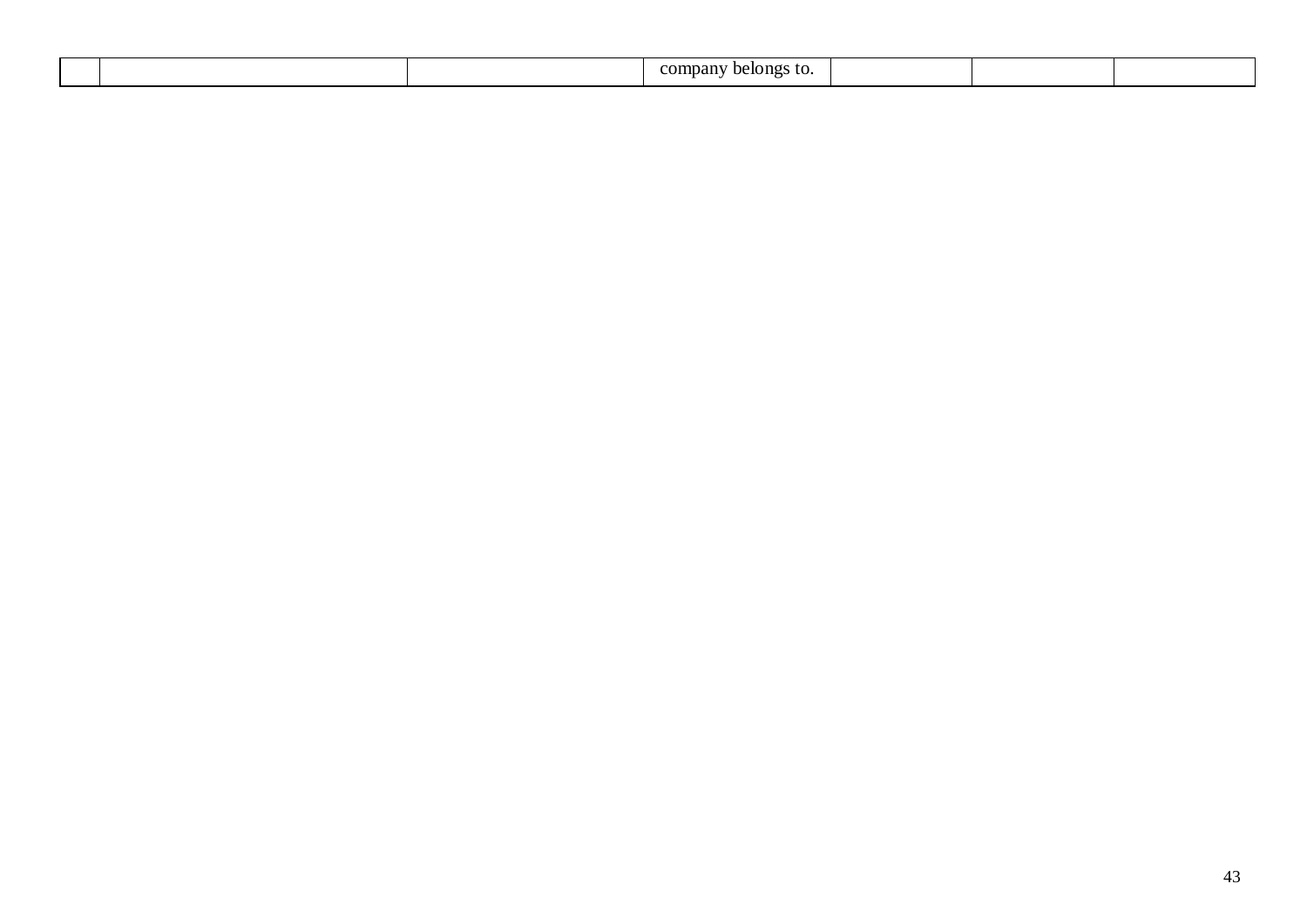| The person<br>reased to be an affiliate and was excluded from the list of affiliates |  |  |  |
|--------------------------------------------------------------------------------------|--|--|--|

| No. | Change contents                                                                                                                 | Date of change occurrence | Date of change recording<br>in the list of affiliates |
|-----|---------------------------------------------------------------------------------------------------------------------------------|---------------------------|-------------------------------------------------------|
| 16  | Person's exclusion from the list of affiliates due to termination of the reasons for the<br>person to be qualified as affiliate | 13.03.2017                | 31.03.2017                                            |

Contents of affiliate details prior to change:

| 156 | Shkuratovsky, Pavel Grigoryevich | No consent given | The person belongs to<br>the same group of<br>persons this joint-stock<br>company belongs to. | 13.08.2014 |  |
|-----|----------------------------------|------------------|-----------------------------------------------------------------------------------------------|------------|--|

Contents of affiliate details after change:

| The | $\sim$ $\sim$ $\sim$<br>ceased to be an affiliate and was<br>30n | s excluded from the list of affiliates |  |  |
|-----|------------------------------------------------------------------|----------------------------------------|--|--|

| No. | Change contents                                                                                                              | Date of change occurrence | Date of change recording<br>in the list of affiliates |
|-----|------------------------------------------------------------------------------------------------------------------------------|---------------------------|-------------------------------------------------------|
| 17  | Person's inclusion in the list of affiliates due to appearance of the reasons for the person<br>to be qualified as affiliate | 01.02.2017                | 31.03.2017                                            |

| The | 1 l 1 Ω t A<br>ha:<br>'s∩n<br>noi<br>-an<br>വു | ាn.<br>11<br>he 11<br>חרויויי∩י<br>moment<br>∩⊤ | attiliate<br>$\sim$ +<br>11 C 1 |  |  |
|-----|------------------------------------------------|-------------------------------------------------|---------------------------------|--|--|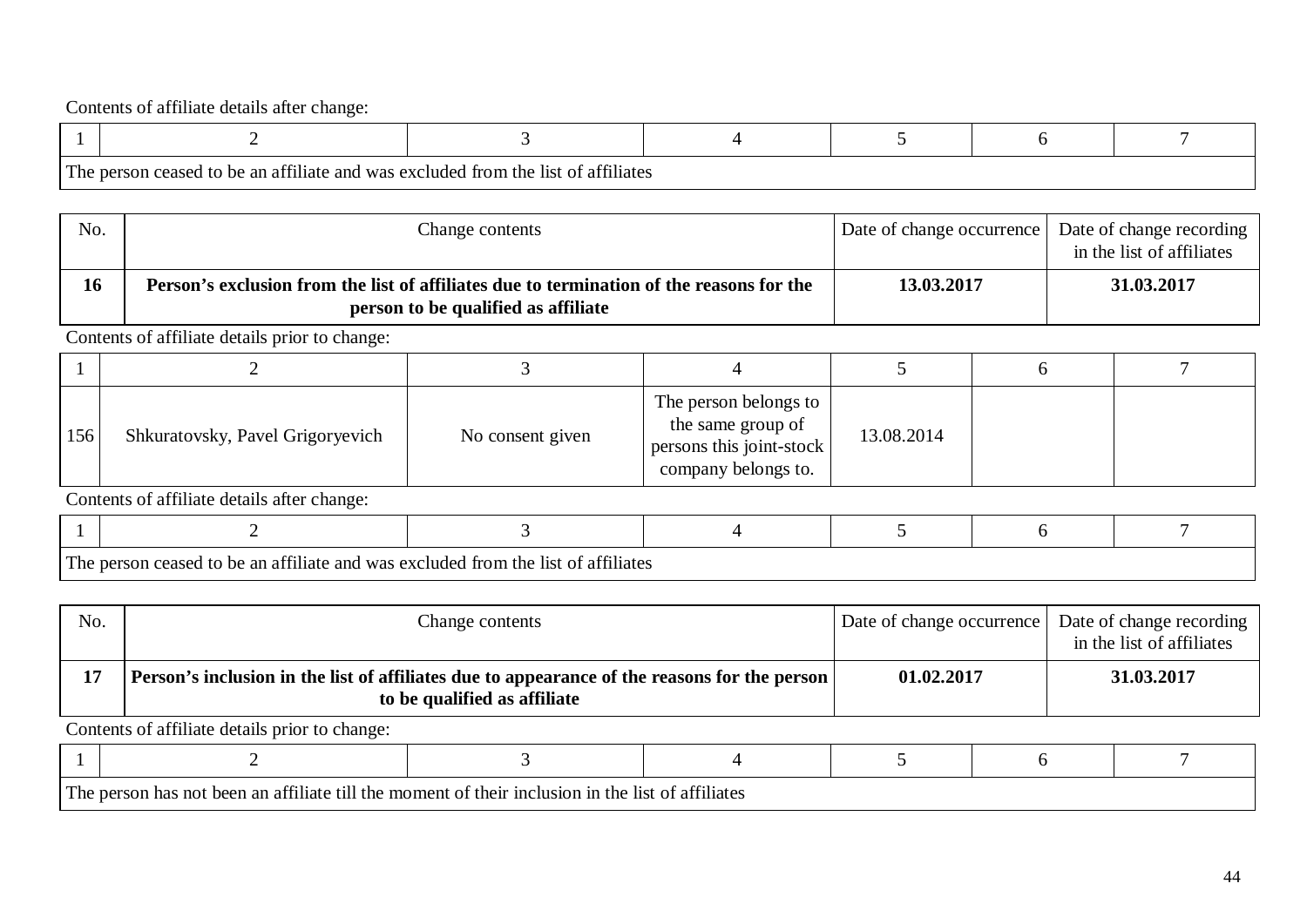| 188 | Godyna, Aleksey Alexeyevich | No consent given | The person belongs to<br>the same group of<br>persons this joint-stock<br>company belongs to. | 01.02.2017 |  |
|-----|-----------------------------|------------------|-----------------------------------------------------------------------------------------------|------------|--|

| No. | Change contents                                                                                                                | Date of change occurrence Date of change recording | in the list of affiliates |
|-----|--------------------------------------------------------------------------------------------------------------------------------|----------------------------------------------------|---------------------------|
| 18  | Person's inclusion in the list of affiliates due to appearance of the reasons for the person  <br>to be qualified as affiliate | 05.12.2016                                         | 31.03.2017                |

Contents of affiliate details prior to change:

|--|--|--|--|--|--|--|--|

The person has not been an affiliate till the moment of their inclusion in the list of affiliates

Contents of affiliate details after change:

| 189 | Zhukov, Alexander Sergeyevich | No consent given | The person belongs to<br>the same group of<br>persons this joint-stock<br>company belongs to. | 05.12.2016 |  |
|-----|-------------------------------|------------------|-----------------------------------------------------------------------------------------------|------------|--|

| No. | Change contents                                                                                                                      | Date of change occurrence | Date of change recording<br>in the list of affiliates |
|-----|--------------------------------------------------------------------------------------------------------------------------------------|---------------------------|-------------------------------------------------------|
| 19  | Person's inclusion in the list of affiliates due to appearance of the reasons for the person $\vert$<br>to be qualified as affiliate | 30.03.2017                | 31.03.2017                                            |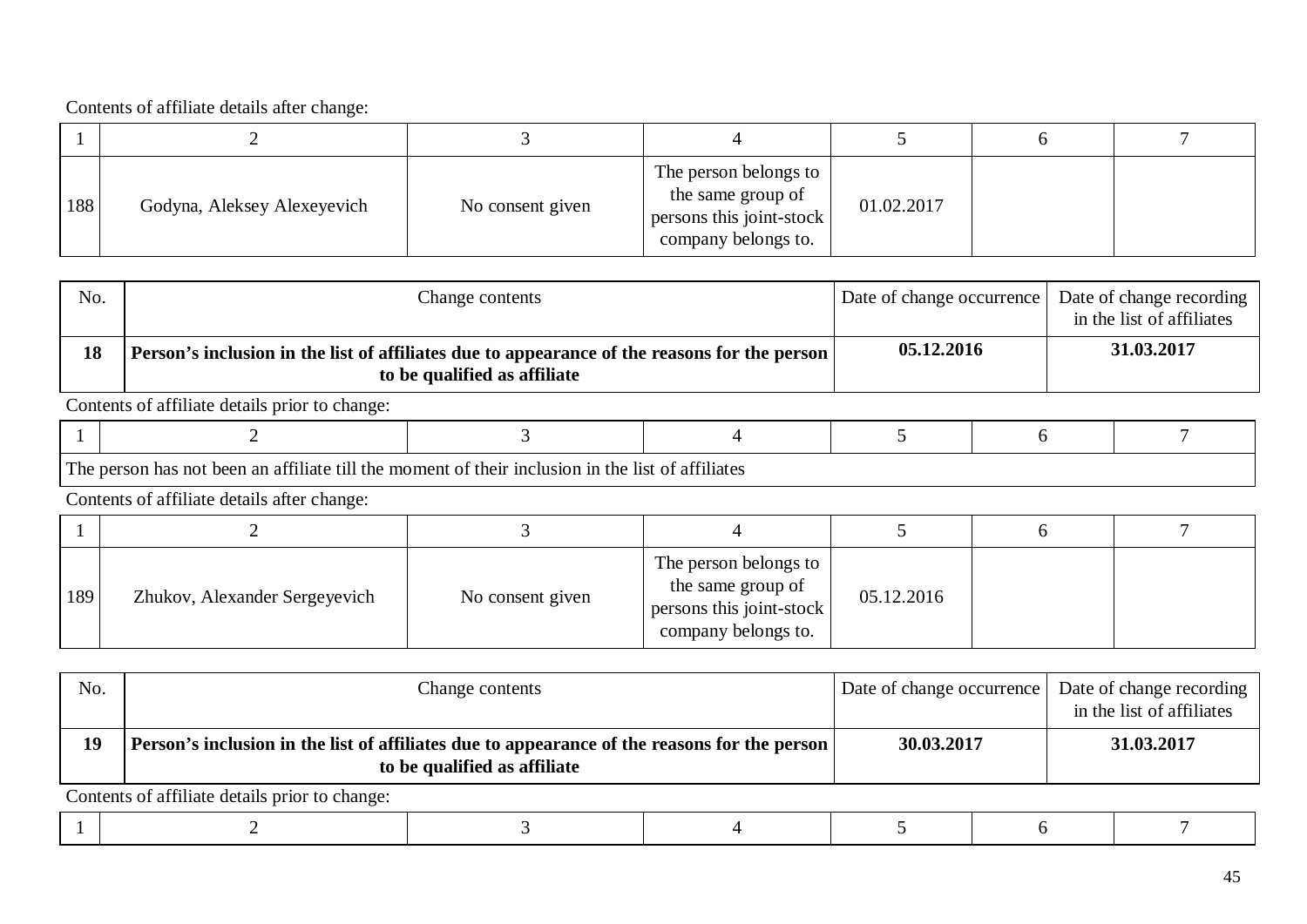The person has not been an affiliate till the moment of their inclusion in the list of affiliates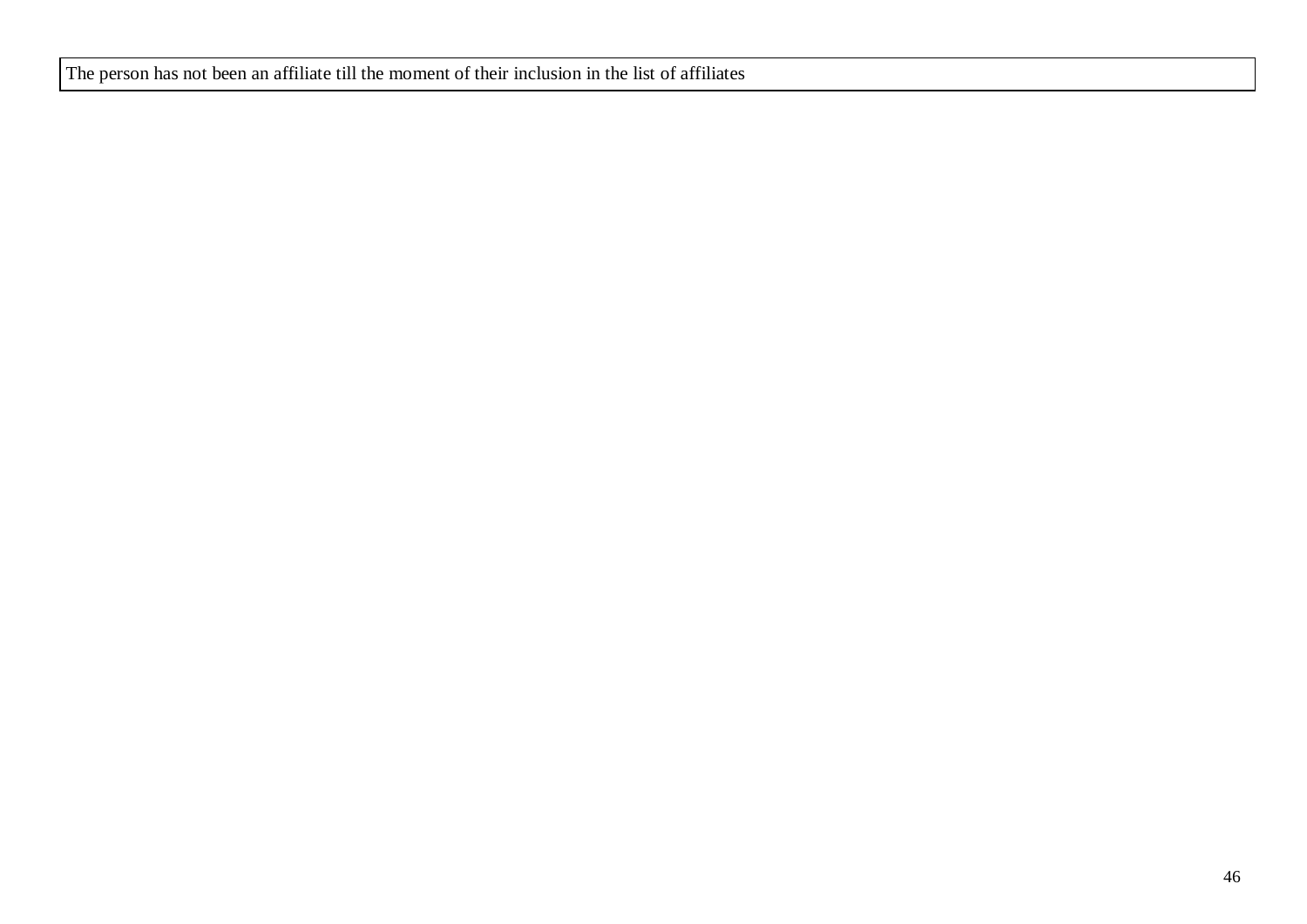| 190 | Yeroshenko, Konstantin Viktorovich | No consent given | The person belongs to<br>the same group of<br>persons this joint-stock<br>company belongs to. | 30.03.2017 |  |
|-----|------------------------------------|------------------|-----------------------------------------------------------------------------------------------|------------|--|

| No. | Change contents                                                                                                              | Date of change occurrence | Date of change recording<br>in the list of affiliates |
|-----|------------------------------------------------------------------------------------------------------------------------------|---------------------------|-------------------------------------------------------|
| 20  | Person's inclusion in the list of affiliates due to appearance of the reasons for the person<br>to be qualified as affiliate | 02.02.2017                | 31.03.2017                                            |

Contents of affiliate details prior to change:

|--|--|--|--|--|--|--|--|

The person has not been an affiliate till the moment of their inclusion in the list of affiliates

| 191 | Kadyrov, Alexander Vladimirovich | No consent given | The person belongs to<br>the same group of<br>persons this joint-stock<br>company belongs to. | 02.02.2017 |  |
|-----|----------------------------------|------------------|-----------------------------------------------------------------------------------------------|------------|--|

| No. | Change contents                                                                                                                | Date of change occurrence | Date of change recording<br>in the list of affiliates |
|-----|--------------------------------------------------------------------------------------------------------------------------------|---------------------------|-------------------------------------------------------|
| 21  | Person's inclusion in the list of affiliates due to appearance of the reasons for the person  <br>to be qualified as affiliate | 21.03.2017                | 31.03.2017                                            |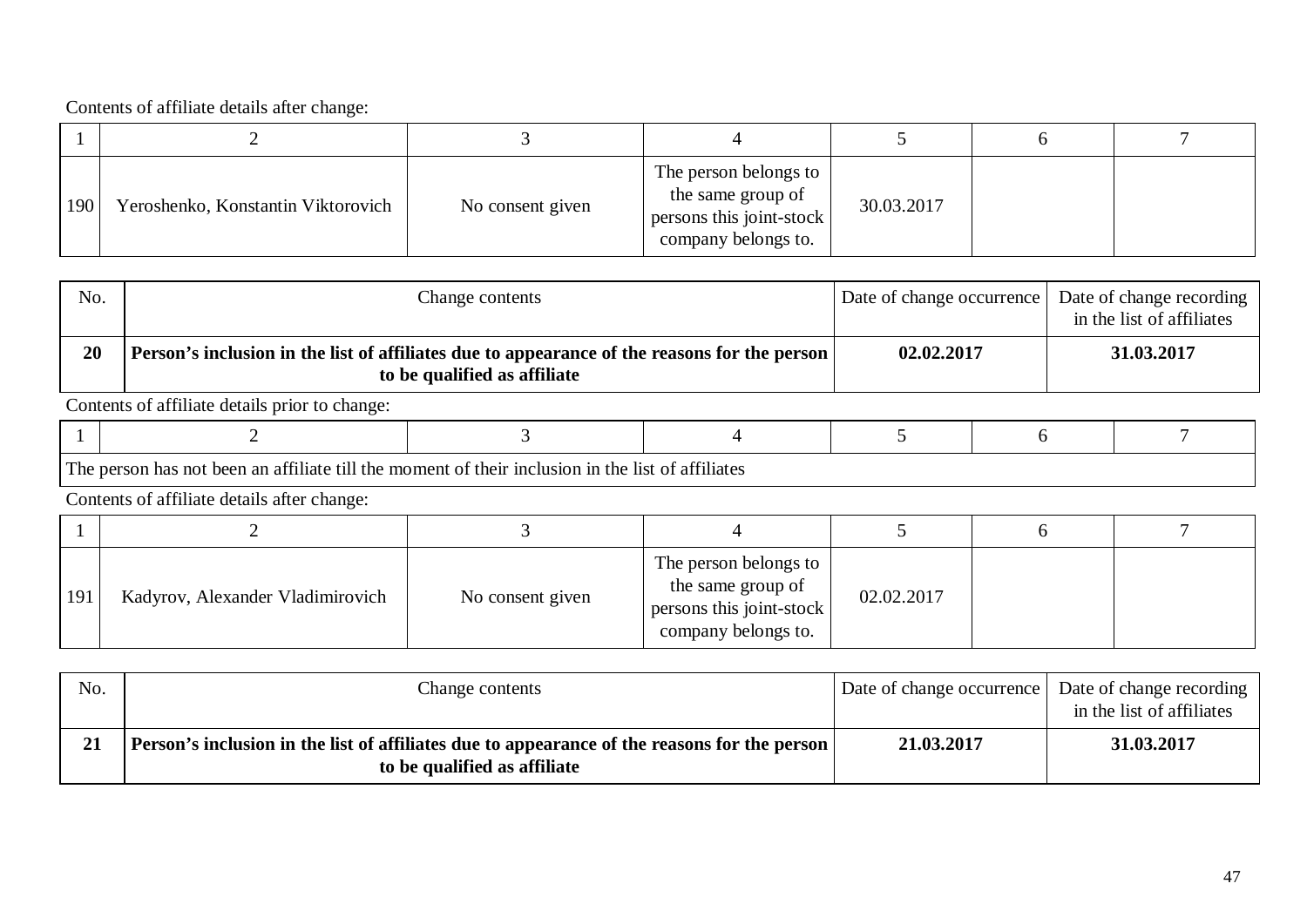|     | The person has not been an affiliate till the moment of their inclusion in the list of affiliates |                  |                                                                                               |            |  |
|-----|---------------------------------------------------------------------------------------------------|------------------|-----------------------------------------------------------------------------------------------|------------|--|
|     | Contents of affiliate details after change:                                                       |                  |                                                                                               |            |  |
|     |                                                                                                   |                  |                                                                                               |            |  |
| 192 | Vasin, Dmitry Alexeyevich                                                                         | No consent given | The person belongs to<br>the same group of<br>persons this joint-stock<br>company belongs to. | 21.03.2017 |  |

| No. | Change contents                                                                                                                     | Date of change occurrence | Date of change recording<br>in the list of affiliates |
|-----|-------------------------------------------------------------------------------------------------------------------------------------|---------------------------|-------------------------------------------------------|
| 22  | <b>Person's inclusion in the list of affiliates due to appearance of the reasons for the person</b><br>to be qualified as affiliate | 21.03.2017                | 31.03.2017                                            |

Contents of affiliate details prior to change:

| $\mathbf{m}$<br>1A11° 11<br>momeni<br>l the<br>of attiliates.<br>. 11   1<br>lueior<br>- 11 et<br>- attiliate<br>heen<br>- วาท<br>nas |  |  |  |  |  |  |  |
|---------------------------------------------------------------------------------------------------------------------------------------|--|--|--|--|--|--|--|

| 193 | Konoval, Andrey Viktorovich | No consent given | The person belongs to<br>the same group of<br>persons this joint-stock<br>company belongs to. | 21.03.2017 |  |
|-----|-----------------------------|------------------|-----------------------------------------------------------------------------------------------|------------|--|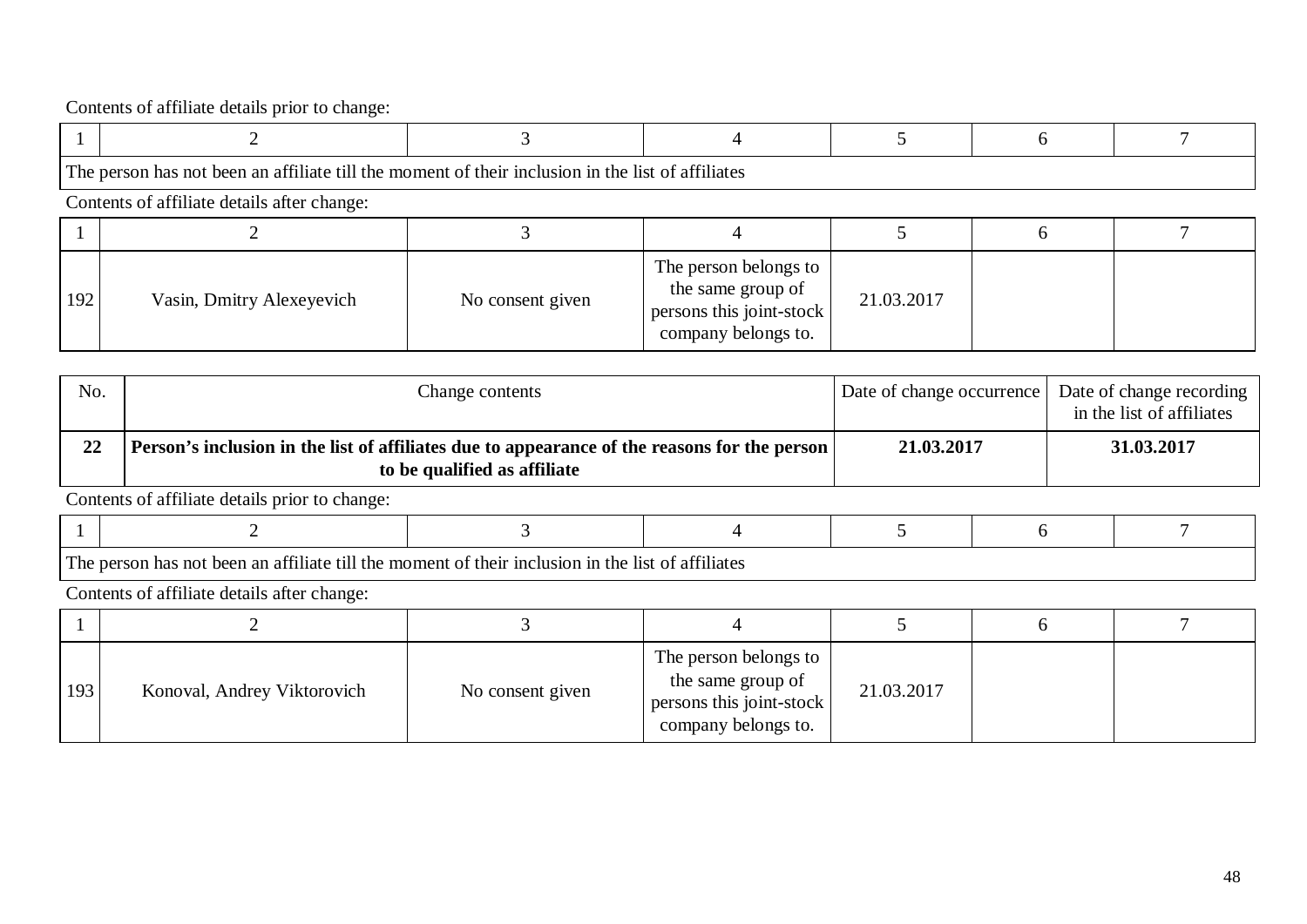| No.                                            | Change contents                                                                                                              |                  |                                                                                               | Date of change occurrence |              | Date of change recording<br>in the list of affiliates |            |  |
|------------------------------------------------|------------------------------------------------------------------------------------------------------------------------------|------------------|-----------------------------------------------------------------------------------------------|---------------------------|--------------|-------------------------------------------------------|------------|--|
| 23                                             | Person's inclusion in the list of affiliates due to appearance of the reasons for the person<br>to be qualified as affiliate |                  |                                                                                               | 09.03.2017                |              |                                                       | 31.03.2017 |  |
| Contents of affiliate details prior to change: |                                                                                                                              |                  |                                                                                               |                           |              |                                                       |            |  |
|                                                |                                                                                                                              |                  |                                                                                               |                           | <sub>n</sub> |                                                       |            |  |
|                                                | The person has not been an affiliate till the moment of their inclusion in the list of affiliates                            |                  |                                                                                               |                           |              |                                                       |            |  |
| Contents of affiliate details after change:    |                                                                                                                              |                  |                                                                                               |                           |              |                                                       |            |  |
|                                                |                                                                                                                              |                  |                                                                                               |                           | <sub>0</sub> |                                                       |            |  |
| 194                                            | Mazurovskaya, Larisa Vadimovna                                                                                               | No consent given | The person belongs to<br>the same group of<br>persons this joint-stock<br>company belongs to. | 09.03.2017                |              |                                                       |            |  |

| No.                                            | Change contents                                                                                                              |  |  | Date of change occurrence |  | Date of change recording<br>in the list of affiliates |  |  |
|------------------------------------------------|------------------------------------------------------------------------------------------------------------------------------|--|--|---------------------------|--|-------------------------------------------------------|--|--|
| 24                                             | Person's inclusion in the list of affiliates due to appearance of the reasons for the person<br>to be qualified as affiliate |  |  | 13.03.2017                |  | 31.03.2017                                            |  |  |
| Contents of affiliate details prior to change: |                                                                                                                              |  |  |                           |  |                                                       |  |  |
|                                                |                                                                                                                              |  |  |                           |  |                                                       |  |  |

The person has not been an affiliate till the moment of their inclusion in the list of affiliates